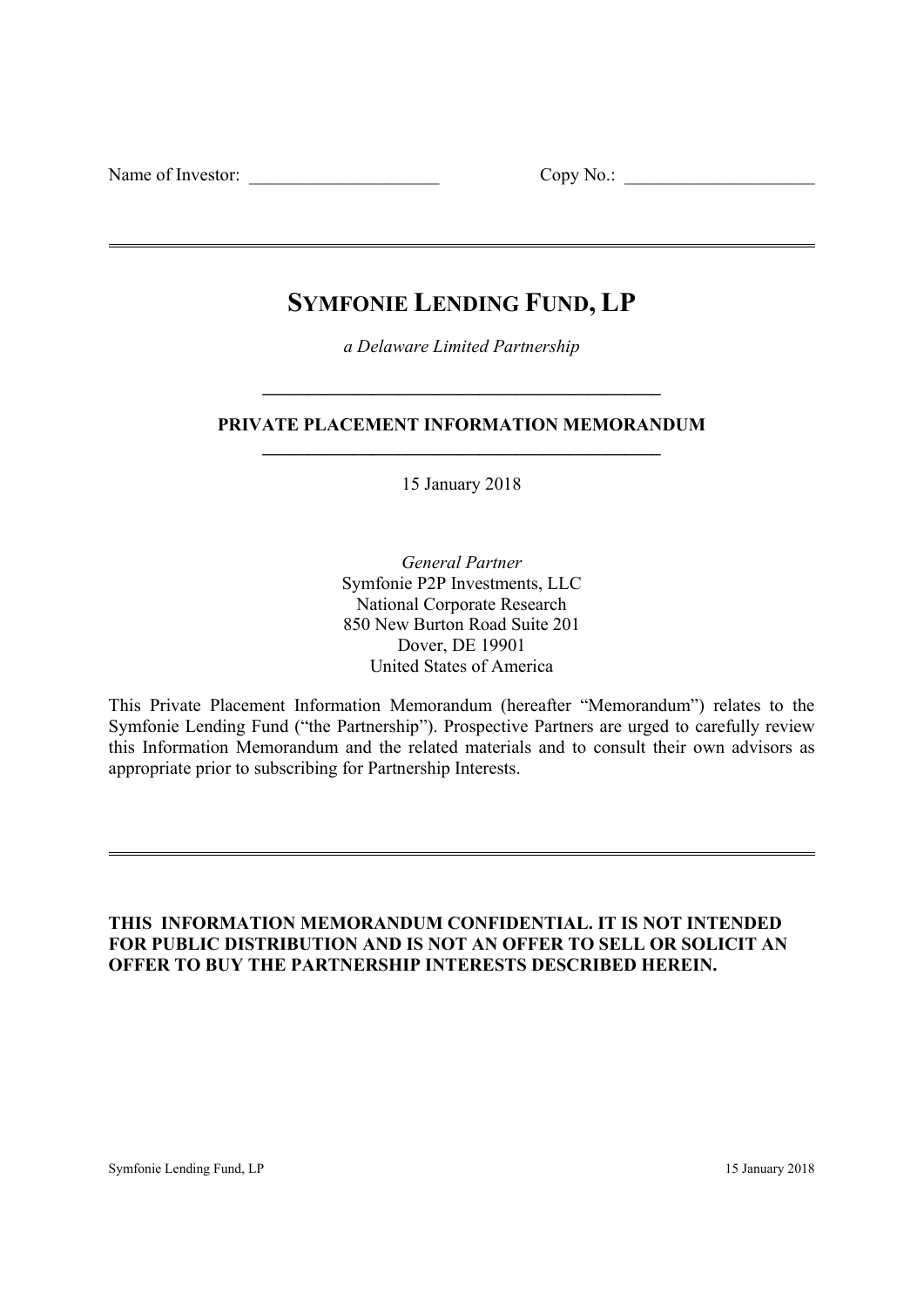# **PRIVATE PLACEMENT INFORMATION MEMORANDUM**

# **SYMFONIE LENDING FUND, LP**

Symfonie Lending Fund, LP (the "Partnership") is a Delaware limited partnership organized on 11 March, 2013 to operate as a private investment partnership. This Private Placement Memorandum relates to limited partner interests (the "Interests") in the Partnership**.** 

THIS CONFIDENTIAL MEMORANDUM HAS BEEN PREPARED SOLELY FOR INFORMATIONAL PURPOSES AND DOES NOT CONSTITUTE AN OFFER TO SELL OR SOLICITATION OF AN OFFER TO BUY INTERESTS IN THE PARTNERSHIP.

THERE WILL BE NO PUBLIC OFFERING OF THE INTERESTS. NO OFFER TO SELL (OR SOLICITATION OF AN OFFER TO BUY) IS BEING MADE IN ANY JURISDICTION IN WHICH SUCH OFFER OR SOLICITATION WOULD BE UNLAWFUL.

THIS CONFIDENTIAL MEMORANDUM IS ACCURATE AS OF ITS DATE, AND NO REPRESENTATION OR WARRANTY IS MADE AS TO ITS CONTINUED ACCURACY AFTER SUCH DATE.

THE PARTNERSHIP'S INVESTMENT PRACTICES, BY THEIR NATURE, MAY BE CONSIDERED TO INVOLVE A SUBSTANTIAL DEGREE OF RISK.

THE INTERESTS ARE SUITABLE ONLY FOR SOPHISTICATED INVESTORS FOR WHOM AN INVESTMENT IN THE PARTNERSHIP DOES NOT CONSTITUTE A COMPLETE INVESTMENT PROGRAM AND WHO FULLY UNDERSTAND AND ARE WILLING TO ASSUME THE RISKS INVOLVED IN THE PARTNERSHIP'S SPECIALISED INVESTMENT PROGRAM.

THIS CONFIDENTIAL MEMORANDUM HAS BEEN PREPARED SOLELY FOR THE INFORMATION OF THE PERSON TO WHICH IT HAS BEEN DELIVERED BY OR ON BEHALF OF THE PARTNERSHIP, AND SHOULD NOT BE REPRODUCED OR USED FOR ANY OTHER PURPOSE. NOTWITHSTANDING THE FOREGOING, PERSONS (AND EACH EMPLOYEE, REPRESENTATIVE OR OTHER AGENT OF SUCH PERSONS) TO WHOM THIS CONFIDENTIAL MEMORNADUM IS PROVIDED MAY DISCLOSE TO ANY AND ALL OF THEIR PROFESIONAL ADVISORS, WITHOUT LIMITATION OF ANY KIND, THE TAX TREATMENT AND TAX STRUCTURE OF (A) THE PARTNERSHIP AND (B) ANY TRANSACTIONS DESCRIBED HEREIN, AND ALL MATERIALS OF ANY KIND (INCLUDING OPINIONS OR OTHER ANALYSES).

INVESTORS CONSIDERING AN INVESTMENT IN THIS PARTNERSHIP SHOULD CAREFULLY READ THIS CONFIDENTIAL MEMORANDUM PRIOR TO INVESTING. HOWEVER, THE CONTENTS OF THIS CONFIDENTIAL MEMORANDUM SHOULD NOT BE CONSIDERED TO BE LEGAL OR TAX ADVICE, AND EACH PROSPECTIVE INVESTOR SHOULD CONSULT WITH ITS OWN COUNSEL AND ADVISERS AS TO ALL MATTERS CONCERNING AN INVESTMENT IN THE INTERESTS.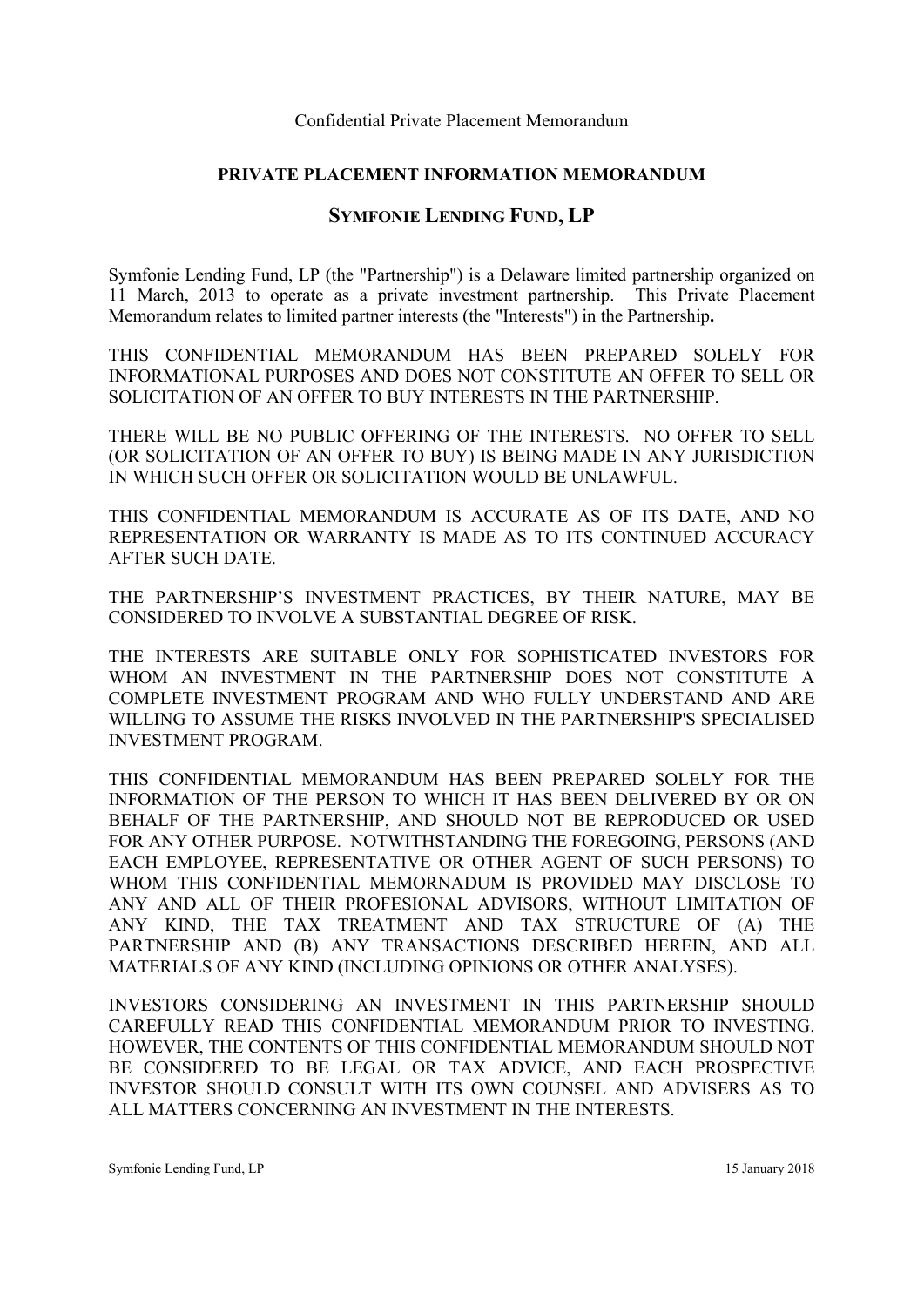EACH INVESTOR IS INVITED TO CONSULT WITH THE GENERAL PARTNER TO DISCUSS WITH IT, AND TO ASK QUESTIONS AND RECEIVE ANSWERS, CONCERNING THE TERMS AND CONDITIONS OF THIS OFFERING OF THE INTERESTS, AND TO OBTAIN ANY ADDITIONAL INFORMATION, TO THE EXTENT THE GENERAL PARTNER POSSESSES SUCH INFORMATION OR CAN ACQUIRE IT WITHOUT UNREASONABLE EFFORT OR EXPENSE, NECESSARY TO VERIFY THE INFORMATION CONTAINED HEREIN.

EACH INVESTOR IN ADMITTED INTO THE PARTNERSHIP IS REQUIRED TO REPRESENT THAT IS A QUALIFIED INVESTOR WITHIN THE MEANING OF THE CRITERIA SET FORH IN THIS MEMORANDUM, AND THAT IT IS INVESTING FOR ON ITS OWN BEHALF AS PRINCIPAL WITH NO INTENTION OF SELLING OR TRANSFERING ITS INTEREST IN THE INVESTMENT TO ANY OTHER PERSON.

NO OFFERING LITERATURE OR ADVERTISING IN WHATEVER FORM SHALL BE EMPLOYED IN THE OFFERING OF THE INTERESTS EXCEPT FOR THIS CONFIDENTIAL MEMORANDUM AND STATEMENTS CONTAINED HEREIN. NO PERSON HAS BEEN AUTHORIZED TO MAKE ANY REPRESENTATION, OR GIVE ANY INFORMATION, WITH RESPECT TO THE INTERESTS, EXCEPT THE INFORMATION CONTAINED HEREIN.

THE INTERESTS HAVE NOT BEEN REGISTERED OR APPROVED BY THE UNITED STATED SECURITIES AND EXCHANGE COMMISSION (SEC) OR ANY OTHER REGULATORY BODY IN ANY OTHER JURISIDICATION. THERE IS NO INTENTION OF SEEKING REGISTRATION OR APPROVAL OF THESE PARTNERSHIP INTERESTS. NO REGULATORY AUTHORITY AFFIRMED THE ACCURACY OR ADEQUACY OF THE INFORMATION CONTAINED IN THIS CONFIDENTIAL INFORMATION MEMORANDUM.

THE INTERESTS ARE SUBJECT TO RESTRICTIONS ON TRANSFERABILITY AND RESALE AND MAY NOT BE TRANSFERRED OR RESOLD EXCEPT AS PERMITTED UNDER THE SECURITIES ACT OF 1933, AS AMENDED, AND THE APPLICABLE STATE SECURITIES LAWS, PURSUANT TO REGISTRATION OR EXEMPTION THEREFROM. INVESTORS SHOULD BE AWARE THAT THEY MAY BE REQUIRED TO BEAR THE FINANCIAL RISKS OF THIS INVESTMENT FOR AN INDEFINITE PERIOD OF TIME.

\* \* \* \*

Symfonie Lending Fund, LP <sup>11</sup> - <sup>11</sup> - <sup>11</sup> - <sup>11</sup> - <sup>14</sup> January 2014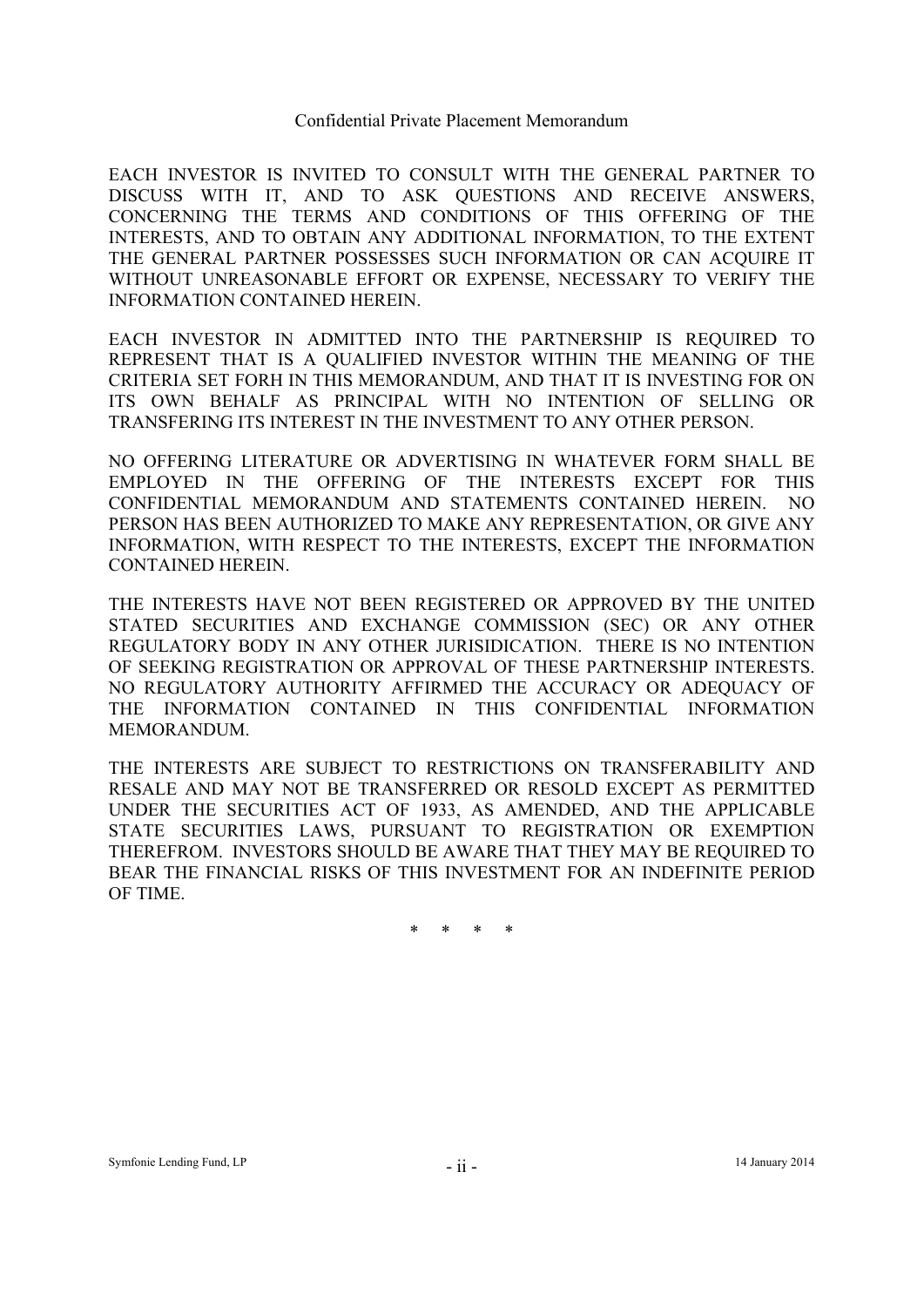# **SYMFONIE LENDING FUND, LP**

# **DIRECTORY**

#### **INVESTMENT ADVISOR**

Symfonie Capital, LLC 1105 North Market Street CrossLaw Suite 901 Dover, DE 19801 United States of America

# **GENERAL PARTNER**

Symfonie P2P Investments, LLC 1105 North Market Street CrossLaw Suite 901 Dover, DE 19801 United States of America

# **INFORMATION AGENTS**

Symfonie Capital, Ltd 16 High Holborn London, WC1V 6BX United Kingdom +44 20 3287 2690 e-mail: info@symfoniecapital.com

Symfonie Capital Advisors, s.r.o Olsanska 2643 / 1a 130 00 Praha 3 Czech Republic +420 724 260 952 e-mail: info@symfoniecapital.com

# **INVESTMENT PRINCIPAL AT THE INVESTMENT ADVISOR**

Michael A. Sonenshine, CFA +1 646 863 9450 e-mail: msonenshine@symfoniecapital.com

#### **INVESTMENT ADVISORY BOARD TO THE GENERAL PARTNER**

Michael A. Sonenshine, CFA Charles Klein Pavel Kohout William Naves Maarten Van den Belt

# **PARTNERSHIP BOOKS AND**

**RECORDS** 

Symfonie Capital Ltd 16 High Holborn London, WC1C 6BX United Kingdon

# **LEGAL ADVISER TO THE GENERAL PARNTER**

Cross & Simon, LLC 913 N. Market Street Wilmington, DE 19899 United States of America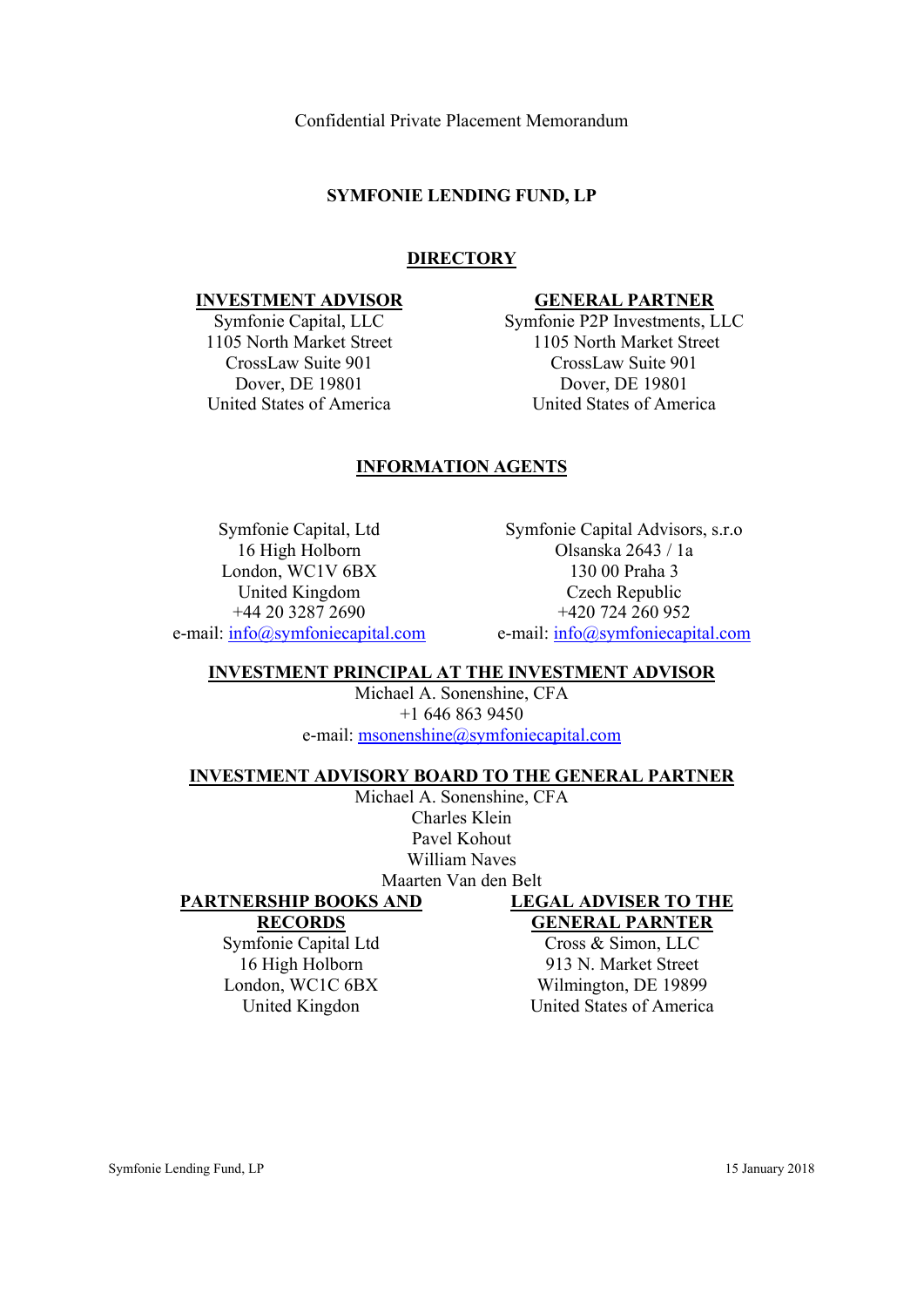# **TABLE OF CONTENTS**

|--|

| OTHER ACTIVITIES OF MANAGEMENT; POTENTIAL CONFLICTS OF |                 |
|--------------------------------------------------------|-----------------|
|                                                        |                 |
|                                                        |                 |
|                                                        |                 |
|                                                        |                 |
|                                                        |                 |
|                                                        |                 |
|                                                        |                 |
|                                                        |                 |
|                                                        |                 |
|                                                        |                 |
|                                                        |                 |
|                                                        |                 |
| Symfonie Lending Fund, LP                              | 15 January 2018 |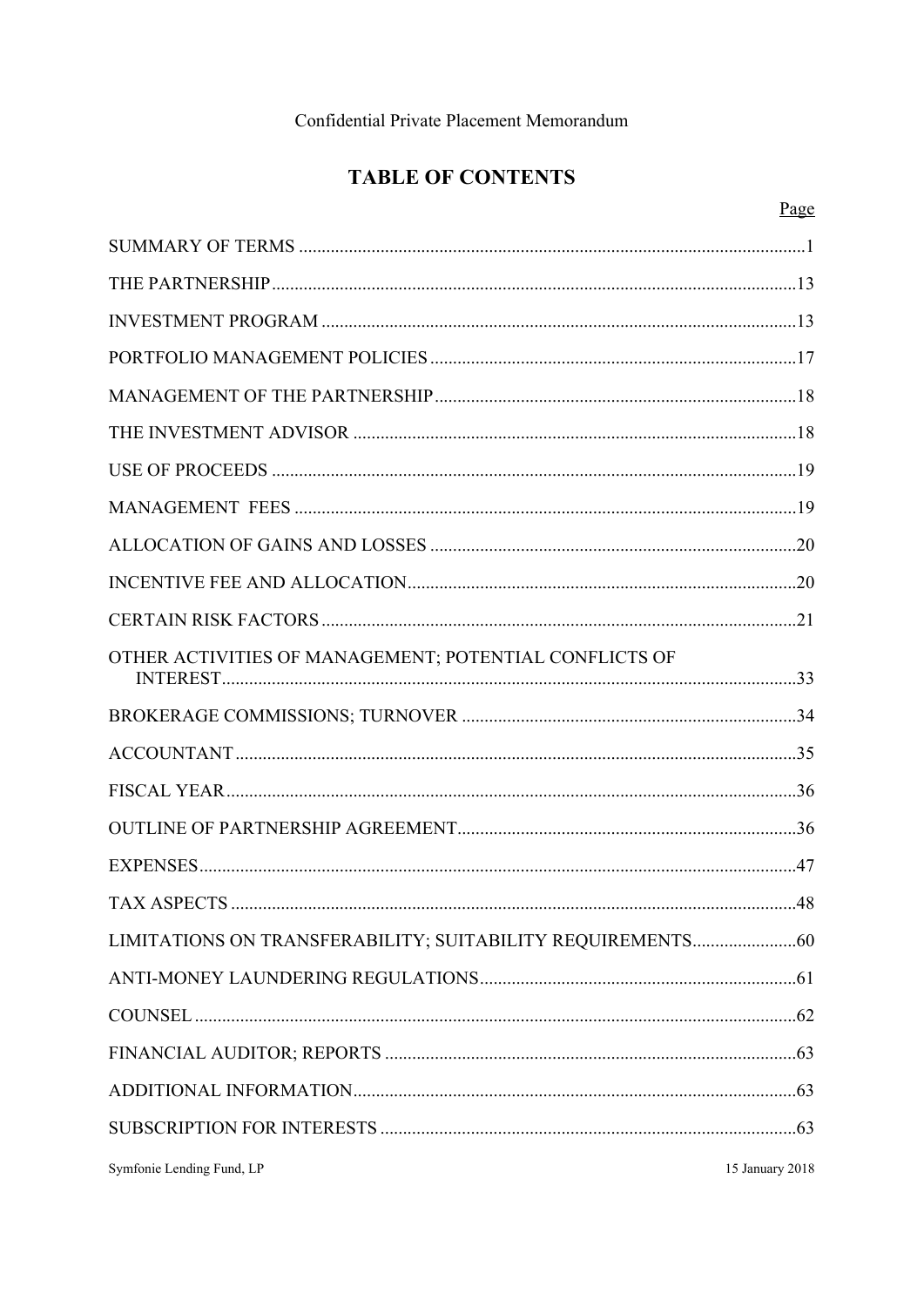# **SYMFONIE LENDING FUND, LP**

# **SUMMARY OF TERMS**

The following is a summary of the principal terms of Symfonie Lending Fund, LP (the "Partnership"). The summary is qualified in its entirety by reference to the more detailed information appearing elsewhere in this Confidential Memorandum and by the Terms and Conditions of the Limited Partnership Agreement (the "Partnership Agreement") of the Partnership, which should be read carefully by any prospective investor.

| The Partnership:           | The Partnership is a Delaware limited partnership organized on<br>March 11, 2013 to operate as a private investment partnership.                                                                                                                                                                                                                                                                                                                                                                                                                                                                                                                                                                                                                                                                                                                                                                                                                                                                                                                                                                                                                                                                                     |
|----------------------------|----------------------------------------------------------------------------------------------------------------------------------------------------------------------------------------------------------------------------------------------------------------------------------------------------------------------------------------------------------------------------------------------------------------------------------------------------------------------------------------------------------------------------------------------------------------------------------------------------------------------------------------------------------------------------------------------------------------------------------------------------------------------------------------------------------------------------------------------------------------------------------------------------------------------------------------------------------------------------------------------------------------------------------------------------------------------------------------------------------------------------------------------------------------------------------------------------------------------|
|                            | The Limited Partners are individually collectively referred to herein<br>as "Partner" or "Partners" as the case may be.                                                                                                                                                                                                                                                                                                                                                                                                                                                                                                                                                                                                                                                                                                                                                                                                                                                                                                                                                                                                                                                                                              |
|                            | The Partnership may establish various Classes of Partnership<br>Interests (similar to sub-funds), each having different terms and<br>each having different investment portfolios.                                                                                                                                                                                                                                                                                                                                                                                                                                                                                                                                                                                                                                                                                                                                                                                                                                                                                                                                                                                                                                    |
| <b>Investment Program:</b> | The objective of the Partnership is to achieve a high level of Income<br>while preserving and protecting principal.                                                                                                                                                                                                                                                                                                                                                                                                                                                                                                                                                                                                                                                                                                                                                                                                                                                                                                                                                                                                                                                                                                  |
|                            | The Partnership will invest in a diversified portfolio of credit<br>instruments. Credit instruments include business and consumer<br>loans, corporate and government bonds and derivative instruments<br>thereof. The Partnership may invest indirectly in credit instruments<br>as well as directly in credit instruments.                                                                                                                                                                                                                                                                                                                                                                                                                                                                                                                                                                                                                                                                                                                                                                                                                                                                                          |
|                            | A significant portion of the Partnership's assets is likely to be<br>invested in consumer and business loans that are intermediated via<br>companies called "Peer to Peer" (P2P) marketplace providers. Many<br>of the P2P marketplace providers transact via the internet.<br>Additionally the Fund may make loans directly on its own behalf as<br>well as via Peer to Peer platforms operated by affiliates of the<br>General Partner. Peer to Peer platforms perform similar functions to<br>those of banks and loan servicing companies. Based on the data<br>provided by the borrowers external credit reporting agencies they<br>assign each prospective borrower to a risk category that determines<br>the interest rate the borrower will pay. Once the loan is approved it<br>is listed on the P2P marketplace provider's website and lenders can<br>choose to fund one or several of the loans. The marketplace<br>providers earn fees from the borrowers upon originating the loans<br>and earn fees from the lenders for servicing the loan. The potential<br>benefit to investing in large pools of consumer and business loans is<br>that interest income usually exceeds loan losses that occur when |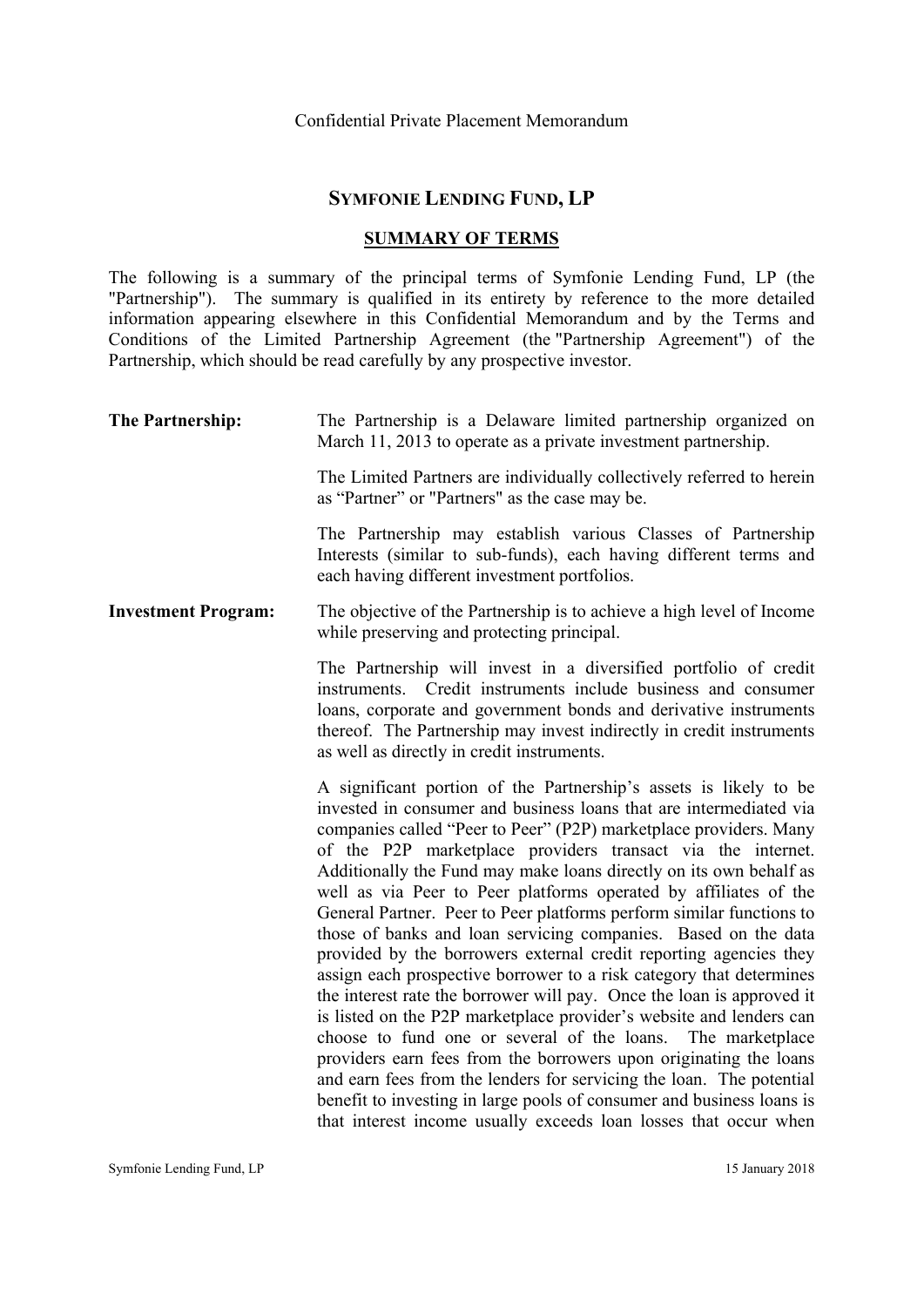individual borrowers fail to pay interest and principal. Typically, the principal is repaid in monthly installments. Thus with every payment received a lender's risk exposure to each individual borrower or pool of borrowers declines. As an asset class, pools of consumer and business loans tend to provide stable predictable income over time, which is one of the fundamental reasons why banks invest in such loans.

Consumer and business loans are typically repaid over one to five years. Thus, the lender's risk exposure to the borrower progressively decreases over time. In contrast, corporate bonds usually pay interest semi-annually and typically do not repay principal until maturity. Thus, at all times until the maturity of a non-ammortising corporate bond 100% of the lender's principal investment is at risk.

Consumer and business loans do not tend to be readily marketable, so investors in such loans might not be able to liquidate their investments prior to the maturity of the loans. Many of the P2P marketplaces offer secondary trading services in loans, thereby providing some liquidity. In contrast, there is usually a readily available liquid market for corporate bonds. Depending on economic and general market factors consumer and business loans may offer relatively attractive returns compared to corporate bonds and vice-versa. The Partnership's investment strategy enables the Partnership to invest in either or both types of credit instruments and therefore enables the Partnership significant flexibility to exploit opportunities to achieve its investment objective of providing a high level of income while preserving and protecting capital.

There is no minimum or maximum percentage of the amount of assets that must be invested in any type of credit instrument. There is no minimum or maximum percentage of the amount of asset that must be invested directly or indirectly. The Partnership assets may be invested in instruments and derivative instruments issued in any currency or based on any interest rates as the General Partner deems appropriate.

**There can be no assurance that the investment objective of the Partnership will be achieved, and certain investment practices to be employed by the Partnership can, in some circumstances, substantially increase any adverse impact on the Partnership investment portfolio. (See "Investment Program" and "Certain Risk Factors.")**

**Management:** Symfonie Capital P2P Investments, LLC (the "General Partner"), a limited liability company established under the laws of the State of Delaware, serves as the General Partner of the Partnership. The

Symfonie Lending Fund, LP  $2^2$  - 15 January 2018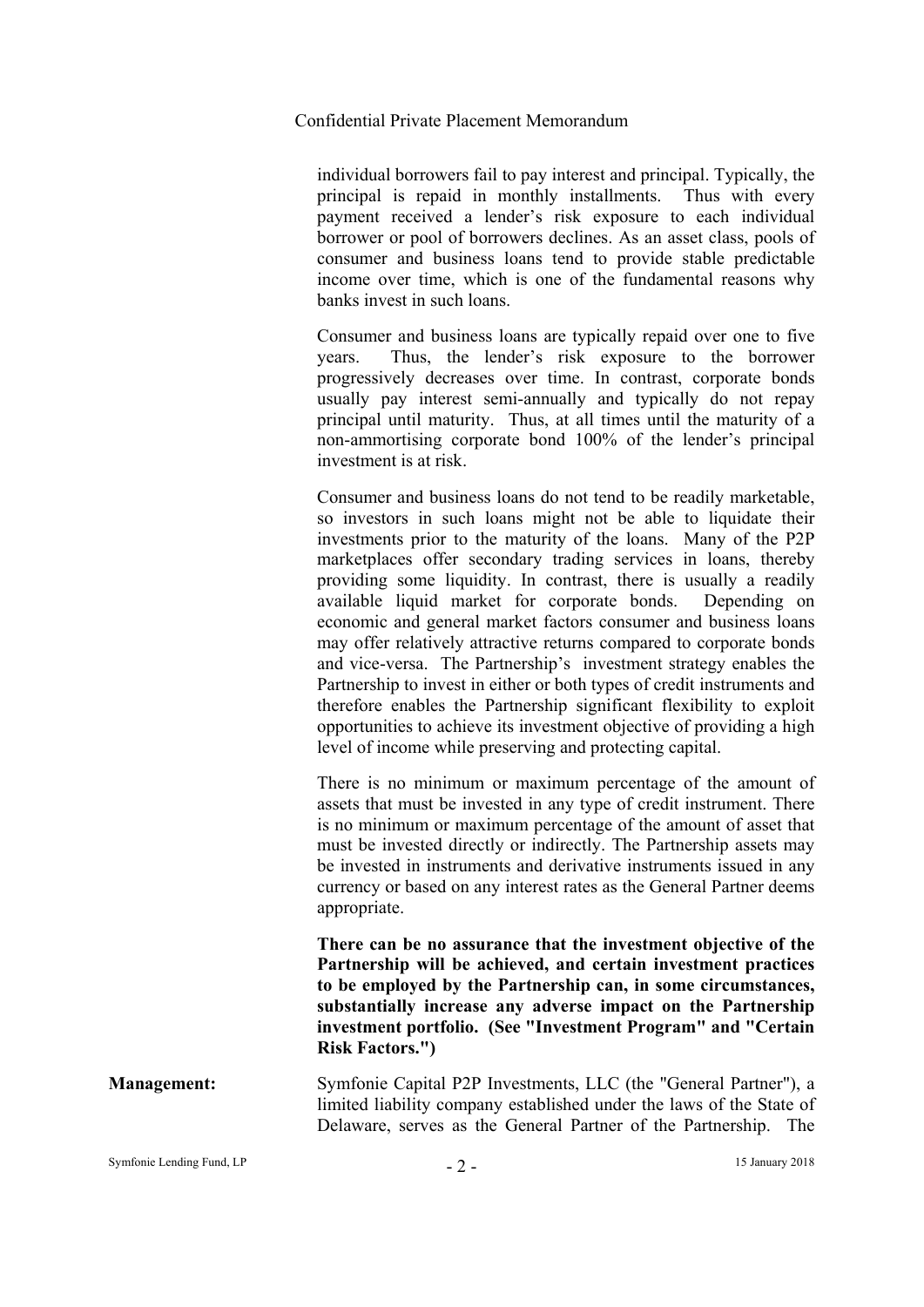General Partner review and assess the investment policies and performance of the Partnership and generally supervise the conduct of its affairs.

Symfonie Capital, LLC (the "Investment Advisor"), a limited liability company formed under the laws of the State of Delaware, has been appointed to provide Investment Advisory services to the Partnership. The Investment Advisor will be responsible for the day-to-day operations of the Partnership, selecting investments for the Partnership and executing the Partnership's investment strategy.

Michael Sonenshine (the "Principal") is primarily responsible, on behalf of the Investment Advisor, for the arranging the investment and re-investment of the assets of the Partnership. Mr. Sonenshine has more than 20 years of professional experience in the investment management and banking industry and has specialized in credit analysis and credit selection for the past 15 years. Mr. Sonenshine also acts for and on behalf of the General Partner.

**Initial and Additional Capital Contributions; Admission of New Partners:**  The minimum initial capital contribution by an investor (each, a "Limited Partner") is \$100,000 (one hundred thousand U.S. dollars) subject to the sole and absolute discretion of the General Partner to accept lesser amounts. New Partners may be admitted to the Partnership on the first Business Day of each month, or at such other times as the General Partner will determine in its sole and absolute discretion. A "Business Day" shall be any day on which banks are open for normal banking business in the United States. A day during which the Partnership accepts incoming subscriptions is called "a Subscription Day."

> Admission to the Partnership is made by application. Investors wishing to purchase Interests in the Partnership are required to complete the Partnership's Subscription Agreement and the Anti-Money Laundering (AML) Agreement, sign the Partnership Agreement and return their completed documents to Symfonie Capital Advisors, s.r.o. Investments into the Partnership must be fully funded with readily available funds on deposit representing 100% (one hundred percent) of the Partner's investment placed on deposit at the Partnership's specified bank account prior Subscription Day. The Partnership will under no circumstances accept cash deposits. All investments into the Partnership must be made by bank wire, from a bank account in the name of the subscribing Partner.

> The General Partner reserves the right to reject any subscription for a Limited Partner interest ("Interest") for any reason or no reason in its sole and absolute discretion.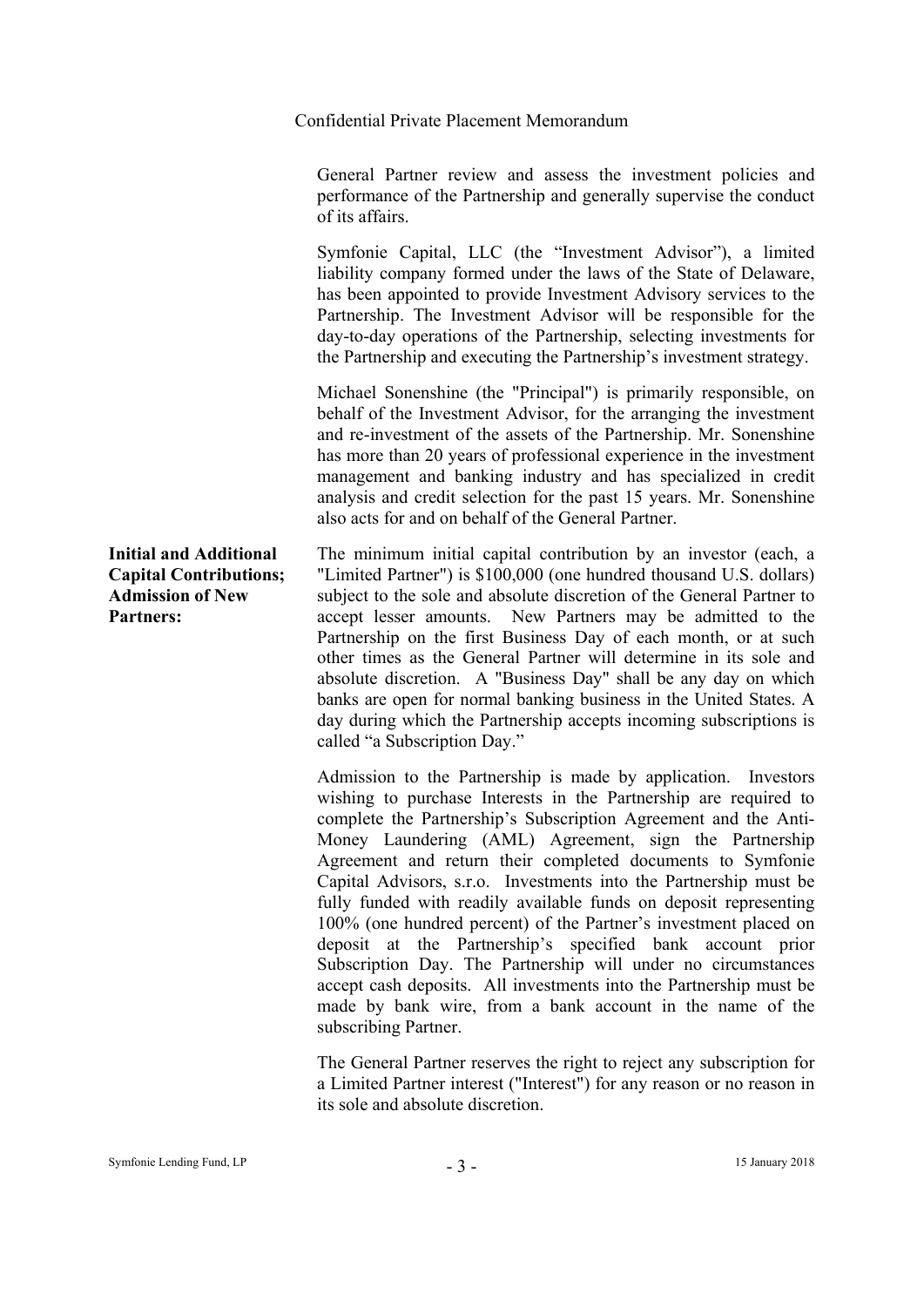| Confidential Private Placement Memorandum                                                                                                                                                                                                                                                                                                                                                                                                                                                                                                                |
|----------------------------------------------------------------------------------------------------------------------------------------------------------------------------------------------------------------------------------------------------------------------------------------------------------------------------------------------------------------------------------------------------------------------------------------------------------------------------------------------------------------------------------------------------------|
| The General Partner may, in its sole and absolute discretion, admit<br>any Partner as of the most recent Subscription Day or delay the<br>admittance of any Partner until the next available Subscription Day.                                                                                                                                                                                                                                                                                                                                           |
| With the consent of the General Partner, Limited Partners may make<br>additional capital contributions of at least \$50,000 (fifty thousand<br>U.S. dollars), subject to the sole and absolute discretion of the<br>General Partner to accept lesser amounts.                                                                                                                                                                                                                                                                                            |
| The Partnership will not charge investors a subscription fee.                                                                                                                                                                                                                                                                                                                                                                                                                                                                                            |
| The General Partner may enter into arrangements with one or more<br>information agents to provide investors information about the<br>Partnership and assist those investors in arranging their investment<br>in the Partnership, and such arrangements may provide for the<br>compensation of such placement agents on a fully disclosed basis of<br>up to 1.5% (one and one-half percent) of the amount subscribed.<br>The net amount of money after deduction of the placement agent<br>compensation fee will be applied in subscribing for Interests. |
| The Partnership's fiscal year runs from January 1 to December<br>31 of each year.                                                                                                                                                                                                                                                                                                                                                                                                                                                                        |
| The Partnership will pay to the Investment Advisor a monthly<br>management fee, payable in arrears (the "Management Fee"), equal to<br>$\frac{1}{12}$ (one twelfth) of 1.25% (one and one-quarter percent) of each<br>Limited Partner's capital account as of the last Business Day of each<br>month.                                                                                                                                                                                                                                                    |
| The General Partner may, in its sole and absolute discretion, elect to<br>reduce, waive or calculate differently the Management Fee with respect<br>to any Limited Partner.                                                                                                                                                                                                                                                                                                                                                                              |
| The Partnership will bear its own organizational and operating costs and<br>expenses. Operating expenses include, but are not limited to,<br>transactional expenses, custodial fees, accountancy, tax preparation and<br>audit fees and legal expenses.                                                                                                                                                                                                                                                                                                  |
| The General Partner has undertaken to arrange its affairs so as to ensure<br>Partnership operating costs and expenses are capped at 0.75% (three<br>quarters of one percent) annually of net assets. (See also "Partnership<br>Expenses.").                                                                                                                                                                                                                                                                                                              |
|                                                                                                                                                                                                                                                                                                                                                                                                                                                                                                                                                          |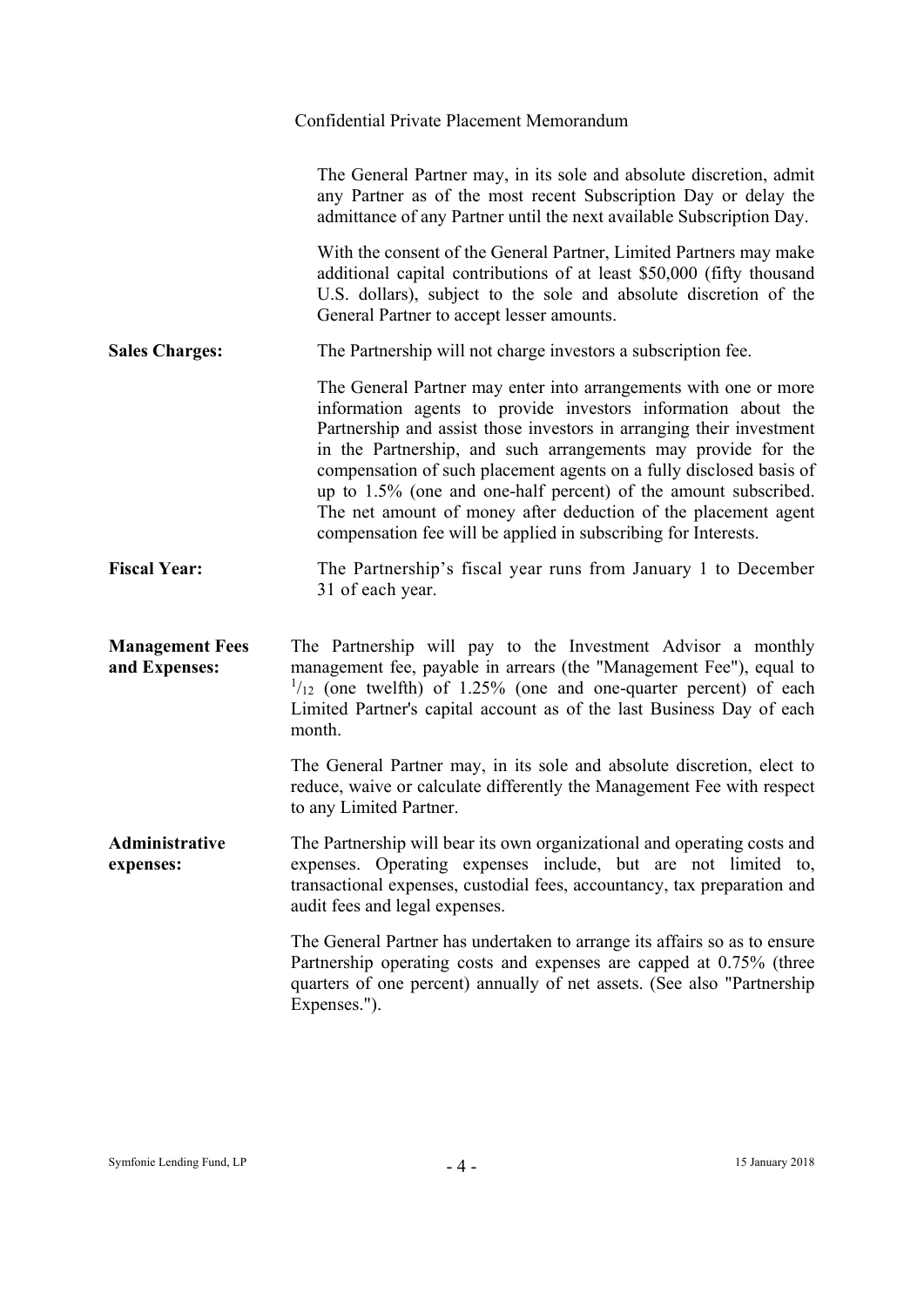**Allocation of Gains And Losses; Incentive Fee; Hurdle Rate:**  At the end of each accounting period of the Partnership, any net income, net capital appreciation or net capital depreciation will be allocated to all Partners (including the General Partner) in proportion to their respective opening capital account balance for such period. An Incentive Fee will be calculated and accrued in respect of each Partners' capital account at the end of each accounting period of the Partnership. The Incentive Fee is equal to 10% (ten percent) of net profits over and above a specified rate of return defined as the "Hurdle Rate. " The Hurdle Rate is equal to an annualised rate of return of 8% (eight percent) of each Partners' capital contributions to the Partnership. The Hurdle Rate is NET of management and administrative expenses. Generally, at the end of each fiscal year the Incentive Fee will be accrued and reallocated from each Partner's capital account to the account of the General Partner. The General Partner will not withdraw its Incentive Allocation from the Partnership unless it has distributed to the Partners all of their initial capital plus profits at least equal to the hurdle rate. e Management Fee). The General Partner may, in its sole and absolute discretion, elect to reduce, waive or calculate differently the Incentive Fee with respect to any Limited Partner. In the event that a Limited Partner withdraws all or a portion of its capital account other than at the end of a fiscal period, net capital appreciation or net capital depreciation, as the case may be, allocable to such Limited Partner will be determined through the date of withdrawal and the Incentive Allocation with respect to such Limited Partner's capital account, if any, will be reallocated to the General Partner as set forth above. The General Partner will be entitled to withdraw its Incentive Fee with respect to the capital of any Partner that withdraws from the Partnership. **Classes of Partnership Interests: 3 Year Class** – the 3 Year Class will contain investments that at all times have a stated maturity of 3 years or less. **5 Year Class** – the 5 Year Class will contain investments that at all times have stated maturity of 5 years or less. **Tailored accounts** – by special agreement with the General Partner investors can establish separately managed portfolios within the Partnership to match their specific criteria. **Partnership Interests Currency Hedging:**  Investors may establish their capital accounts in the following currencies: Czech Koruna (CZK), Euro (EUR), Great British Pound (GBP), Polish

Symfonie Lending Fund, LP  $-$  5 - 15 January 2018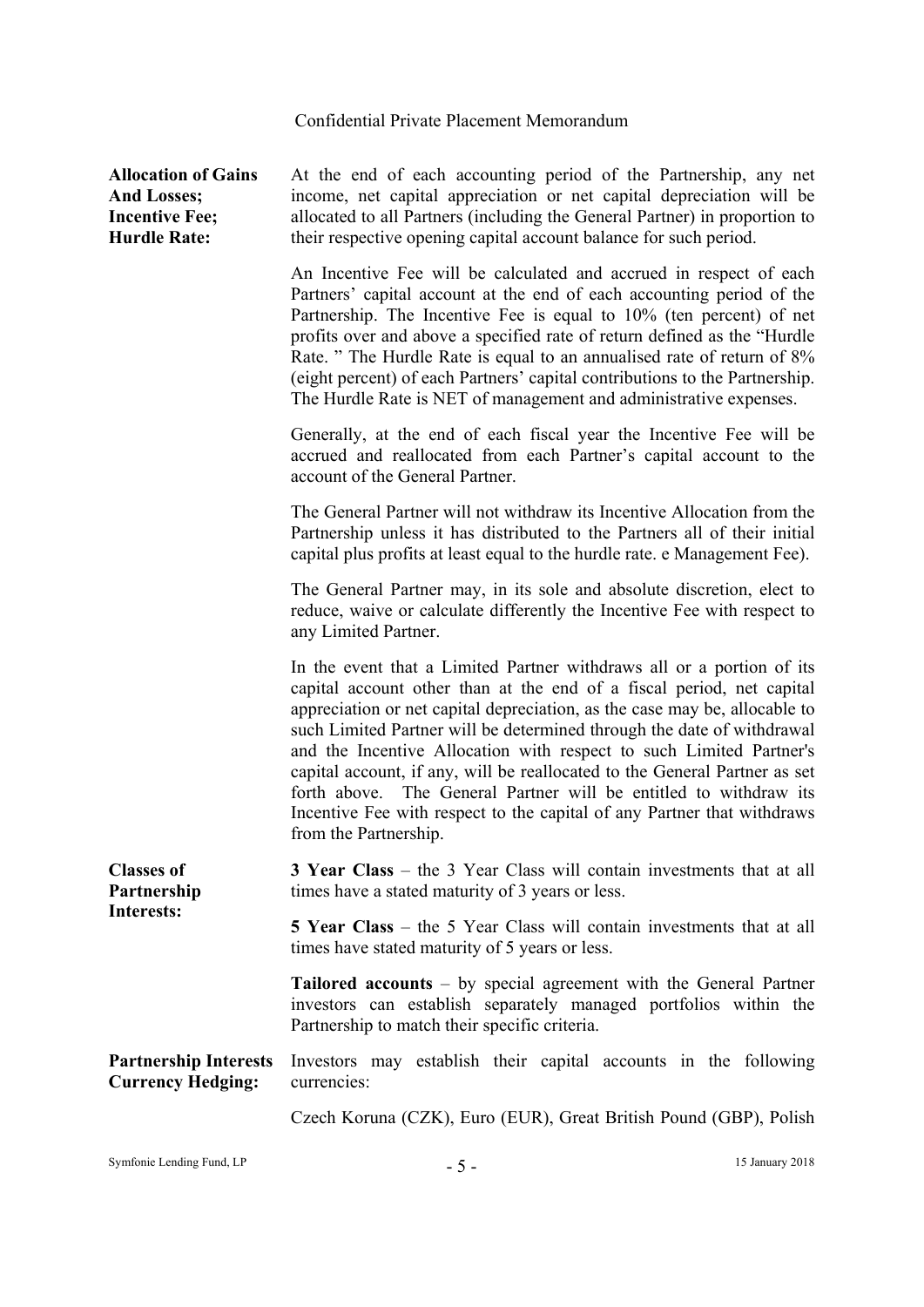|                                        | Confidential Private Placement Memorandum                                                                                                                                                                                                                                                                                                                                                                                                                                                                                                                                                                          |
|----------------------------------------|--------------------------------------------------------------------------------------------------------------------------------------------------------------------------------------------------------------------------------------------------------------------------------------------------------------------------------------------------------------------------------------------------------------------------------------------------------------------------------------------------------------------------------------------------------------------------------------------------------------------|
|                                        | Zloty (PLN) and US Dollar (USD).                                                                                                                                                                                                                                                                                                                                                                                                                                                                                                                                                                                   |
|                                        | Investors may elect to have the Partnership hedge their investment so as<br>to avoid the impact of currency fluctuations between the actual currency<br>of the Partnership's investments versus the currency in which Partners'<br>capital accounts are denominated.                                                                                                                                                                                                                                                                                                                                               |
|                                        | There can be no assurance that the hedging procedures, tools and<br>techniques used by the General Partner will be successful. Partners<br>invested in Currency Hedged Accounts may suffer foreign<br>exchange losses upon conversion of their value in USD into the<br>Partner's initial currency remitted.                                                                                                                                                                                                                                                                                                       |
| Principal & Interest<br>Distributions: | Partners may elect to receive annual distributions of 90% of their pro-<br>rata share of the Partnership's realized net income and/or principal<br>repayments the Partnership receives in respect of investments, provided,<br>however they provide at least 30 (thirty) days notice to the General<br>Partner in advance of the start of the $1st$ (first) calendar quarter in which<br>their election is to take effect. The election will apply only to Principal<br>and Net Income the Partnership receives after date on which the<br>election takes effect. Distributions can be made quarterly or annually. |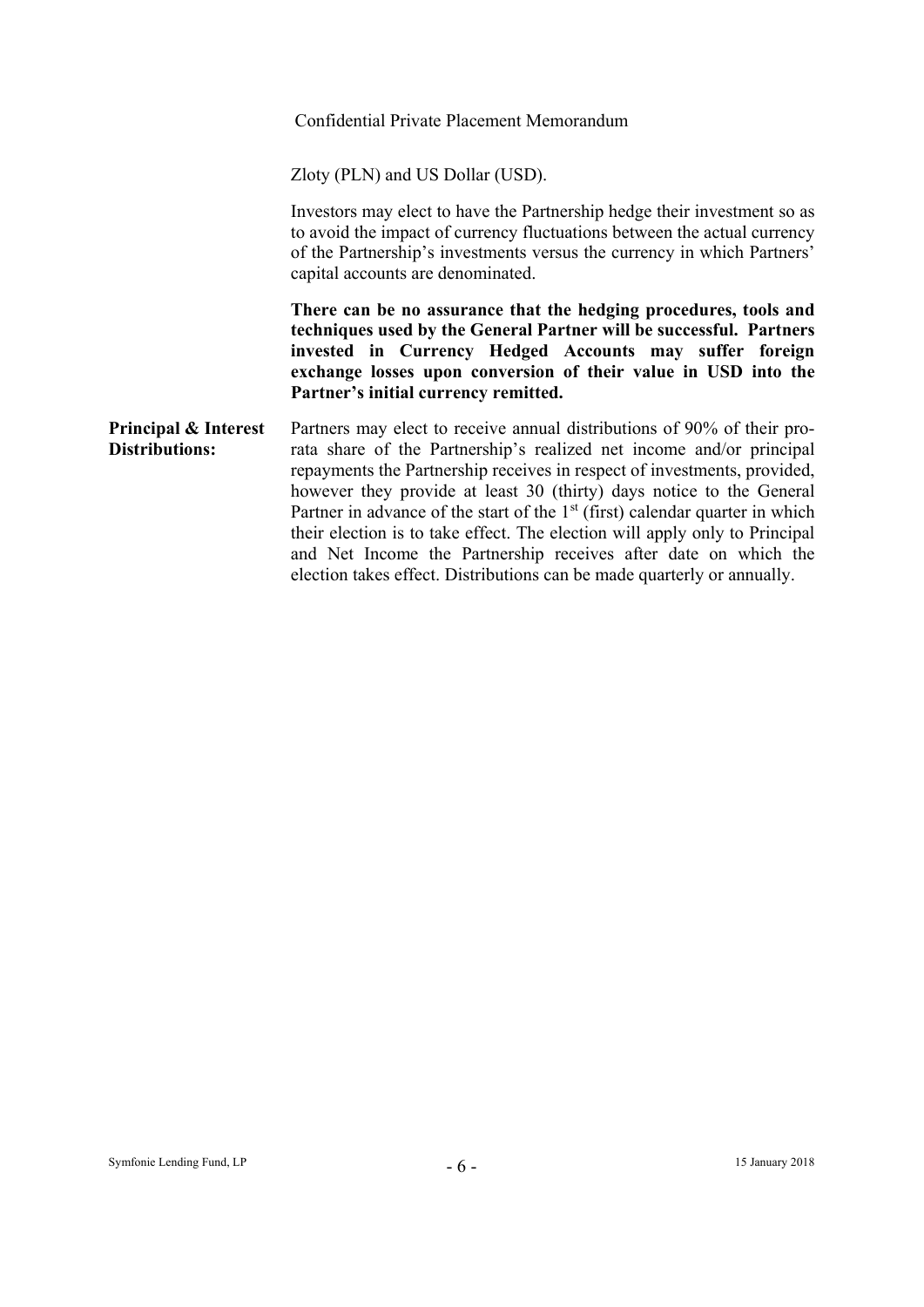**Withdrawals: Peer to peer loans generally cannot be sold or liquidated prior to maturity. Partners should be prepared that they will have to maintain their investment in the partnership until the final maturity of the loans held for the benefit of the Class of Interests in which they have invested.** 

> **Peer to peer loans typically pay interest and principal monthly. Investors seeking to liquidate their investments can opt to start taking quarterly or annual distributions and thus receive their capital back in regular installments.**

> **Partners in segregated tailored classes can request full redemption at any time. However, there can be no guarantee that redemption will not result in losses of capital.**

> The General Partner may suspend withdrawal rights, in whole or in part, among other things, during any period in which, in the sole and absolute opinion of the General Partner, disposal of a substantial portion of investments by the Partnership would not be reasonable or practical. In addition, the General Partner, by written notice to any Limited Partner, may suspend the payment of withdrawal proceeds if the General Partner, in its sole and absolute discretion, deems it necessary to do so to comply with anti-money laundering laws and regulations applicable to the Partnership, the Partnership, the General Partner, the Investment Advisor, the Investment Advisor or any of the Partnership's service providers. The General Partner may, in its sole and absolute discretion, by written notice to any Limited Partner, require the withdrawal of such Limited Partner at any time, for any reason or no reason. (See "Outline of Partnership Agreement – Withdrawals of – Limitations on Withdrawals" and "Anti-Money Laundering Regulations."

**Taxation of the Partnership and Partnership Interests:**  The Partnership operates a non-publicly traded Partnership for tax purposes in the U.S. and therefore the Partnership does not pay U.S. federal or state taxes. However, the Partnership will file a tax return in the U.S.

> Outside of the U.S. the Partnership operates so as not to create a Permanent Establishment and therefore the Partnership is not a taxable entity in any jurisdiction outside of the U.S.

> Income the Partnership earns within the U.S. (i.e. dividend income, capital gains and interest) should not be subject to any withholding tax at the Partnership level. However, the Partnership may be required with withhold tax on distributions of such income it makes to Partners. Tax withheld by the Partnership will be report to the Partners and each Partner may be entitled to claim tax credit on its is own tax returns. There can be no assurance that any Partner will be able to claim the tax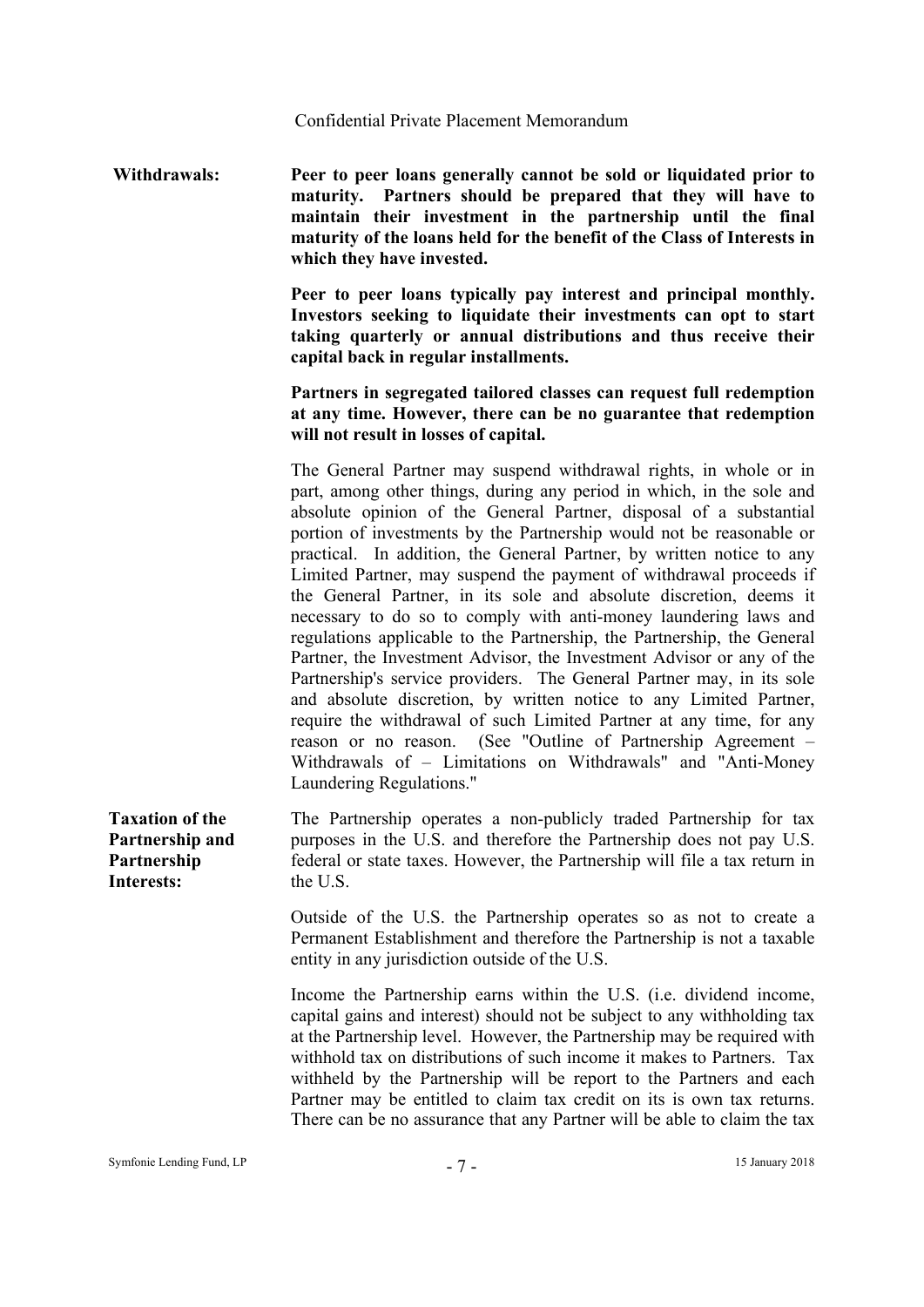credit from its own tax jurisdiction. Each Partner is responsible to make its own determination as to how it should report treats distributions the Partnership makes net of tax withheld at source.

The Partnership may face withholding taxes on some or all of the income it earns outside of the U.S. The Partnership may benefit from tax treaties that enable the Partnership to pay withholding tax at reduced rates or to reclaim tax withheld.

 The Partnership will report to its Partners their pro-rata of the Partnership's capital gains, income and expenses, taxes withheld and the valuation of their interest in the Partnership.

The Partnership is a pass-through vehicle for purposes of taxation in the U.S. and accordingly, U.S. persons who are subject to U.S. taxes will be required to declare their pro-rata share of Partnership. U.S. Partners may therefore have to pay taxes on income the Partnership reports for tax purposes (i.e. unrealised capital gains or income re-invested by the Partnership) despite the fact they may not have received such income in cash.

Outside of the U.S. tax treatment of an investment in the Partnership will depend on the jurisdiction in which each Partner files its tax returns. Many jurisdictions require investors to report only income the receive from the Partnership or capital gains they realise upon sale or liquidation of their investment.

The General Partner may, in its sole and absolute discretion, reassign or reallocate income among Partners or otherwise define the nature of Partnership Income strictly for the purposes of tax reporting. However, the General Partner will only take such action if doing so will not violate tax law to which the Partnership is subject.

Each investor in the Partnership must consult with its own tax advisor as to how to report its investment in the Partnership and any profits or losses it incurs as a result of its investment.

- **Fund Accountant and Auditor:**  The General Partner is responsible for maintaining the books and records of the Fund and for providing investors monthly statements of their account. The General may appoint a qualified auditor to audit the Partnership's financial statements. However, if the General Partner deems appropriate, the General Partner in its sole and absolute discretion may waive the appointment of an auditor.
- **Reports to Limited Partners:**  Partners will receive quarterly statements prepared by the Fund Accountant together with a letter from the General Partner discussing the investment results of the Partnership for the quarter just ended. Each Partner shall also receive annually a Schedule K-1 report which informs the Partner of its pro-rata share of net income and any taxes withheld or

Symfonie Lending Fund, LP  $-8 -$  15 January 2018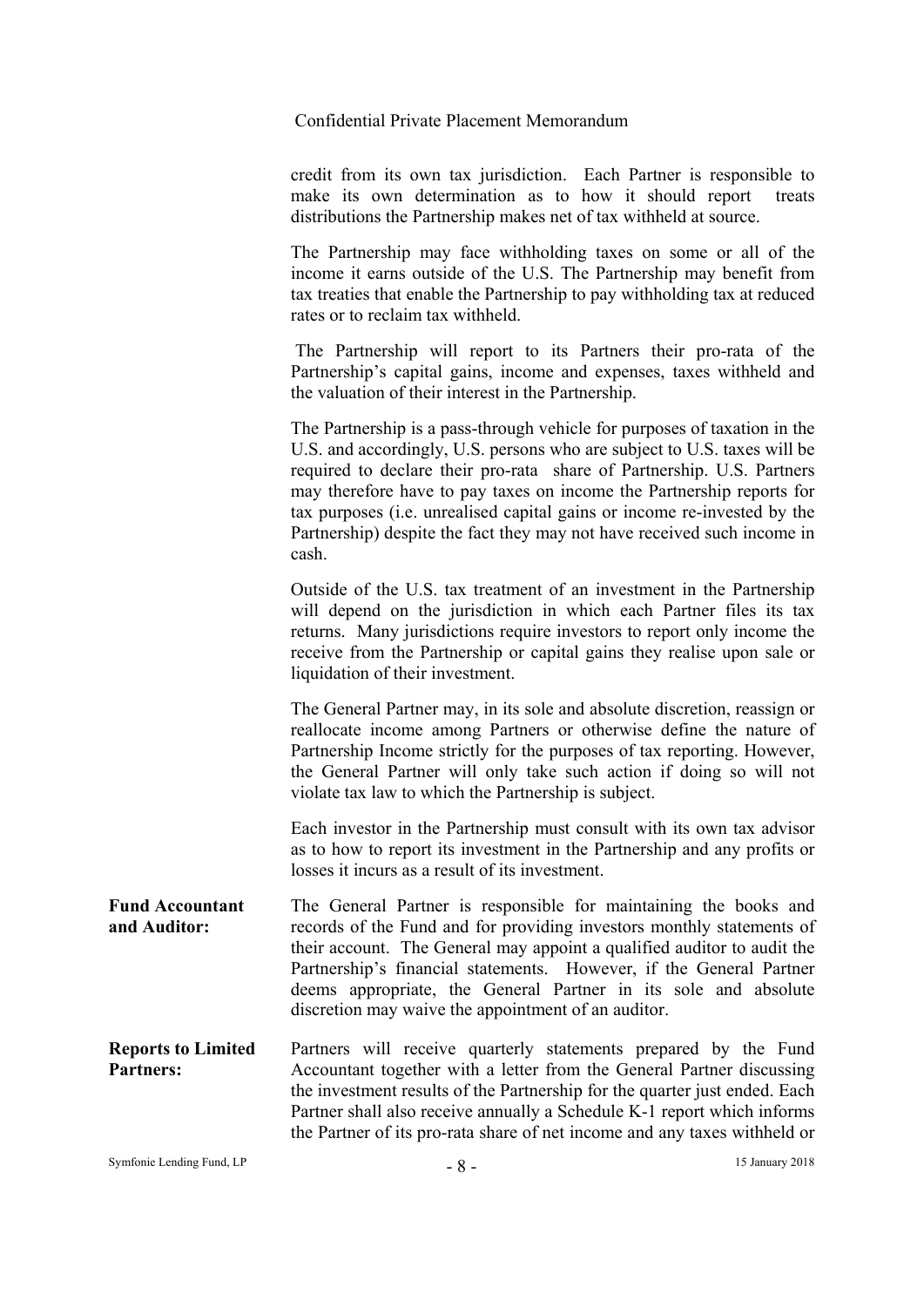paid.

| <b>Risk Factors:</b> | The investment program of the Partnership is speculative and      |
|----------------------|-------------------------------------------------------------------|
|                      | entails substantial risks. There can be no assurance that the     |
|                      | investment objective of the Partnership will be achieved and that |
|                      | investors will not incur losses. The risks include, but are not   |
|                      | limited to, the following:                                        |

- Investments the Partnership makes can generate losses. The Partnership can lose the full amount of the capital it invests.
- Economic downturns and general market volatility can negatively impact the value of the Partnership's investments.
- There can be no assurance the Partnership's investments will have a low correlation to a traditional securities portfolio or to other investments generally speaking.
- Poor or fraudulent corporate governance may adversely impact investments the Partnership makes.
- The pool of loans in which the Partnership invests may have high default rates and therefore cause the Partnership to lose money.
- Changes and local law and regulations may adversely impact the investments the Partnership makes.
- The Partnership might not be able to exercise legal rights to protect its investments.
- The Partnership might not find enough investment opportunities.
- The Partnership might not be able to diversify its investments.
- The Investment Advisor may fail to identify and select good investments.
- No secondary market for the Interests in the Partnerships exists or is expected to exist.
- The sale and transfer of Partnership Interests is restricted. Investors cannot transfer their Partnership Interests without the consent of the General Partner.
- Capital withdrawals from the Partnership can only be made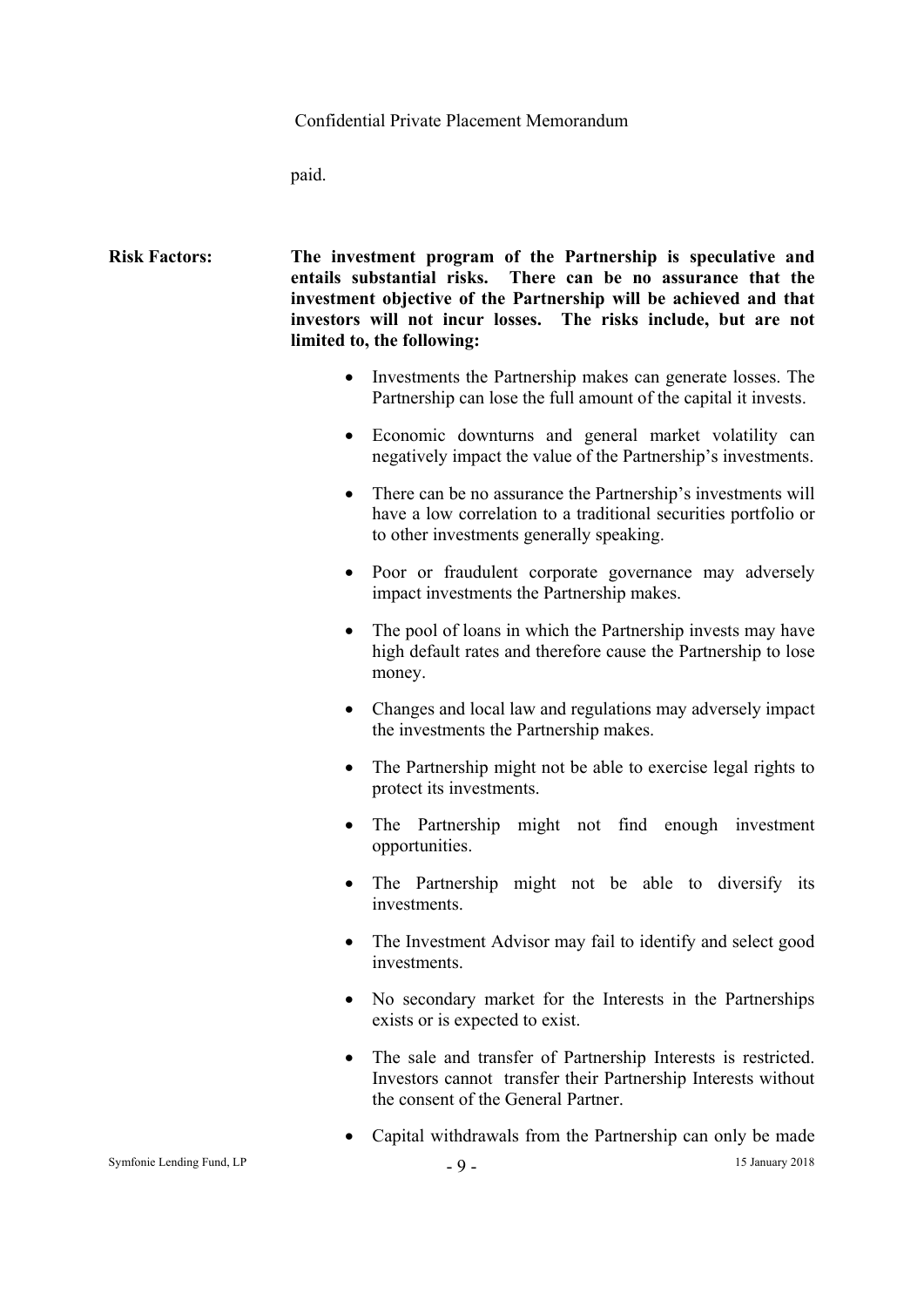to the extent the Partnership receives principal and interest payments from the loans in which it invests.

- The Partnership might have to hold its investments to maturity in the event it cannot make secondary market sales.
- Investments in fixed income investments the Partnership might make are subject to credit risk, liquidity risk and interest rate risk.
- The failure of a bank or securities broker or Peer to Peer lending platform where the Partnership invests may adversely impact the Partnership investments.
- It may be difficult to accurately place a value on the Partnership's investment portfolio for accounting and tax purposes.
- Partners may incur losses due to adverse impact of exchange rates between the currencies in which Partnership investments are denominated versus the currency of Partners' capital accounts.
- There can be no assurance that hedging techniques the Investment Advisor may use to mitigate risks such as currency risk, market risk and interest rate risk will be successful or will not generate losses.
- The General Partner and the Investment Advisor have a limited operating history pursuing the investment strategy and business of the Partnership.
- The success of the Partnership depends on the certain key individuals employed by the Investment Advisor. If the Investment Advisor were unable or unwilling to manage the Partnership the Partnership's investments may be adversely impacted.
- The Incentive Fee structure may create an incentive for the Investment Advisor to make investments that are more risky that would be the case without an incentive fee.
- The Partnership is not subject to certain regulatory requirements that otherwise might protect investors if the Partnership were required to register as an Investment Company under the U.S. Investment Company Act of 1940.
- Changes in taxation rule in the U.S. and in the jurisdictions where the Partnership invests can negatively impact the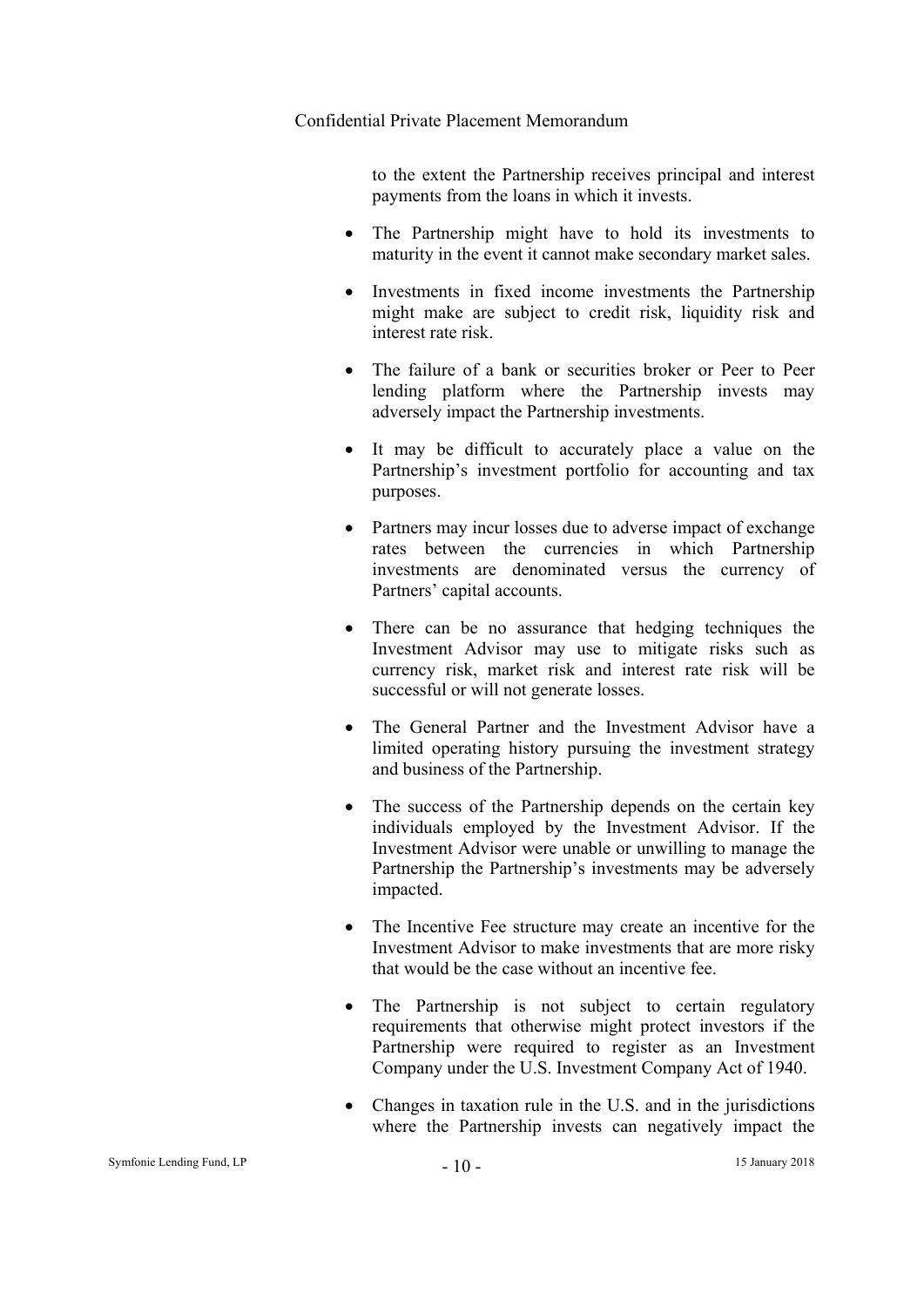value of the Partnership's investments.

- The can be no assurance Partners will be able to reclaim taxes withheld in the various jurisdictions where the Partnership invests.
- Changes in tax laws governing investors in the Partnership can adversely impact the value of their investments or the net return to the Partners.
- Tax reporting requirements may cause Partners to pay tax on unrealized income rather than on actual cash income.
- Certain expense items in the Partnership accounts might not be deductible for tax purposes.
- The General Partner may hold back part of the withdrawal proceeds due to Partners pending finalisation of Partnership accounts.
- Certain affiliates of the General Partner perform accounting services for the Fund. While the General Partner and its affiliates undertake to act in good faith there is less external scrutiny over the affairs of the Fund than would be the case were the General Partner to hire external accountants.
- All power to make decisions for the Partnership is vested in the hands of the General Partner and Limited Partners have no right to participate in the management of the Partnership's affairs.
- The legal counsel to the Partnership was selected by the General Partner and does not represent the individual Limited Partners.
- The Partnership's service providers are indemnified from damages to the Partnership arising from their actions except in the event of their own bad faith, negligence or fraudulent activities.
- Terrorist acts can create disruptions in global markets that can adversely impact the value of Partnership Investments.

Certain inherent conflicts of interest arise from the fact that the General Partner, the Investment Advisor and their affiliates may perform ancillary services to the Partnerships or may perform services for other clients that are investing the same or similar securities as that of the Partnership.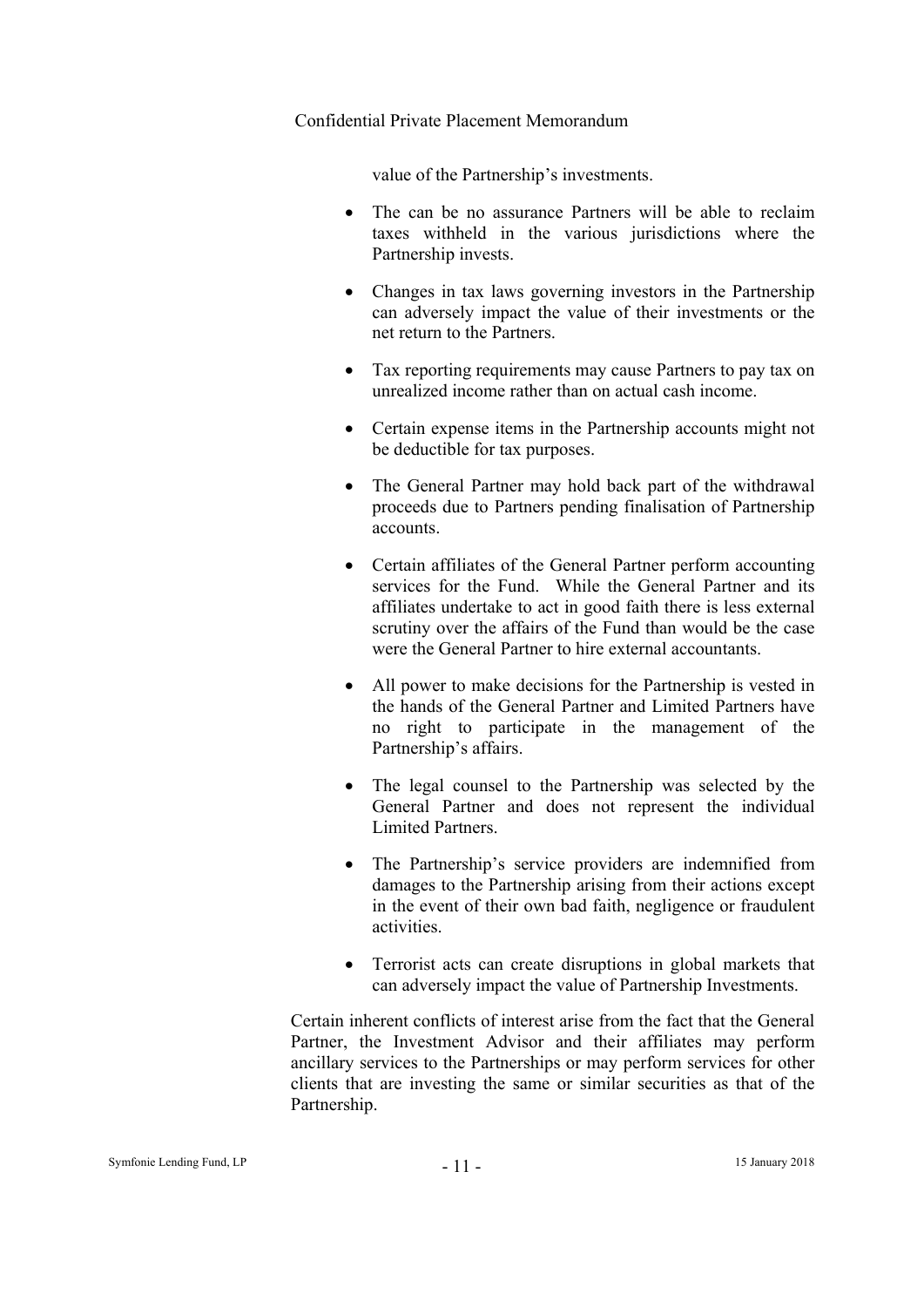**Regulatory Matters**: The Investment Advisor is registered with the U.S. Securities and Exchange Commission (SEC) as an exempt reporting advisor, based on the fact that the Investment Advisor providers services only to private equity investments and has less than \$150 million of assets under management in the US. Investment Advisor under the U.S. Investment Advisors Act of 1940. General Partner is not registered.

> The Partnership is not registered as in Investment Company under the U.S. Investment Company Act of 1940, as amended (the "Company Act") and, therefore, will not be required to adhere to certain investment policies under the Company Act.

> The Investment Advisor has registered the Partnership with the SEC as a private partnership. Therefore the Partnership and the Investment Advisor's management of the Partnership are subject to regulatory oversight by the SEC.

> Portia Investment Advisors Ltd a wholly owned subsidiary of the Investment Manager, is regulated and authorized by the UK Financial Conduct Authority. Although Portia does not provide services to the Fund regulatory actions of the FCA can impact the Investment Advisor generally.

# **Suitability:** Investment in the Partnership is suitable only for investors who have sufficient understanding and investment experience to make their own determination as to the merits of investment in the Partnership. Investors must be willing and able to bear the risk that the full amount of their investment may be lost. Investment in the Partnership by itself does not constitute a complete investment program and an investment in Partnership should represent only a portion of an investor's overall investment portfolio.

Investors in the Partnership should have as their primary investment objective an investment in a diversified pool of loans that pay interest and principal regularly. Investors should not expect that nearly all of their investment return will come from income rather than from appreciation of the capital.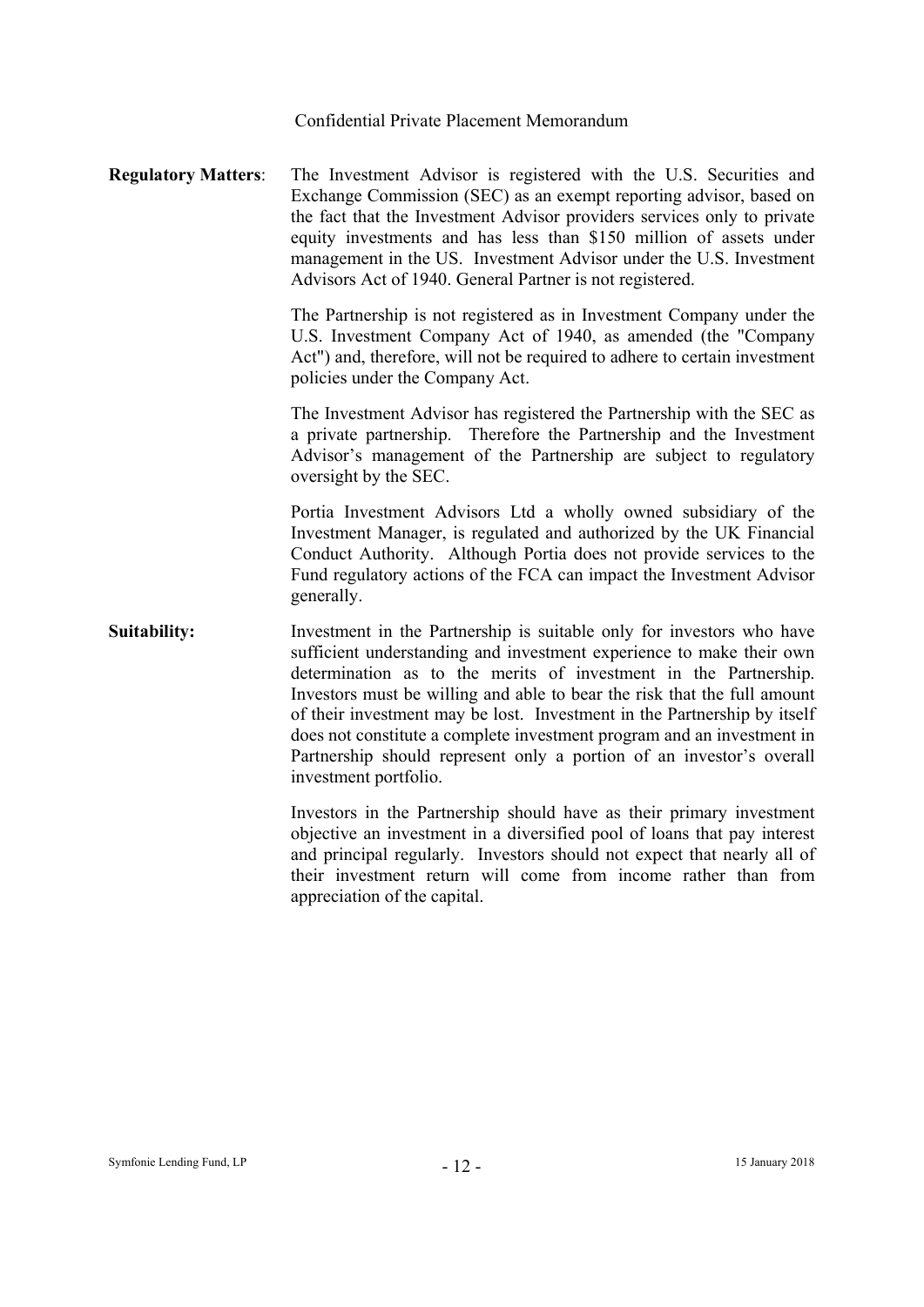# **THE PARTNERSHIP**

Symfonie Lending Fund, LP (the "Partnership") is a Delaware limited partnership organized on March 11 2013. The Partnership began operations on March 11 2013.

# **INVESTMENT PROGRAM**

# *The Partnership's Objective is Interest Income and Preservation of Principal*

The investment objective of the Partnership is to generate interest income while preserving and protecting capital by investing in a diversified portfolio of credit instruments. The Partnership will not employ leverage, although the General Partner may cause the Partnership to borrow funds from time to time in order to meet short term liabilities.

The Partnership will invest in credit instruments, including consumer and business loans as well as debt securities issued by corporations, governments, government agencies or instrumentalities or supranational authorities in any currency. Accordingly the Partnership may have gains and losses attributable to currency fluctuations. The Partnership may also invest in derivative instruments of debt securities issued in any currency. There can be no assurance the Investment Advisor will be able to effectively hedge any or all of the Partnership's investments.

# *The Partnership's Investments in Loans Will Typically be Indirect Investments*

Typically the Partnership's investments in loans will be indirect investments. An indirect investment is an investment whose return is linked to the return earned on a loan. The evidence underlying the Partnership's interest in the loan is usually in the form of an account statement from the entity that actually holds title to the loan and that has agreed to pass onto the Partnership the gains and losses arising from that loan. The Partnership may make loans either indirectly or directly.

# *The Partnership Will Hold a Diverse Portfolio of Loans*

The Partnership may invest in consumer loans or business loans and there is no set minimum or maximum percentage on the type of loan in which the Partnership invests. As a general principle the Partnership will build a diversified portfolio. The Partnership expects to have investments in hundreds of loans. Generally the Partnership will limit its exposure to any one loan or credit instrument (government securities and bank deposits excepted) to less than 5% (five percent) of Partnership assets.

# *Term to Maturity Will Vary Among Loans*

Consumer and business loans are issued with a wide variety of repayment terms. Usually loans are issued with an amortisation schedule. The borrower makes monthly or quarterly payments that include both principal and interest. Repayment periods vary from a few months to five years. The Partnership will be managed so as to invest in loans with a wide variety of maturity times. Therefore, the Partnership can expect to receive payments of principal and interest monthly. The principal and interest payments can be re-invested in new loans or repaid to the Partners in the form of capital distributions.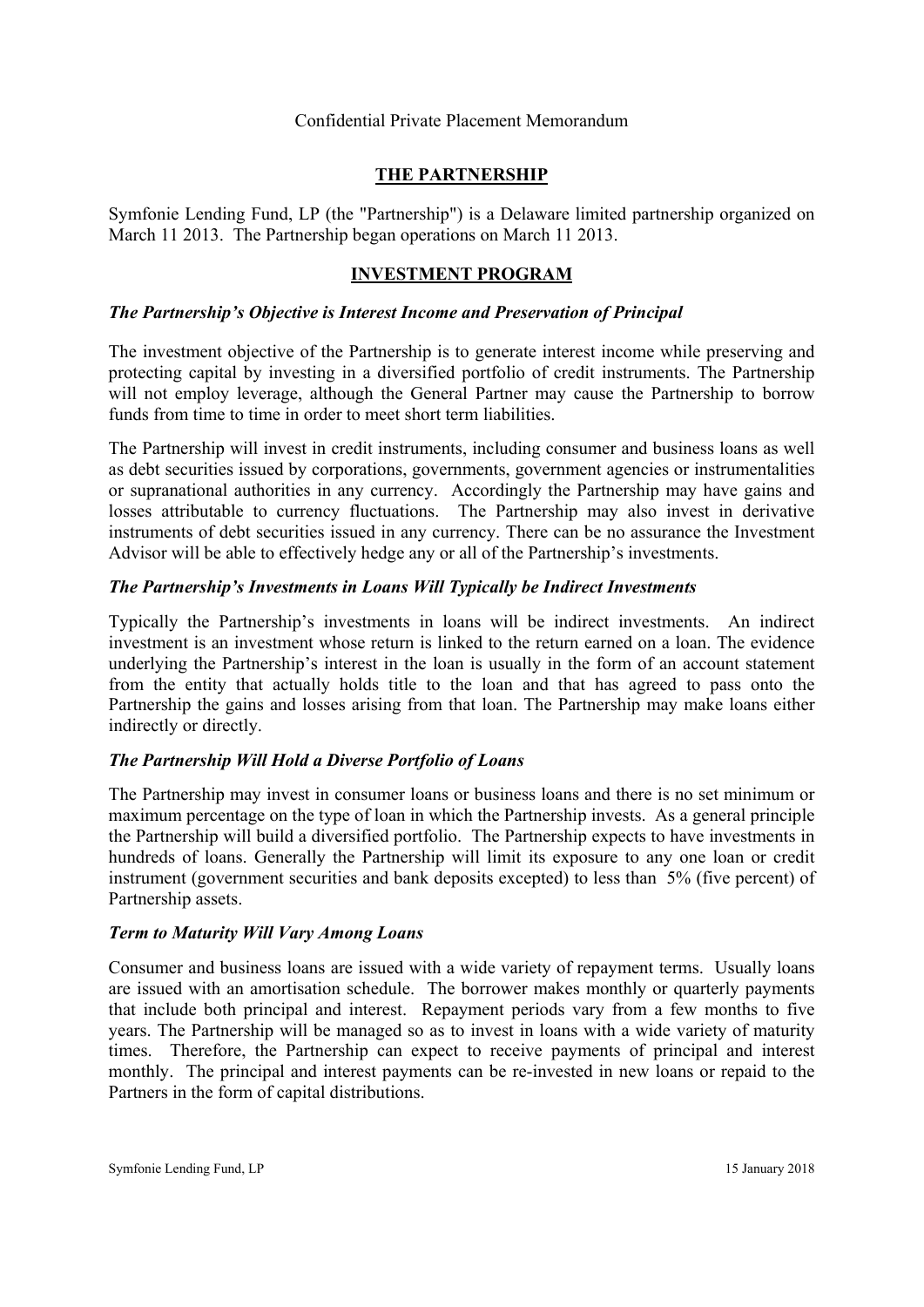# *Credit Quality Will Vary Among Loans*

Lenders assess the credit worthiness of borrowers to whom loans are made. Credit worthiness is determined by analysing each borrower's potential ability and willingness to make timely payments of principal and interest. Factors impacting a positive or negative assessment of credit worthiness include the borrowers income and expenses, outstanding debt, occupation, housing situation, stability of business, employment history and record of past credit transactions. In the case of consumer loans a borrower with a high income level relative to expenses and debt servicing commitments with a history of timely payments is considered a high quality borrower. In contrast, a borrower with high level of expenses and debt servicing commitments and a history of missed payments is considered a lower quality borrower. On an aggregated basis, there tends to be a good correlation between credit worthiness assessments and actual performance of the pool of loans. On an individual basis, however, there future can differ markedly from the past. Good borrowers can fall on hard times and lower quality borrowers can prove more reliable and steady than originally anticipated.

Since the Partnership is investing in pools of loans among the key determinants of the investment returns the Partnership earns are the gross rate of interest earned on the loans and the level of principal losses when borrowers default. The Investment Advisor's research process includes studying the relationship between gross interest and loan loss rates in order to select pools of loans the Investment Advisor believes offer relatively high returns on investment after taking into account loan losses.

# *The Partnership Will Diversify Among Loan Providers and Servicers*

During the past decade a process of disintermediation in the lending industry has begun. Internet technology has facilitated the rise of so-called "Peer to Peer (P2P Lending." Several companies have formed in order to create the internet websites that are electronic marketplaces accessible to borrowers and lenders. The P2P marketplace providers gather and verify data from the borrowers and employ various methods of assessing credit quality and categorising borrowers in various risk bands. The credit assessment methodologies are similar to those used commonly among banks and finance companies. Lenders accessing the providers' websites are able to review individual loan applications as well as overall pools of loans and invest in the loans. Depending on local regulation and business practice in the country in which they operate, P2P marketplace providers either act as intermediary in creating contract between borrower and lender or they become the lender of record and pass through payments of interest and principal from borrower to lender.

The Investment Advisor follows a research process of studying the P2P marketplace providers, their credit assessment models, their lending standards, their contractual documentation and their corporate governance arrangements. The Investment Advisor believes that by spreading the Partnership's investments among several P2P marketplace providers in several countries the Investment Advisor will reduce overall risk to the Partnership stemming from the business practices and lending polices of the P2P marketplace providers as well as to broaden the overall pool of loans in which the Partnership invests.

In addition to studying the P2P marketplace providers, the Investment Advisor studies data file presented by the P2P marketplace providers about the demographics and loan performance of their borrowers. The Investment Advisor's goal is to filter the data so as to gain an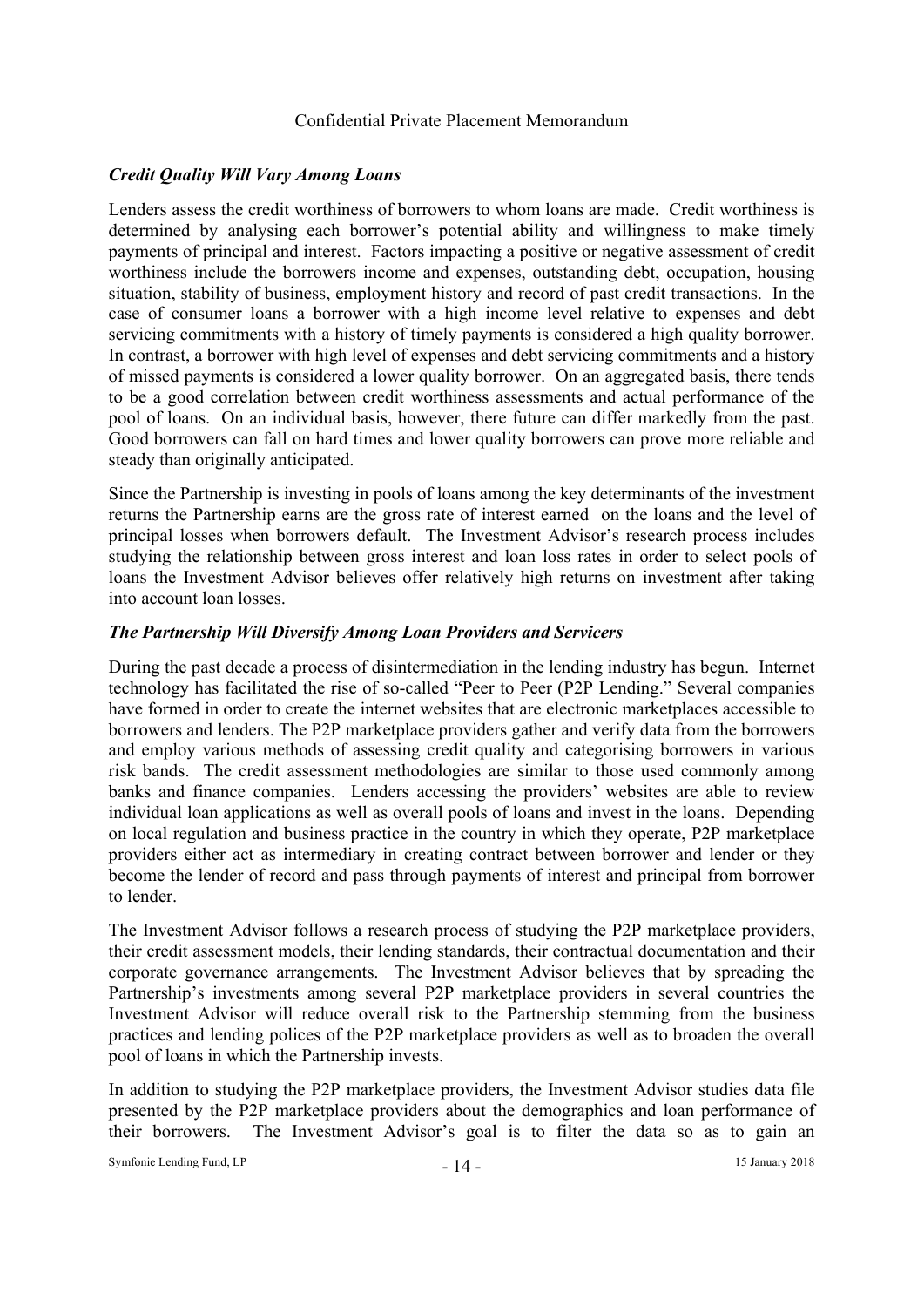understanding of factors that are more or less likely to be present among groups of borrowers who perform and who default. Such factors include the income/debt ratios, history of payment lateness, amount of borrowing requested, stated purpose of borrowing, term of borrowing. The Investment Advisor's goal is to try to select loans most likely to perform and thereby generate higher investment returns.

# *The Partnership may Invest in Loans Originated by Affiliates of the General Partners*

Certain affiliates of the Investment Advisor are engaged in the business of originating Peer to Peer loans. The Fund may invest in these loans. The Investment Advisor believes that by investing in loans originated by its affiliates the Fund benefits from having greater insight into the underlying credit risk and a better knowledge of the actual borrowers that the Investment Advisor has when it lends via third party platforms. The Investment Advisor takes what it believes is a prudent approach to lending generally and applies similar standards and lending criteria regardless of whether a loan is purchase via an affiliated platform or a third party platform.

# *The Partnership may Invest in Syndicated Corporate Loans and Bonds*

The General Partner believes that by adopting a broad-based approach to selection of credit instruments the Partnership will have a more liquid investment portfolio and benefit from diversification and will be achieve better risk-weighted returns. The market for syndicated corporate loans and bonds often presents highly compelling opportunities. Furthermore, in contrast to P2P investments, corporate loans and bonds are more liquid and priced regularly in the marketplace. Accordingly the Partnership will follow a strategy that include investment into syndicated corporate loans and bonds.

The Investment Advisor follows a research and investment selection process that incorporates analysis of major trends and fundamental research on individual securities as well as the risk/reward relationships among various sectors of the credit markets. When the Investment Advisor believes the syndicated loan and bond market offers returns that can better achieve the Partnership's overall objective of generating high rates of interest while preserving and protecting capital, the Investment Advisor will channel more of the Partnership's investments into that segment of the market. Alternatively, when the Investment Advisor sees better opportunities in P2P loans the Investment Advisor will select more P2P investments. The Investment Advisor's research and investment process is augmented with the application of risk/reward modelling covering portfolio volatility, expected returns and target holding periods, and the impact of each security position on overall portfolio risk and diversification.

There is no minimum credit rating for the securities in which the Partnership may invest. P2P loans and pools of P2P loans are usually unrated, unlisted with limited secondary trading. Syndicated corporate loans and bonds may be rated or unrated, listed or unlisted. However, the investment policy of the Partnership will be to maintain a diversified portfolio and to apply research methods that the Investment Advisor has applied successfully in the past.

The Investment Advisor Relies on a Research Based Process of Investment Selection

The investment process is implemented via a process that incorporates analysis of global economic trends, fundamental research on the P2P websites and assessment of the credit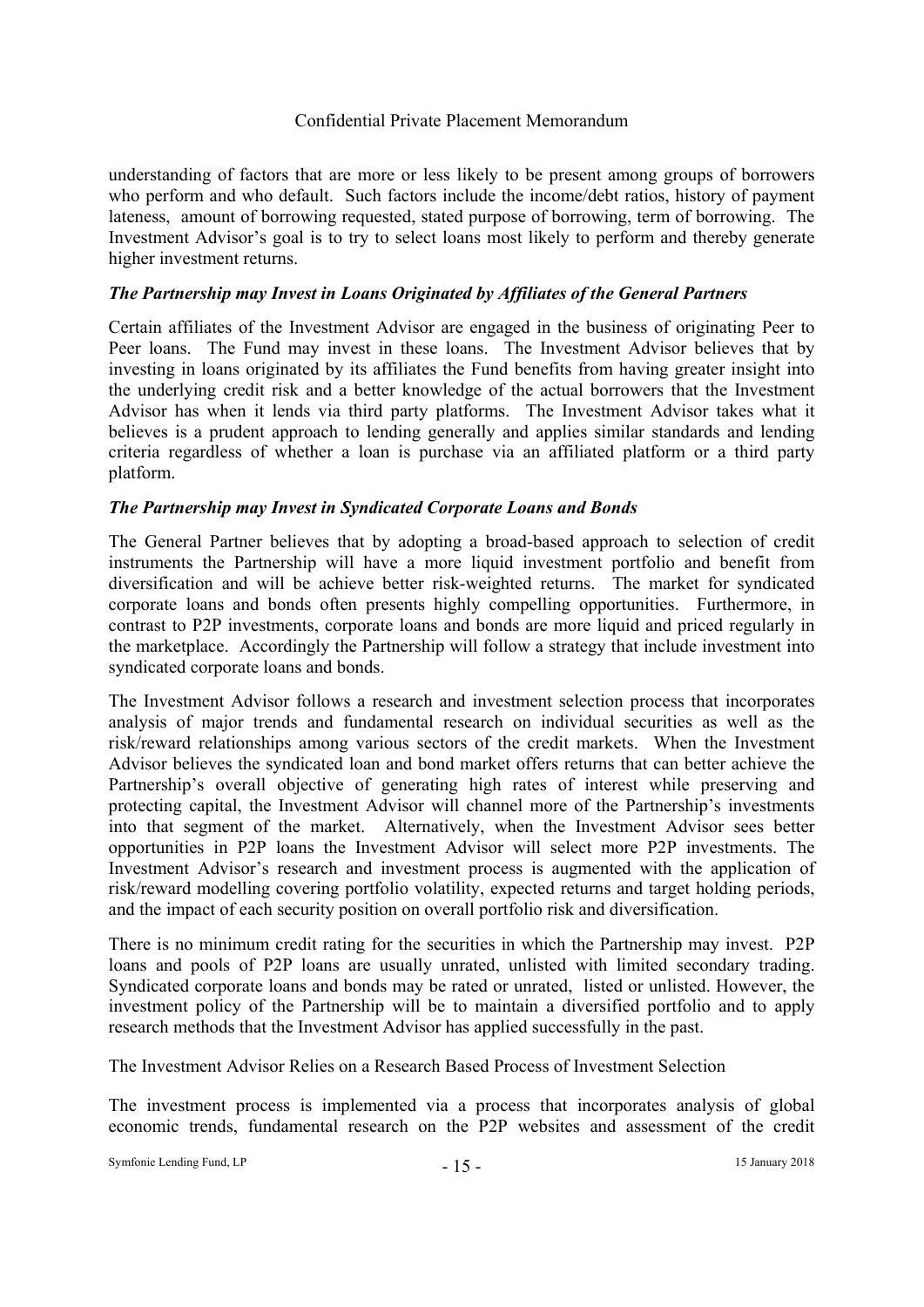worthiness of consumer and corporate borrowers. The process is augmented with the application of risk/reward modeling covering portfolio volatility, liquidity, expected returns, target holding periods and the impact of each security or pool of loans on overall portfolio risk and diversification. The Partnership employs both a top-down (macro-oriented) and bottom-up (fundamental and technical) approach to investment selection. The types of strategies the Investment Advisor employs are presented as follows:

# Macro Driven Strategies

Macro driven strategies are investments based on the Investment Advisor's view of major economic trends driving markets and how those factors impact credit worthiness. The Investment Advisor assesses global and regional economic and political conditions. Depending on the circumstance the Investment Advisor will form a view that certain types of credit instruments are likely to perform better or worse in the near and medium term. For example, in an improving economy default rates on consumer loans could be likely to fall and borrowers in potentially riskier categories that are paying high rates of interest could be likely to improve over time in terms of their ability and willingness to repay principal and interest timely. Conversely, in economic downturns credit worthiness is likely to fall, leading to higher default rates and lower investment returns.

# Relative Value Strategies

Relative value strategies are based on a combination of fundamental security and credit analysis and comparisons of risk metrics. The goal is to assess whether certain securities or asset class segments appear expensive or inexpensive in terms of the potential returns given the various risks. Depending on the Investment Advisor's view the Investment Advisor will tend to favor certain types and bonds or loans over others.

#### Directional Strategies

Directional strategies are implemented where the Investment Advisor believes certain securities or pools of loans are undervalued and poised to generate superior returns as a result.

#### Elements of the Research Process

The Investment Advisor employs and investment process that is highly research intensive. The Investment Advisor's research comes from a number of sources, including, but not limited to:

- Market research on global, regional and country fundamentals;
- Studies of consumer credit worthiness and default rates;
- Discussions with marketplace providers, bankers and other investors in consumer and business loans;
- Discussions with senior industrial economic and political analysts and public policy makers;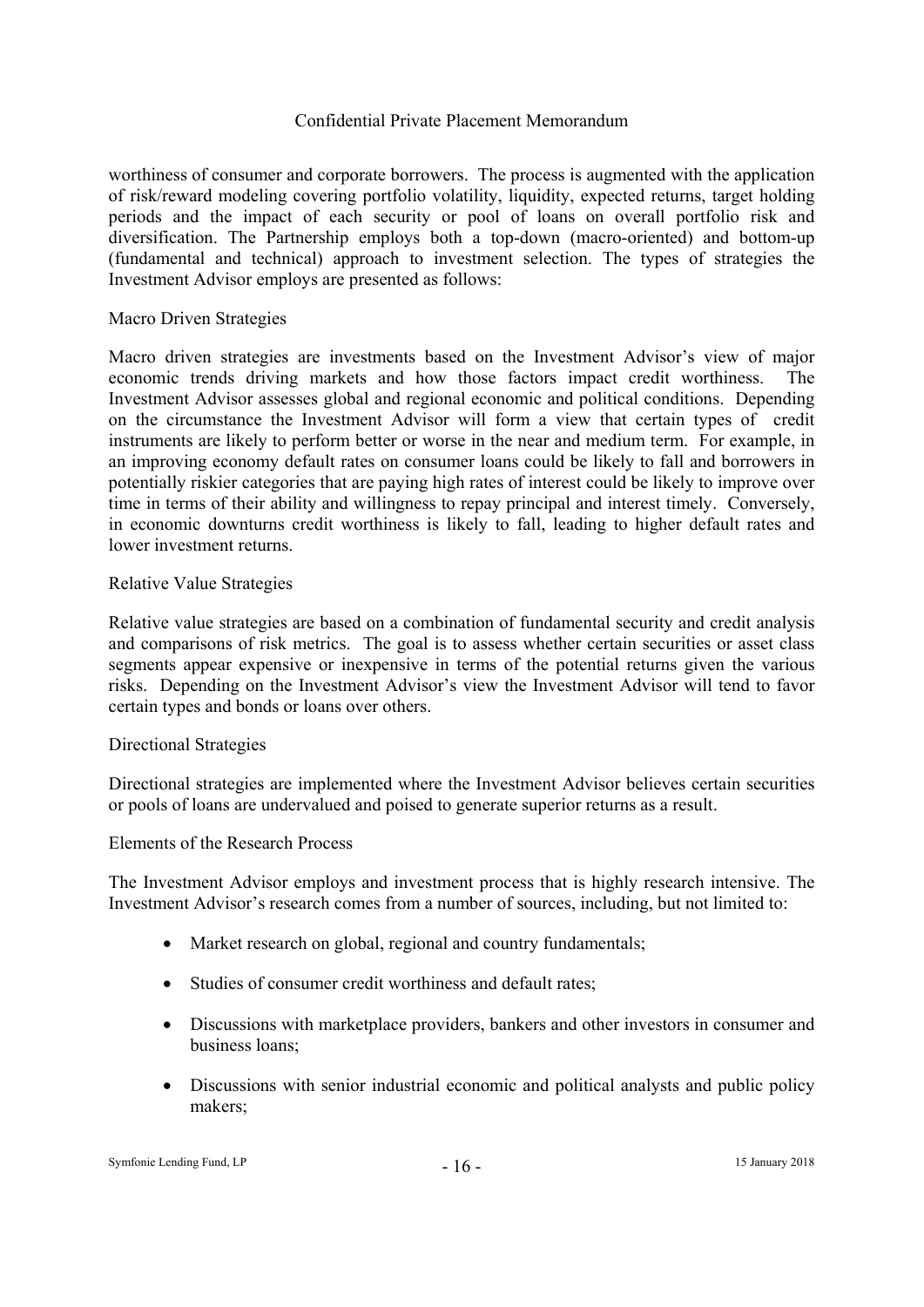- Fundamental evaluation of pools of consumer and business loans and the historical performance of the loans;
- Analysis of correlations between borrower demographics and credit indicators;
- Calculation of return/risk ratios;

# **PORTFOLIO MANAGEMENT POLICIES**

The Investment Advisor believes in the benefits of diversification and will seek to develop a portfolio diverse terms of its exposure to individual borrowers, diverse in terms of its exposure to various P2P websites, diverse in its exposure to various segments of the loan market, diverse in its exposure to countries and economic sectors.

The Investment Advisor also believes in the benefits of continual research and assessment of credit risk. The Investment Advisor will seek to avoid or dispose of bonds and loans when the Investment Advisor believes risks of loss outweigh the potential gains. There is no guarantee the Investment Advisor will be able to avoid losses or liquidate investments before significant losses are accumulated.

The Investment Advisor will seek to reinvest interest and principal payments from performing loans and bonds. The Investment Manager believes that by having a sufficient flexibility to select among types of investments the Investment Manager has a wider range of possibilities to protect Partnership capital and generate investment returns.

The Investment Advisor will seek to diversify across various times to maturity. This diversification will ensure the portfolio is able to effectively lock-in relatively attractive returns for longer dated maturities, while also generating a continual stream of income and principal payments that can be re-invested.

The Investment Advisor will also seek to hold various types of instruments with varying degrees of liquidity. Loans will generate regular principal and interest repayments, thus affording potentially greater safety of principal, since principal is repaid usually monthly. Furthermore, continual repayments of principal and interest enable the Investment Advisor to exploit more opportunities to invest in securities with compelling risk/return profiles. Bonds do not provide the same cash flows structure, but they also are much more liquid and readily marketable than loans. Thus, the Investment Advisor can seek to protect capital by raising cash levels or rotating out of potentially higher risk bonds into potentially lower risk bonds or cash.

While the investment program of the partnership may facilitate the Investment Manager's ability to achieve Partnership's objective of generating high interest income while preserving and protecting capital, investors are advised to consider the risks associated with an investment in the Partnership. The investment program of the Partnership is speculative and may entail substantial risks. Since market risks are inherent in all securities investments to varying degrees, there can be no assurance that the investment objective of the Partnership will be achieved. In fact, certain investment practices described above can, in some circumstances, potentially increase the risks of adverse impact on the Partnership's investment portfolio. (See "Certain Risk Factors.")

Symfonie Lending Fund, LP  $\qquad \qquad -17 -$  15 January 2018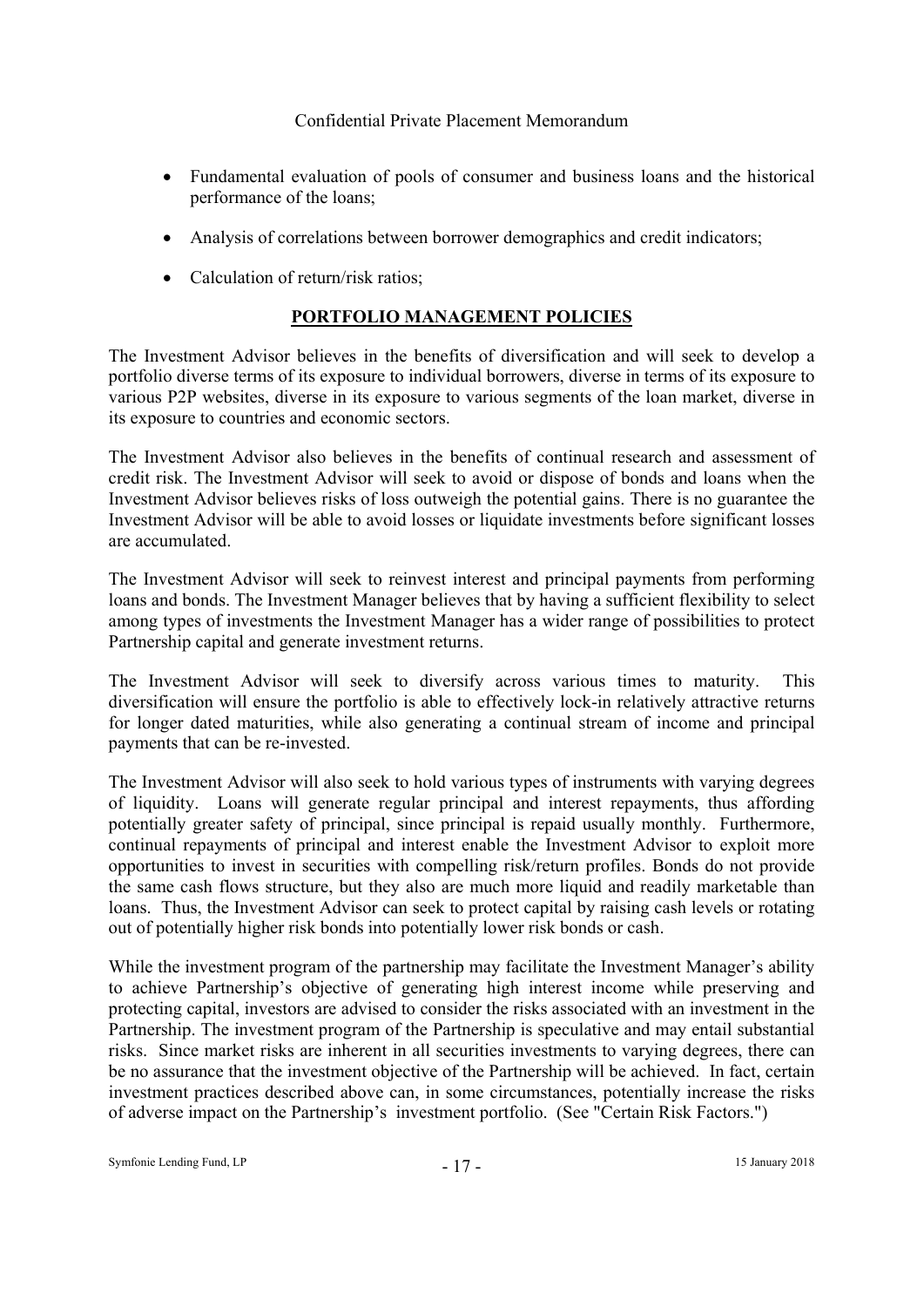# **MANAGEMENT OF THE PARTNERSHIP**

Symfonie P2P Investments, LLC (the "General Partner"), a limited liability company formed under the laws of the State of Delaware, will serve as the General Partner of the Partnership. The General Partner assesses the investment policies and performance of the Partnership, and generally supervises the conduct of its affairs.

The General Partner's interest in the Partnership is in the form a cash investment the General Partner has made in the Partnership. The General Partner will receive an Incentive Fee related to the investment performance of the Partnership. The Fee will be paid in the form of a periodic reallocation of capital from the account of the Limited Partners to the account of the General Partner (see "Incentive Allocation"). Save for the Incentive Fee the General Partner receives no terms or conditions relating to its investment in the Partnership that are in any way preferential to those of the Limited Partners.

# **THE INVESTMENT ADVISOR**

Symfonie Capital, LLC (the "Investment Advisor"), a company formed under the laws of the State of Delaware, has been appointed to provide investment advisory services to the Partnership. The Investment Advisor has registered as an "exempt reporting adviser" under the U.S. Investment Advisers Act of 1940, section 203 (m)( as amended (the "Advisers Act"). This section entitles advisors to exemption from registration as investment advisors, provided they advise only private funds and have less than \$150 million under management in the US. In order to avail itself of this exemption the Advisor is required to register with the SEC and is subject to scrutiny of the SEC within the legal framework of the Advisors Act. Pursuant to exemptions under rules of the CFTC, the Investment Advisor has not registered as a commodity pool operator or a commodity trading Investment Advisor.

Mr. Michael Sonenshine, CEO and Head of Research at Symfonie Capital, will be responsible for conducting the day-to-day affairs of the Partnership and implementing the Partnership objective and strategy.

Mr. Sonenshine has more than 20 years of professional experience in investment management, and is a specialist in the credit and fixed income markets. Prior to founding Symfonie Capital Mr. Sonenshine was an investment principal for MT Thaler Investment Management, where he where he was responsible for investments in credit and fixed income. In co-operation with Ceska Sporitelna, the Czech investment management subsidiary of the Erste Bank Group, Mr. Sonenshine developed the ISCS High Yield Fund, which has a successful track record. He also was CEO and Head of Research at MT Thaler Investment Management, LLP. Mr. Sonenshine was also for selecting credit investments for the MT Thaler New Europe Fund, which also had a history of successful investing in credit instruments. Prior to founding MT Thaler Mr. Sonenshine was a senior investment analyst at Credit Suisse First Boston from 2000 to 2003, where he was Vice-President of European High Yield Research. Prior to joining CSFB he spent six years in the ING Group. From 1994 to 1996 he was a senior analyst covering Russian and Central European equities. From 1996 to 1998 he was General Investment Advisor of ING Investment Management, Czech Republic. From 1998 to 2000 he was a senior analyst

Symfonie Lending Fund, LP <sup>18</sup> - <sup>18</sup> - <sup>18</sup> - <sup>18</sup> - <sup>18</sup> - <sup>18</sup> - <sup>18</sup> - <sup>18</sup> - <sup>18</sup> - <sup>18</sup> - <sup>18</sup> - <sup>18</sup> - <sup>19</sup> - <sup>19</sup> - <sup>19</sup> - <sup>19</sup> - <sup>19</sup> - <sup>19</sup> - <sup>19</sup> - <sup>19</sup> - <sup>19</sup> - <sup>19</sup> - <sup>19</sup> - <sup>19</sup> - <sup>19</sup> - <sup>19</sup> - <sup>19</sup> - <sup>19</sup> -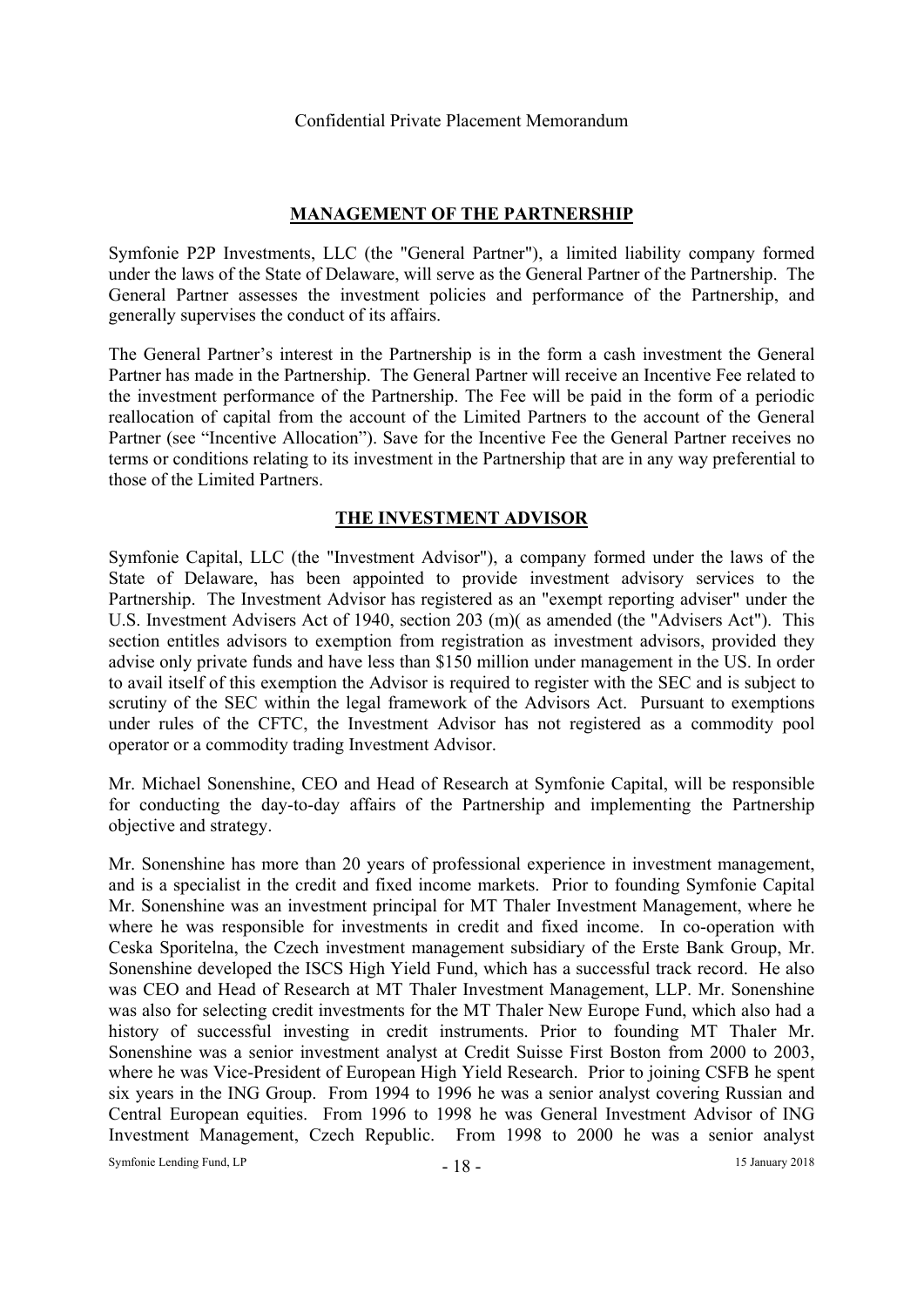specializing in European High Yield bonds. Mr. Sonenshine's career in Emerging Europe began in 1992, when he served as an Investment Advisor to Evrobanka under the auspices of the MBA Enterprise Corps. Upon completing his assignment at Evrobanka, Mr. Sonenshine followed Central and East European equity markets for Chicago-based Driehaus Capital Management. Mr. Sonenshine earned his CFA designation in 1999. He holds an MBA from the William E. Simon Graduate School of Business Administration at the University of Rochester and a B.A. in History from Tufts University.

Investment Advisory Agreement

The Partnership appointed Symfonie Capital, LLC as Investment Advisor pursuant to an agreement dated March 11, 2013 (the "Investment Advisory Agreement"). Under the Investment Advisory Agreement, the Investment Advisor is entitled to receive a Management Fee (defined below). The Investment Advisory Agreement will continue in force until terminated.

The Investment Advisory Agreement provides that neither the Investment Advisor nor its directors, shareholders, officers, employees and affiliates (each an "Indemnified Party") shall be liable to the Partnership, nor to the Investors in the Partnership for any loss suffered by them in connection with the performance by the Investment Advisor of its obligations except those resulting from the willful default, fraud or gross negligence of the Investment Advisor. The Partnership has agreed to indemnify each Indemnified Party from and against any and all losses, liabilities, damages, expenses or costs suffered, incurred or sustained by such Indemnified Party, except those resulting from such Indemnified Party's willful default, fraud or gross negligence.

# **USE OF PROCEEDS**

The proceeds from the sale of Interests in the Partnership will be available for the investment program of the Partnership, after the payment of the Partnership's expenses, including organizational and offering expenses.

# **MANAGEMENT FEES**

The Partnership will pay to the Investment Advisor a monthly management fee, payable in arrears (the "Management Fee"), equal to approximately  $\frac{1}{12}$  of 1.25% (one twelfth or one and one quarter percent) of each Limited Partner's capital account as of the last Business Day of each month. The capital account of the General Partner will not be debited for Management Fee. The General Partner may, in its sole and absolute discretion, elect to reduce, waive or calculate differently the Management Fee with respect to any Limited Partner, including, without limitation, Limited Partners that are affiliates or employees of the General Partner or the Investment Advisor, members of the immediate families of such persons, and trusts or other entities for their benefit.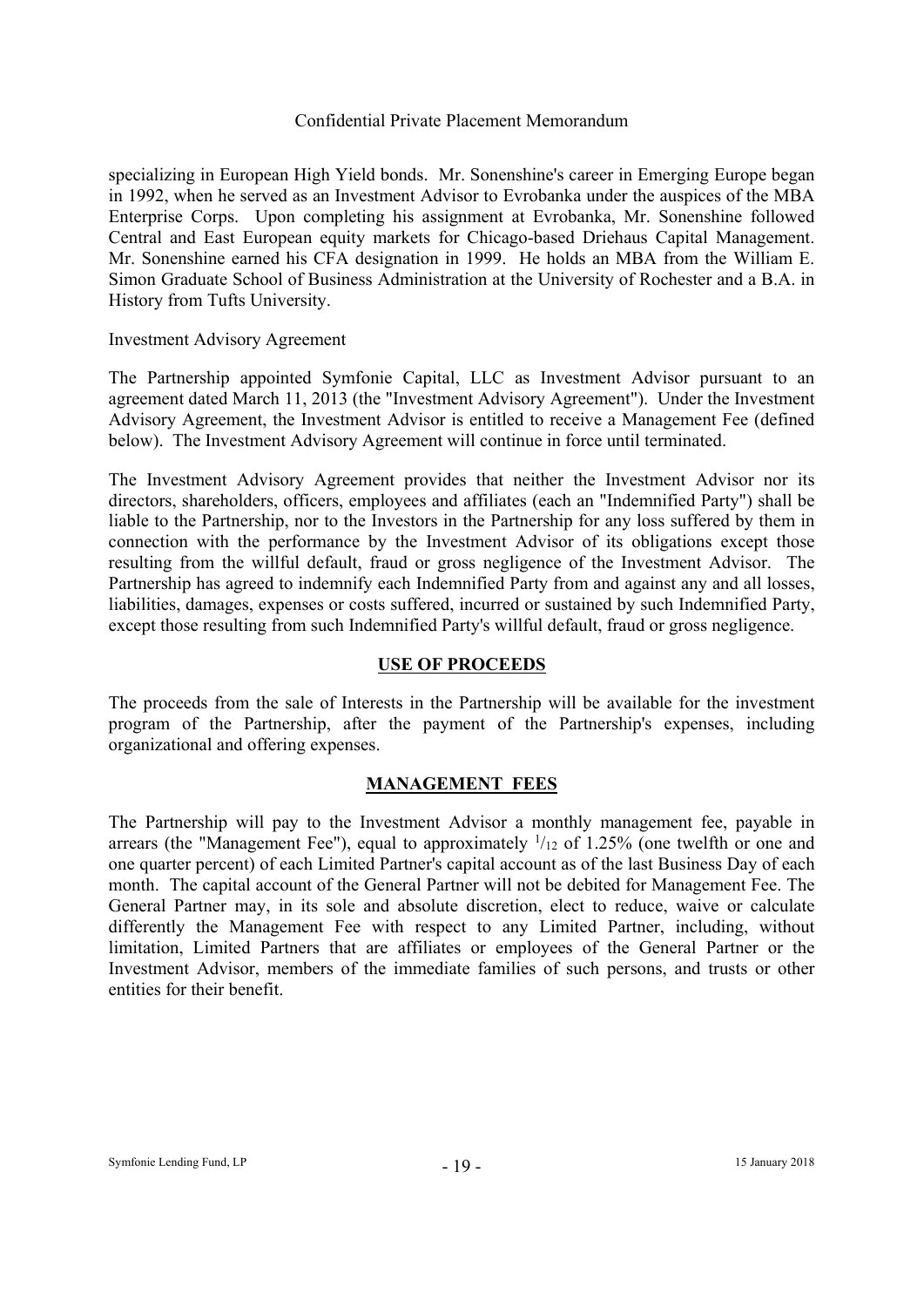# **ALLOCATION OF GAINS AND LOSSES**

At the end of each accounting period<sup>1</sup> of the Partnership, any net income, net capital appreciation<sup>2</sup> or net capital depreciation<sup>3</sup> will be allocated to all Partners (including the General Partner) in proportion to each such Partner's opening capital account balance for such period.

# **INCENTIVE FEE AND ALLOCATION**

An Incentive Fee payable to the General Partner will be accrued at the end of each accounting period.

The Incentive Fee is equal to 10% (ten percent) of net profit over and above a specified rate of return defined as the "Hurdle Rate. " The Hurdle Rate is equal to an annualised rate of return of 8% (eight percent) of each Partners' capital contributions to the Partnership. The Hurdle Rate is net of all management fees and fund expenses.

Generally, at the end of each fiscal year the Incentive Fee will be accrued and reallocated from each Partner's capital account to the account of the General Partner. However, the General Partner will not withdraw its Incentive Allocation from the Partnership unless it has distributed to the Partners capital at least equal their capital contributed, plus the profits on which Incentive Allocation to be withdrawn is based. For sake of clarity, if the General Partner wishes to withdraw 100% (one hundred percent) of its Incentive Allocation it must at the same time distribute to Partners all of their capital contributed plus 100% (one hundred percent) of the profits that form the basis for the amount Incentive Fee withdrawn.

Allocation of the Incentive Fee is subject to what is sometimes called a "high water mark." The Partnership will maintain a memorandum loss recovery account (a "Loss Recovery Account") for each of the Limited Partners. Generally, at the end of each fiscal year the Limited Partner's

-

<sup>1</sup> An "accounting period" refers to the following periods: the initial accounting period will begin upon the initial opening of the Partnership. Each subsequent accounting period will begin immediately after the close of the preceding accounting period. Each accounting period will close at the close of business on the first to occur of (i) the last Business Day of each month (and the next Accounting Period shall begin only after giving effect to withdrawals and to contributions made on the immediately following Business Day), (ii) the date immediately prior to the effective date of the admission of a new Partner, (iii) the date immediately prior to the effective date of an increase in a Partner's capital account as a result of an additional capital contribution, (iv) a Withdrawal Date, (v) the date when the Partnership dissolves or (vi) any date the General Partner determines, in its sole and absolute discretion.

A "Business Day" shall be any day on which banks are open for normal banking business in London, New York and the Cayman Islands.

<sup>&</sup>lt;sup>2</sup> "Net capital appreciation" means the increase in the value of the Partnership's net assets, including unrealized gains, from the beginning of each accounting period to the end of such accounting period (before payment of the Management Fee and giving effect to withdrawals), and, with respect to any fiscal year of the Partnership or other period used to determine the Incentive Allocation, the aggregate net capital appreciation for the period less aggregate net capital depreciation for such period.

<sup>3</sup> "Net capital depreciation" means the decrease in the value of the Partnership's net assets, including unrealized losses, from the beginning of each accounting period to the end of such accounting period (before payment of the Management Fee and giving effect to withdrawals).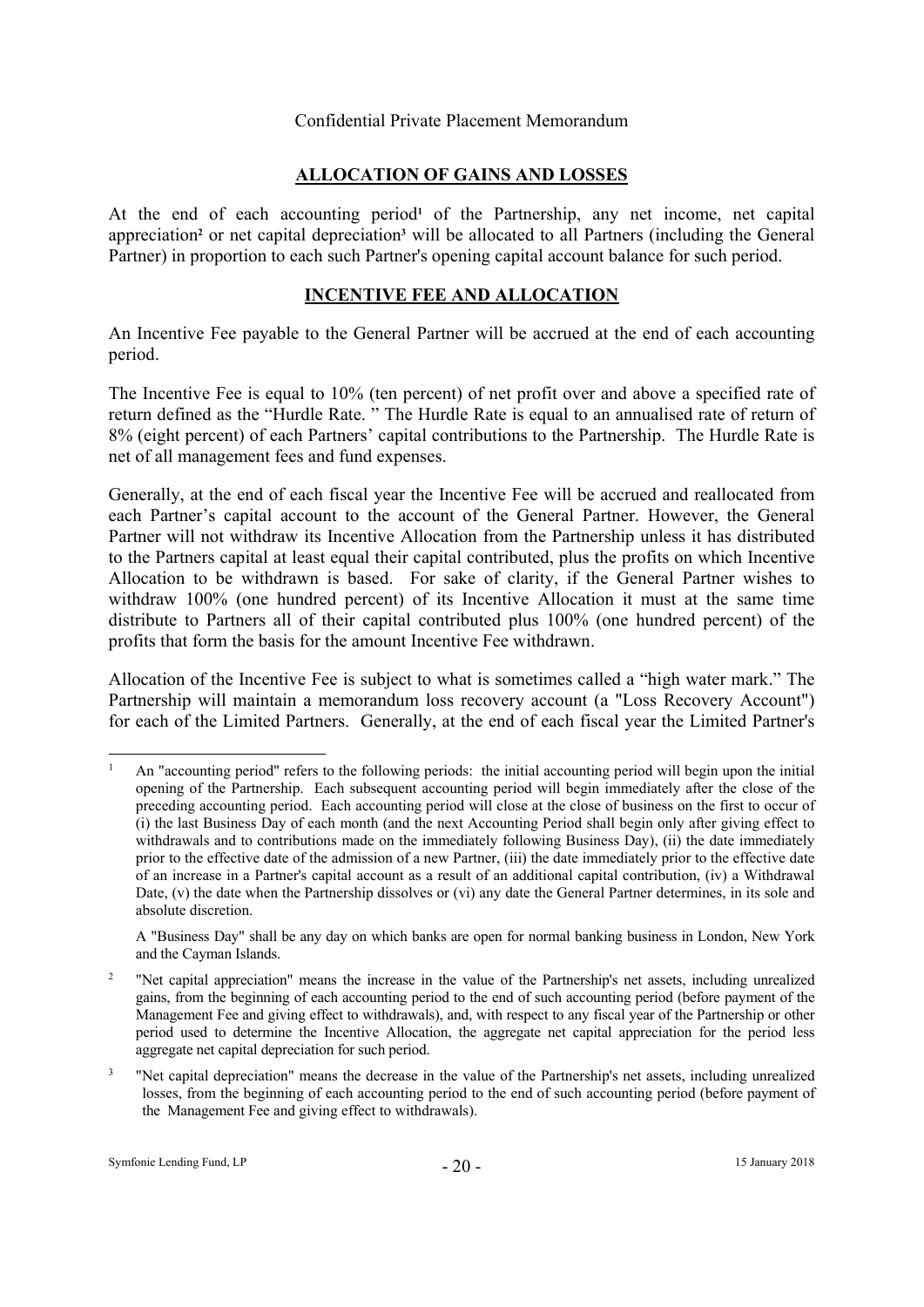Loss Recovery Account will be debited with the aggregate net capital depreciation, if any, allocated to such Limited Partner's capital account for such fiscal year (taking into account such Limited Partner's share of the Management Fee) and credited, but not beyond zero, with the aggregate net capital appreciation, if any, allocated to such Limited Partner's capital account for such fiscal year (taking into account such Limited Partner's share of the Management Fee).

The General Partner will not be allocated any Incentive Allocation with respect to a Limited Partner's capital account until such Limited Partner has recovered any negative balance in its Loss Recovery Account. A negative balance in a Loss Recovery Account will be adjusted for withdrawals of capital. Additional capital contributions will not affect a Limited Partner's Loss Recovery Account.

The General Partner may, in its sole and absolute discretion, elect to reduce, waive or calculate differently the Incentive Fee with respect to any Limited Partner, including, without limitation, Limited Partners that are affiliates or employees of the General Partner, the Investment Advisor, the Information Agents, members of the immediate families of such persons and trusts or other entities for their benefit.

In the event that a Limited Partner withdraws all or a portion of its capital account other than at the end of a fiscal period, net capital appreciation or net capital depreciation, as the case may be, allocable to such Limited Partner will be determined through the date of withdrawal and the Incentive Allocation with respect to such Limited Partner's capital account, if any, will be reallocated to the General Partner as set forth above. The General Partner will be entitled to withdraw its Incentive Fee with respect to the capital of any Partner that withdraws from the Partnership.

# **CERTAIN RISK FACTORS**

The following list of risk factors does not purport to be a complete enumeration or explanation of the risks involved in an investment in the Partnership. Prospective investors should read this entire Confidential Memorandum and consult with their own legal, tax and financial advisers before deciding to invest in the Partnership. No assurance can be made that profits will be achieved or that substantial losses will not be incurred.

An Investment in the Partnership Involves a High Degree of Risk, Including the Risk that the Entire Amount Invested May be Lost

The Partnership will invest in financial instruments using a variety of strategies and investment techniques with significant risk characteristics, including the risks arising from the volatility of the equity, fixed-income and currency markets, the risks of borrowings and short sales, the risks arising from leverage associated with hedging currency exposure and the risk of loss from counterparty defaults.

No guarantee or representation is made that the investment program will be successful or that the Partnership's returns will exhibit low correlation with an investor's traditional securities portfolio.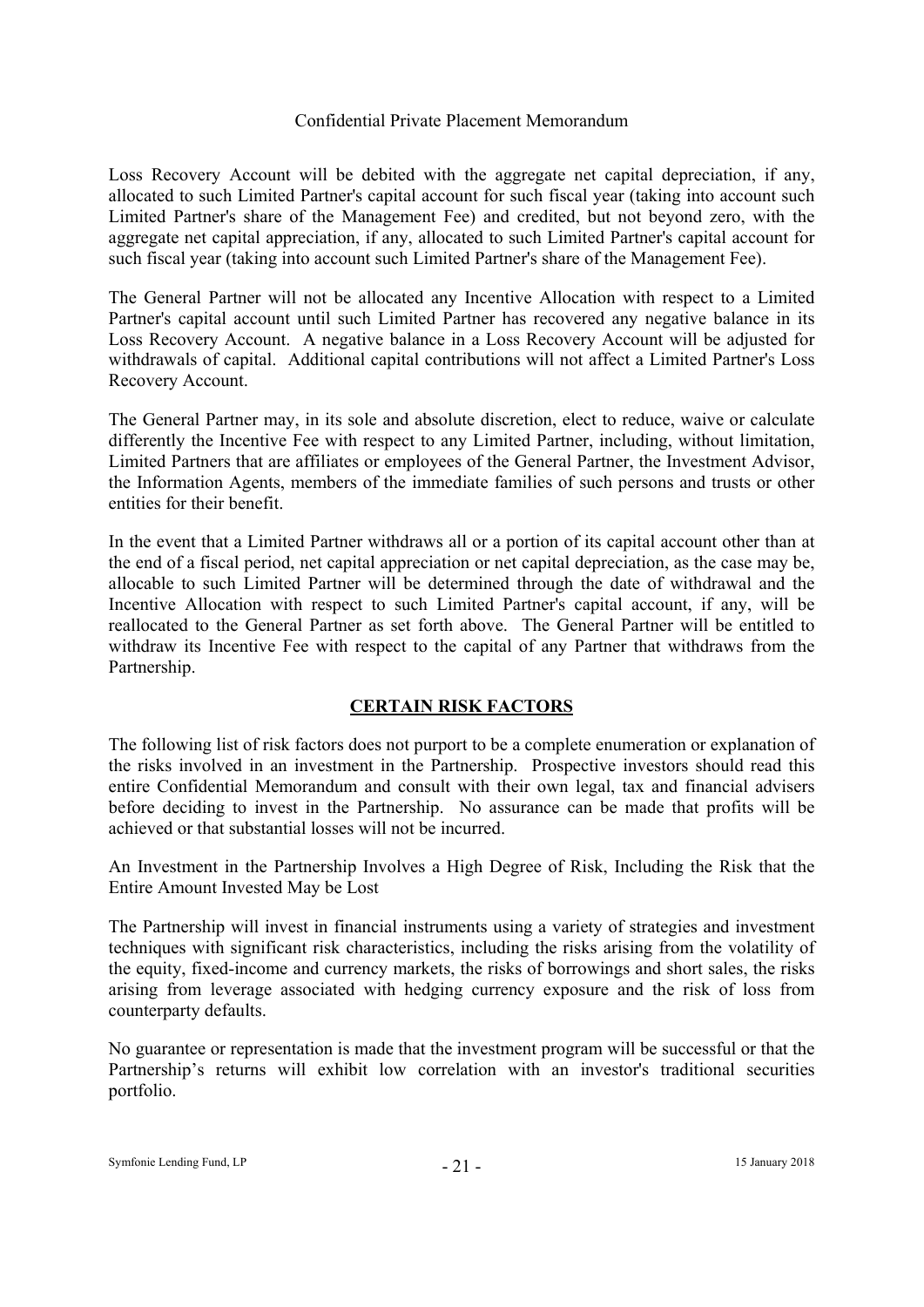Investment in the Partnership is considered suitable only for sophisticated investors with the knowledge, willingness, experience necessary to undertake such an investment and accordingly to bear the risks associated. Investment in the Partnership should not be considered a complete investment program and investors are strongly advised to consider an investment in the Partnership in the context of their overall portfolio objectives, liquidity requirements and risk tolerance.

Prospective investors should consider the following additional factors, which should in no way be construed so as to be a complete presentation of all risk factors, in determining whether an investment in the Partnership is a suitable investment:

# Availability of Investment Strategies

The success of the Partnership's investment activities will depend on the Investment Advisor's ability to identify investment opportunities as well as to assess the import of news and events that may affect the financial markets. Identification and exploitation of the investment strategies to be pursued involves a high degree of uncertainty. No assurance can be given that the Investment Advisor will be able to locate suitable investment opportunities in which to deploy all of the Partnership's assets.

# Limited Liquidity

An investment in the Partnership is suitable only for sophisticated investors who have no need for immediate liquidity. An investment in the Partnership is not freely transferable. The investments the Partnership makes might not be liquid. Also, Limited Partners are generally expected to remain invested in the Partnership for a period of years. To the extent they may withdraw the Partnership, withdrawals are subject to various terms and conditions the include notice periods in excess of 60 (sixty) days, fees payable for early withdrawal and the ability of the General Partner in its sole and absolute discretion to limit or otherwise restrict capital withdrawals. For further information investors are referred to "Outline of Partnership Agreement – Withdrawals of Capital")

# Investments in Undervalued Securities

The Partnership will seek to invest in undervalued securities. The identification of investment opportunities in undervalued securities is a difficult task, and there are no assurances that such opportunities will be successfully recognized or acquired. While investments in undervalued securities offer the opportunity for above-average capital appreciation, these investments involve a high degree of financial risk and can result in substantial losses. Returns generated from the Partnership's investments may not adequately compensate for the business and financial risks assumed.

#### Investments in Loans and Pools of Loans

The Partnership will invest in loans and pools of loans. Risks associated with those investments include limited liquidity and loss of principal resulting from failure on the part of borrowers to repay principal and make timely payments. If the level of losses exceeds the interest earned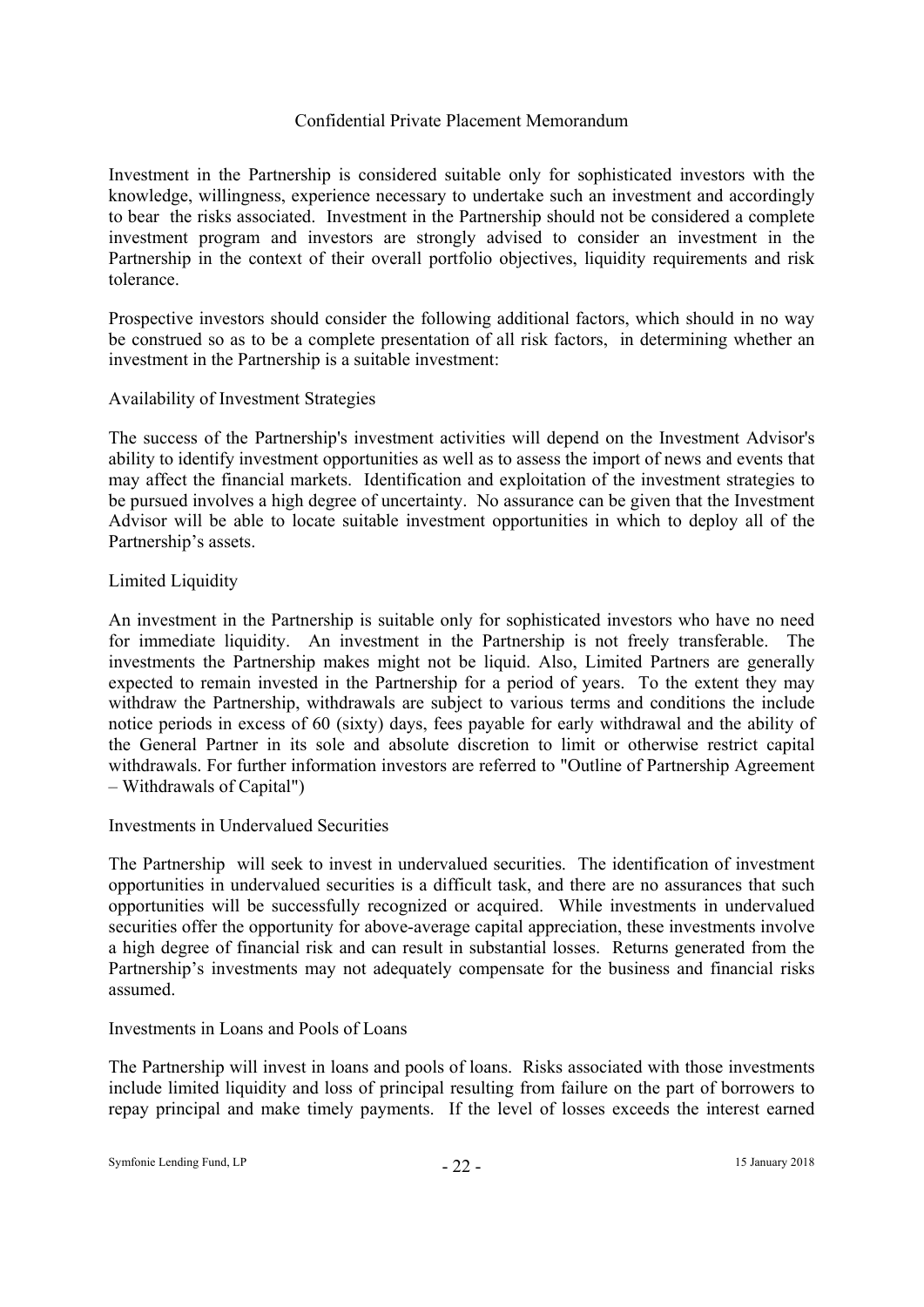from performing loans the Partnership is likely to incur losses in the absence of profitable investment made apart from the loans.

#### Investments in P2P Loans

The Partnership will invest a substantial portion of its assets in P2P loans and/or pools of P2P loans. The Partnership will therefore be subject to credit, liquidity, interest rate and business risks. Evaluating credit risk for P2P loans involves uncertainty because P2P marketplace providers and credit rating agencies throughout the world have different standards, making comparison across countries difficult. Many P2P marketplace providers have limited experience gathering and verifying borrower data, managing credit and implementing credit scoring policies and procedures. If a P2P marketplace providers underestimate default and loan loss rates the Partnership may suffer losses because of otherwise be unable to meet its return objectives because the loan losses will offset or exceed the gains from payments of interest.

# Required Holding Period for Loans

Due to the nature of loans the Partnership may be required to maintain its investment in the loans for a substantial period of time before realising their anticipated value. During this period, a portion of the Partnership's capital would be committed to the loans purchased, thus possibly preventing the Partnership from investing in other opportunities. In addition, the Partnership may not be able to sell, liquidate or otherwise dispose of the loans and therefore not be able to meet requests by Partners for withdrawals of capital.

#### Non-Recourse Loans

Most P2P marketplace providers substantially limit the recourse lenders have to borrowers in case of loan default. For reasons associated with security and identity protection, most P2P marketplace providers do not reveal the actual identity of the borrowers to the lenders. Policies of P2P marketplace providers with respect to non-performing borrowers vary and are subject to change. In some instances when borrowers fail to repay timely P2P providers may attempt to restructure the loan in hopes it will perform. In other instances the P2P marketplace provider will sell, assign or transfer bad loans once they believe the costs of pursuing recovery outweigh the potential benefits of recovery. Consequently, investors in P2P loans have little or no redress in case of defaults and are likely to see limited or zero recovery of capital.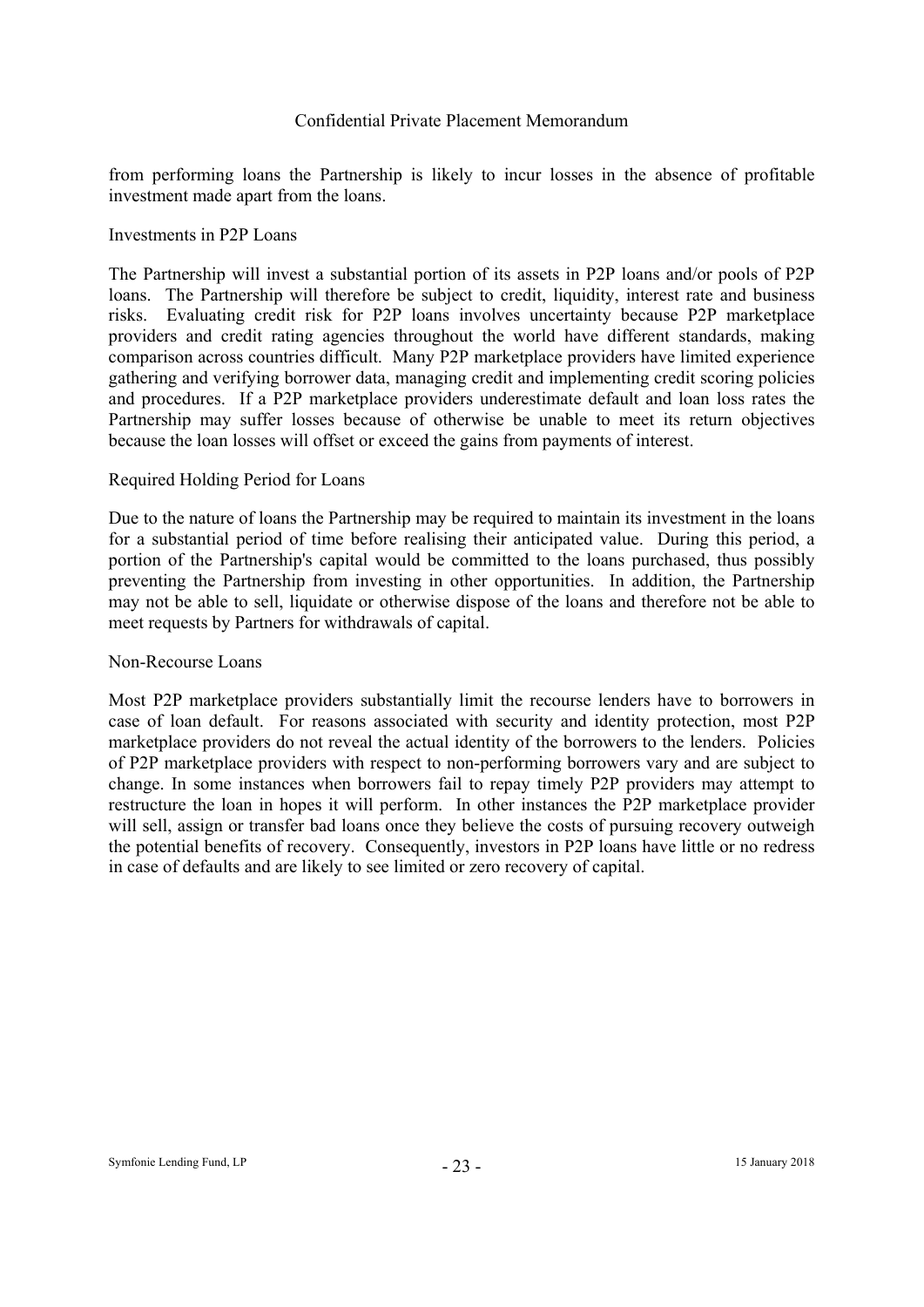# Investments in Fixed Income Securities

The Partnership may invest in bonds or other fixed income securities, including, without limitation, commercial paper and "higher yielding" (including non-investment grade) (and, therefore, higher risk) debt securities. The Partnership will therefore be subject to credit, liquidity and interest rate risks. Higher-yielding debt securities are generally unsecured and may be subordinated to certain other outstanding securities and obligations of the issuer, which may be secured on substantially all of the issuer's assets. The lower rating of debt obligations in the higher-yielding sector reflects a greater probability that adverse changes in the financial condition of the issuer or in general economic conditions or both may impair the ability of the issuer to make payments of principal and interest. Non-investment grade debt securities may not be protected by financial covenants or limitations on additional indebtedness. In addition, evaluating credit risk for debt securities involves uncertainty because credit rating agencies throughout the world have different standards, making comparison across countries difficult. Also, the market for credit spreads is often inefficient and illiquid, making it difficult to accurately calculate discounting spreads for valuing financial instruments. It is likely that a major economic recession could disrupt severely the market for such securities and may have an adverse impact on the value of such securities. In addition, it is likely that any such economic downturn could adversely affect the ability of the issuers of such securities to repay principal and pay interest thereon and increase the incidence of default for such securities.

# Investments in Illiquid Instruments

The consumer and business loans, in addition to bonds that the Partnership invests in, may not be fully liquid in that it may be difficult for the Partnership to realise the full value or any part thereof by selling the investments. At certain times during periods of general market volatility and illiquidity the realisable value of the Partnership's investments could be negatively impacted should the Partnership sell assets. Because of the absence of any trading market for these investments, it may take longer to liquidate, or it may not be possible to liquidate investments prior to their stated maturity.

#### Concentration of Investments

Although it is the policy of the Partnership to diversify the investment portfolio, there may be times when the Partnership holds relatively few investments. There is no quantified restriction on the amount of the portfolio that may be invested in any single security or any single class of securities. The is no restriction on the amount of the portfolio that may be invested via any single P2P market place provider. There is no restriction on the amount of the portfolio that may be invested or held on deposit at any single bank or broker. If the Partnership holds relatively large positions in a particular security or group of securities that Partnership may suffer large losses or report relatively large declines in the value of its investments if the value of any particular security or any particular group of securities is adversely impacted for any reason.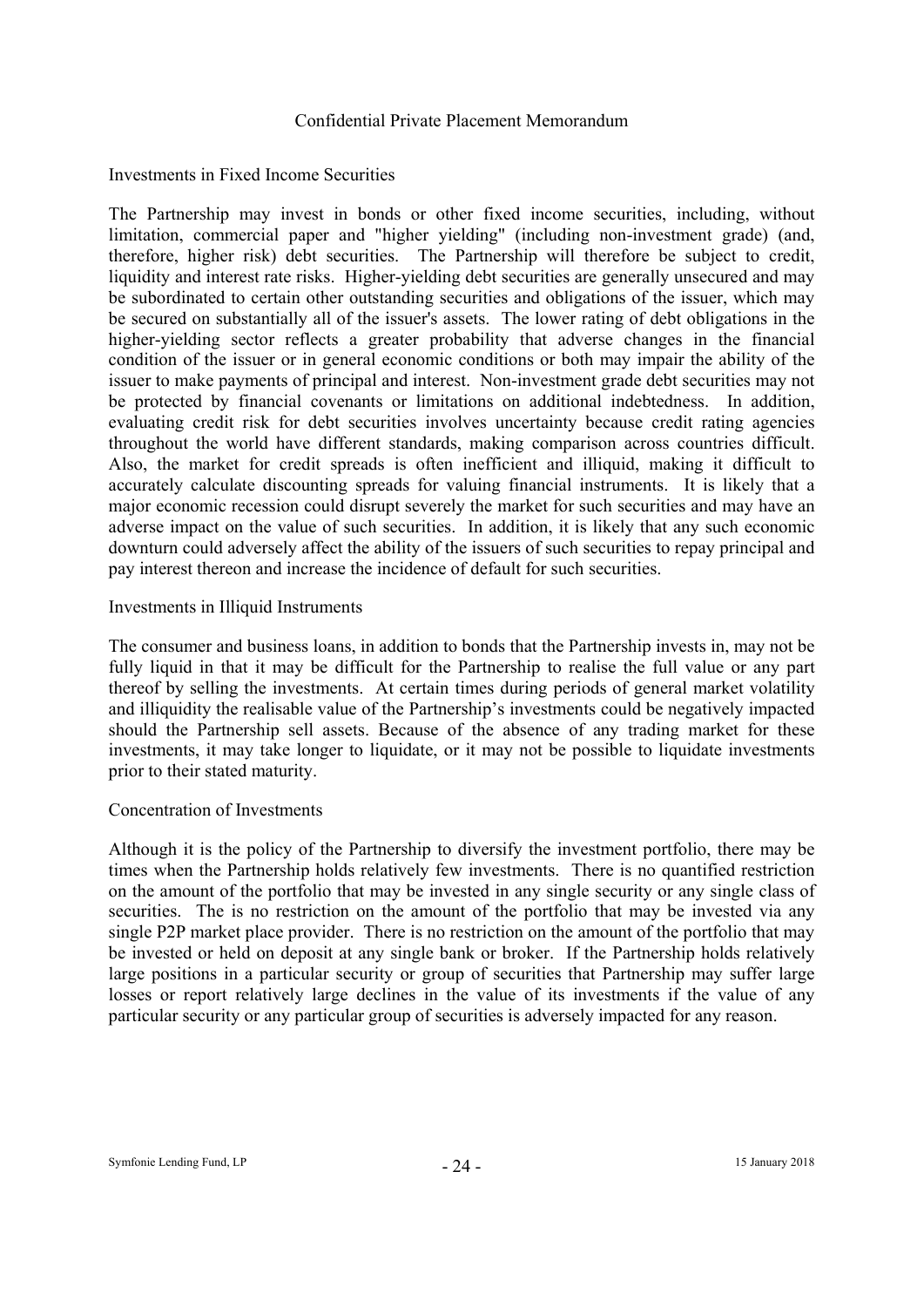# Vulnerability of Credit Markets to Economic Downturn

It is likely that a major economic recession could disrupt severely the market for such securities and may have an adverse impact on the value of such securities. In addition, it is likely that any such economic downturn could adversely affect the ability of the issuers of such securities to repay principal and pay interest thereon and increase the incidence of default for such securities.

# Highly Volatile Markets

The prices of financial instruments in which the Partnership may invest can be highly volatile. Price movements of forward and other derivative contracts in which the Partnership's assets may be invested are influenced by, among other things, interest rates, changing supply and demand relationships, trade, fiscal, monetary and exchange control programs and policies of governments, and national and international political and economic events and policies. The Partnership is subject to the risk of failure of any of the exchanges on which its positions trade or of its clearinghouses.

# Limited Operating Experience Among P2P Marketplace Providers

P2P marketplace providers have limited experience gathering and maintaining client data. Lack of data, poor or inaccurate data can compromise the quality of credit scoring models and can also hinder efforts to recover loan losses. There have been publicised instances where lenders via P2P websites suffered significant losses due to higher than anticipated levels of borrower defaults. There have also been instances where P2P websites were forced to suspend or cease operations due to regulatory and legal challenges.

# Investments made into Loans Originated by Affiliates

Certain affiliates of the Investment Advisor and the General Partner are engaged in the business of originated P2P loans. The Fund may invest in these loans. The Investment Advisor takes steps to mitigate any conflict of interest that may arise as a result of the affiliate relationship. On the other hand, the Investment Advisor believes the Fund benefits from greater transparency in the credit process that is available when investing in loans originated by third party platforms.

# Corporate Governance of P2P Marketplace Providers

Corporate governance, rules, policies and procedures among P2P marketplace providers vary widely and are subject to change. Although a P2P marketplace provider may present itself and its operating policies as following a set of procedures that appear to be fair and reasonable with respect to lenders and borrowers, there can be no assurance that in practice any particular P2P marketplace provider will actually follow those rules or alter its behaviour in a way that adversely impacts the value of the Partnership's investments made via that provider.

# Financial Performance of P2P Marketplace Providers

P2P marketplace providers act as intermediaries between borrowers and lenders. If , for any reason, any particular P2P marketplace provider fails to perform on its financial obligations to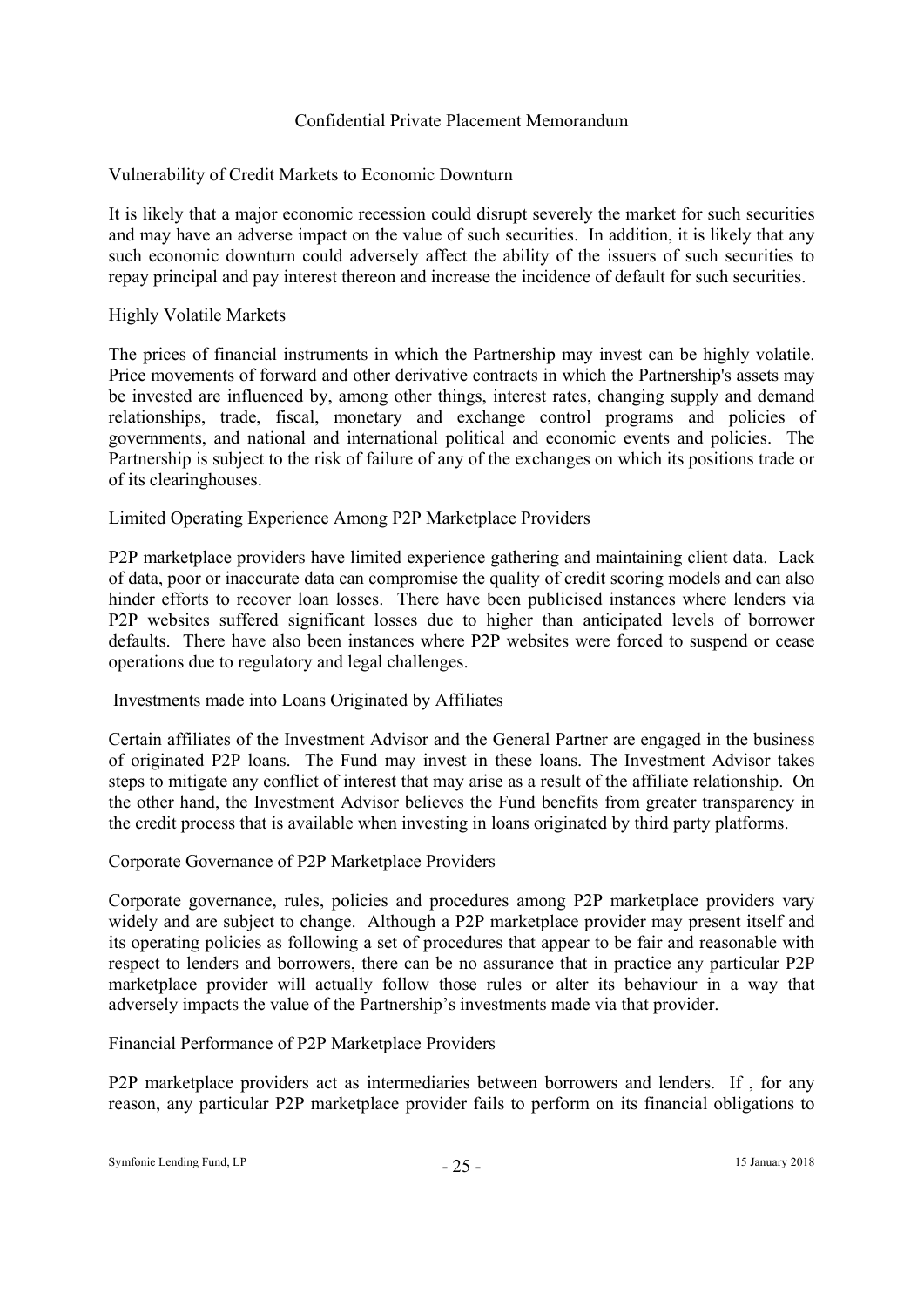lenders the value of the Partnership's investments that are subject to that P2P website' performance could be negatively impacted and the Partnership could suffer financial losses.

# General Risk of New Markets and New Types of Securities

Investment in new types of market securities involves a greater degree of risk than investment in securities that have already become common practice in financial markets. Among other things, investments in new types of market securities may carry the risks of less publicly available information, more volatile markets, less strict securities market regulation, less favorable tax provisions, and a greater likelihood of severe inflation, unstable currency, war and expropriation of personal property than investments in securities of issuers based in developed countries. In addition, the Partnership's investment opportunities in certain markets may be restricted by legal limits.

Markets in new types of securities are generally are not as efficient as those in cases where the securities have become common practice in financial markets. In some cases, a market for the security may not exist locally. Volume and liquidity levels are typically lower with respect to new types of securities than with respect to widely used securities. When seeking to sell new type of market securities, little or no market may exist for the securities. In addition, there risks of fraud or other deceptive practices may be higher for new types of securities than for commonly traded securities. Furthermore, the quality and reliability of data published about new types of securities may not accurately reflect the actual circumstances being reported.

P2P platforms outside the U.S. may be subject to less stringent regulations than the regulations governing P2P platforms in the U.S. Platforms outside the U.S. may therefore offer fewer protections to investors and present potentially greater risk.

# Exchange Rate Fluctuations and Currency Considerations

While the Partnership will operate in U.S. dollars, the Partnership's assets will often be invested in non-U.S. securities and any income or capital received by the Partnership will be denominated in the local currency of investment. Accordingly, changes in currency exchange rates (to the extent unhedged) will affect the value of the Partnership's portfolio and the unrealized appreciation or depreciation of investments, despite the fact that the Partnership will seek to hedge the risk of exchange fluctuations as a general practice.

Furthermore, the Partnership may incur costs in connection with conversions between various currencies. Currency exchange dealers realize a profit based on the difference between the prices at which they are buying and selling various currencies. Thus, a dealer normally will offer to sell currency to the Partnership at one rate, while offering a lesser rate of exchange should the Partnership desire immediately to resell that currency to the dealer. The Partnership will conduct its currency exchange transactions either on a spot (i.e., cash) basis at the spot rate prevailing in the currency exchange market, or through entering into forward or options contracts to purchase or sell non-U.S. currencies. It is anticipated that most of the Partnership's currency exchange transactions will occur at the time securities are purchased.

Symfonie Lending Fund, LP  $-26$  - 15 January 2018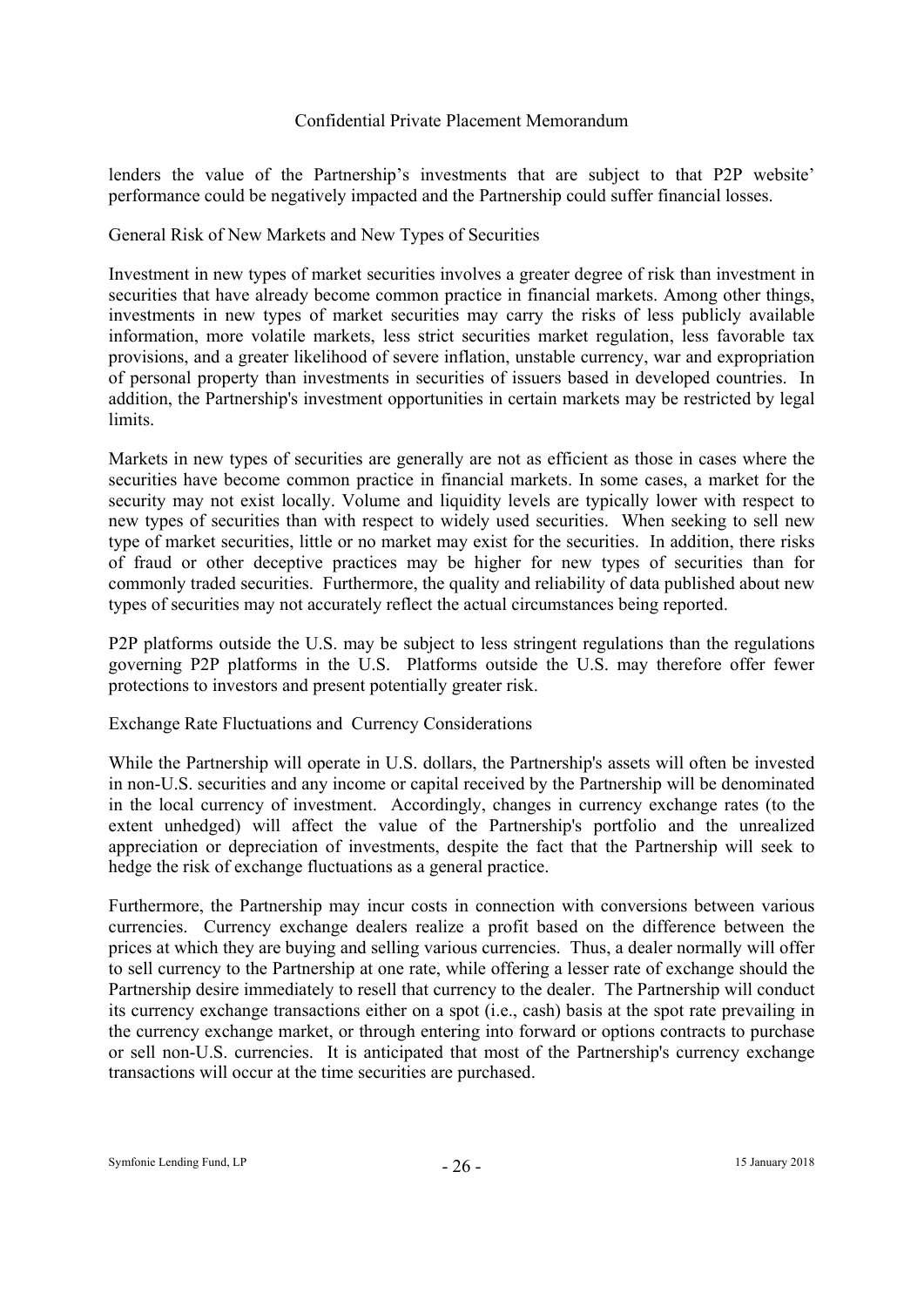# Hedging Transactions

The Partnership may utilize financial instruments, both for investment purposes and for risk management purposes in order to (i) protect against possible changes in the market value of the Partnership's investment portfolio resulting from fluctuations in the securities markets and changes in interest rates; (ii) protect the Partnership's unrealized gains in the value of the Partnership's investment portfolio; (iii) facilitate the sale of any such investments; (iv) enhance or preserve returns, spreads or gains on any investment in the Partnership's portfolio; (v) hedge the interest rate or currency exchange rate on any of the Partnership's liabilities or assets; (vi) protect against any increase in the price of any securities the Partnership anticipates purchasing at a later date; or (vii) for any other reason that the Investment Advisor deems appropriate.

The success of the Partnership's hedging strategy will depend, in part, upon the Investment Advisor's ability correctly to assess the degree of correlation between the performance of the instruments used in the hedging strategy and the performance of the portfolio investments being hedged. Since the characteristics of many securities change as markets change or time passes, the success of the Partnership's hedging strategy will also be subject to the Investment Advisor's ability to continually recalculate, readjust and execute hedges in an efficient and timely manner. While the Partnership may enter into hedging transactions to seek to reduce risk, such transactions may result in a poorer overall performance for the Partnership than if it had not engaged in such hedging transactions. For a variety of reasons, the Investment Advisor may not seek to establish a perfect correlation between the hedging instruments utilized and the portfolio holdings being hedged. Such an imperfect correlation may prevent the Partnership from achieving the intended hedge or expose the Partnership to risk of loss. The Investment Advisor may not hedge against a particular risk because it does not regard the probability of the risk occurring to be sufficiently high as to justify the cost of the hedge, or because it does not foresee the occurrence of the risk. The successful utilization of hedging and risk management transactions requires skills complementary to those needed in the selection of the Partnership's portfolio holdings.

#### Counterparty Risk

Some of the markets in which the Partnership may effect transactions are "over-the-counter" or "interdealer" markets. The participants in such markets are typically not subject to credit evaluation and regulatory oversight as are members of "exchange-based" markets. This exposes the Partnership to the risk that a counterparty will not settle a transaction in accordance with its terms and conditions because of a dispute over the terms of the contract (whether or not bona fide) or because of a credit or liquidity problem, thus causing the Partnership to suffer a loss. Such "counterparty risk" is accentuated for contracts with longer maturities where events may intervene to prevent settlement, or where the Partnership has concentrated its transactions with a single or small group of counterparties. The Partnership is not restricted from dealing with any particular counterparty or from concentrating any or all of its transactions with one counterparty. The ability of the Partnership to transact business with any one or number of counterparties, the lack of any meaningful and independent evaluation of such counterparties' financial capabilities and the absence of a regulated market to facilitate settlement may increase the potential for losses by the Partnership.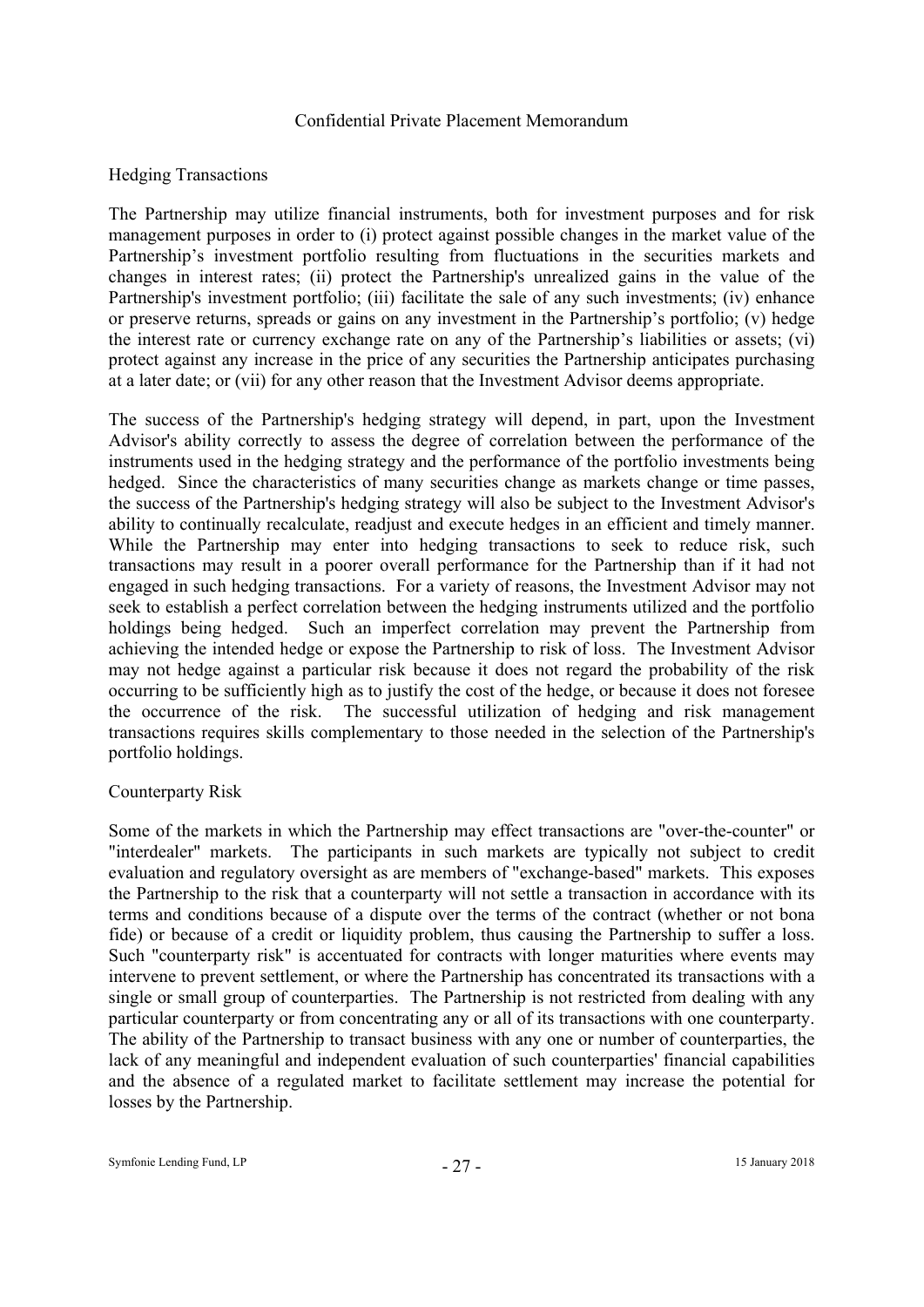# Legal Risk

Many of the laws that govern private and foreign investment, equity securities transactions and other contractual relationships in certain countries, particularly in developing countries, are new and largely untested. As a result, the Partnership may be subject to a number of unusual risks, including inadequate investor protection, contradictory legislation, incomplete, unclear and changing laws, ignorance or breaches of regulations on the part of other market participants, lack of established or effective avenues for legal redress, lack of standard practices and confidentiality customs characteristic of developed markets and lack of enforcement of existing regulations. Furthermore, it may be difficult to obtain and enforce a judgment in certain countries in which assets of the Partnership are invested. There can be no assurance that this difficulty in protecting and enforcing rights will not have a material adverse effect on the Partnership and its operations. In addition, the income and gains of the Partnership may be subject to withholding taxes imposed by foreign governments for which investors may not receive a full foreign tax credit. Furthermore, it may be difficult to obtain and enforce a judgment in a court outside of the United States.

#### Investing Globally

Borrowers are generally subject to different accounting, auditing and financial reporting standards in different countries throughout the world. The volume of trading, the volatility of prices and the liquidity of issuers may vary in the markets of different countries. Hours of business, customs and access to these markets by outside investors may also vary. In addition, the level of government supervision and regulation of securities exchanges, securities dealers and listed and unlisted companies is different throughout the world. The law of some countries may limit the Partnership's ability to invest in securities of certain issuers located in those countries. In addition, there may be a lack of adequate legal recourse for the redress of disputes and in some countries the pursuit of such disputes may be subject to a highly prejudiced legal system. Different markets also have different clearance and settlement procedures. Delays in settlement could result in temporary periods when a portion of the assets of the Partnership is uninvested and no return is earned thereon. The inability of Partnership to make intended security purchases due to settlement problems could cause the Partnership to miss attractive investment opportunities. Inability to dispose of portfolio securities due to settlement problems could result either in losses to the Partnership, and therefore, the Partnership, due to subsequent declines in value of the portfolio security or, if such Partnership has entered into a contract to sell the security, could result in possible liability to the purchaser. With respect to certain countries, there is a possibility of expropriation or confiscatory taxation, imposition of withholding taxes on dividend or interest payments, limitations on the removal of funds or other assets of the Partnership, managed or manipulated exchange rates and other issues affecting currency conversion, political or social instability or diplomatic developments that could affect investments in those countries. An issuer of securities may be domiciled in a country other than the country in whose currency the instrument is denominated. The values and relative yields of investments in the securities markets of different countries, and their associated risks, are expected to change independently of each other. These risks may be greater in emerging markets, where liquidity and settlement risks may be greater and accounting standards may not provide the same degree of investor protection as would generally apply internationally.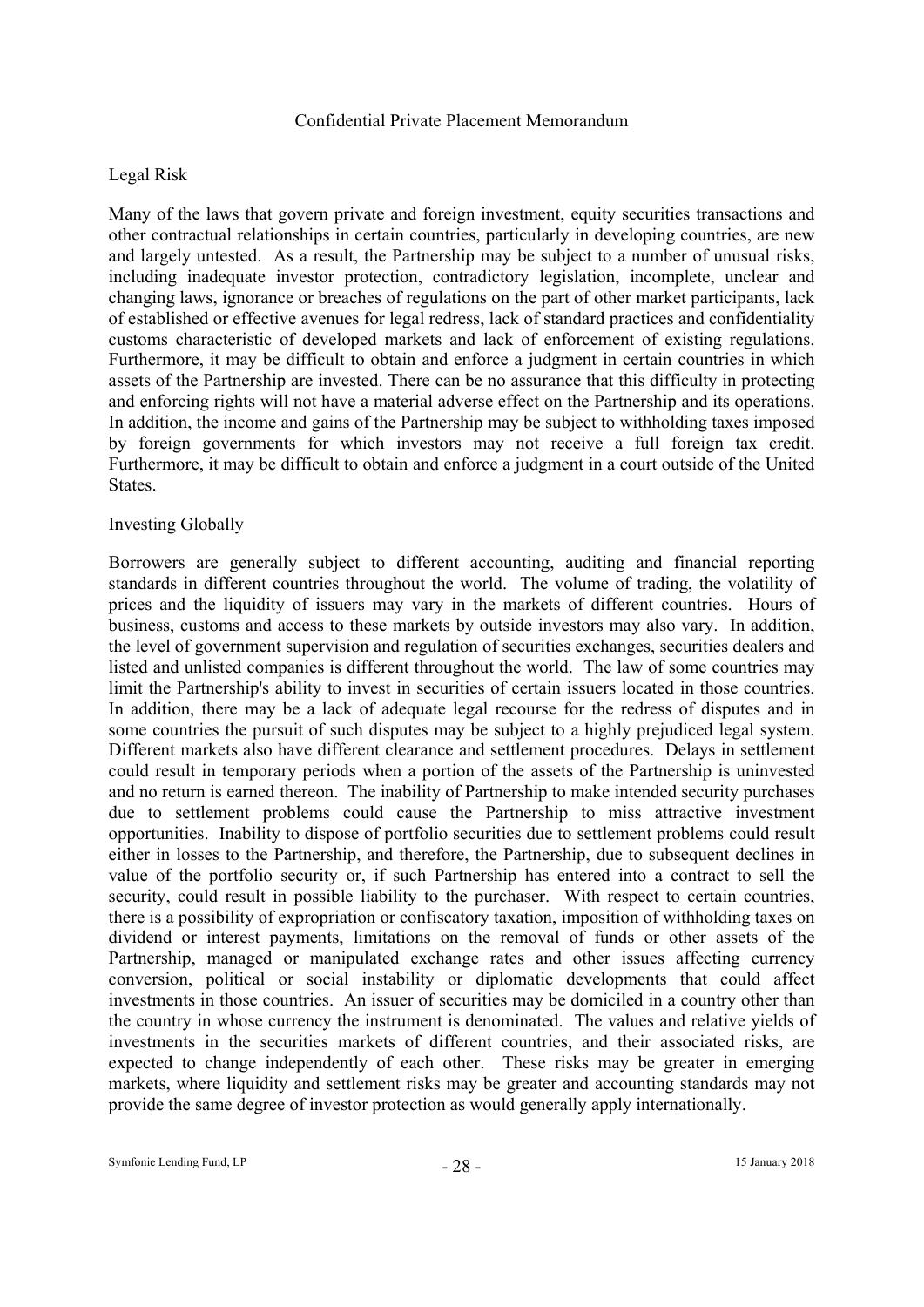# Limited Operating History

The Partnership, the General Partner and the Investment Advisor have a limited operating history pursuing the current strategy upon which prospective investors may base an evaluation of the likely performance of the Partnership. While the Investment Principal responsible for implementing the strategy has a long history and experience investing in credit instruments such as corporate bonds, the P2P investment opportunity is only a recent innovation in financial markets and accordingly there may be risks that the Investment Advisor is not aware of or might not have considered. The past performance of the Symfonie Capital and its Principals may not be indicative of the future performance of the Partnership.

# Business Dependent Upon Key Individuals

The success of the Partnership depends upon the ability of the Investment Principals to develop and implement investment strategies that achieve the Partnership's objective. If the Principals were to become unable to participate in the management of the Partnership, the consequence to the Partnership would be material and adverse and could lead to the premature termination of the Partnership.

# Incentive Fee and Allocation to the General Partner

The Incentive Allocation to the General Partner may create an incentive for the General Partner and its affiliate, the Investment Advisor, make investments that are riskier or more speculative than would be the case if such arrangement were not in effect.

# Absence of Regulatory Oversight

While the Partnership may be considered similar to and investment company, the Partnership is not required and has no intention to register with the U.S. Securities and Exchange Commission (SEC) as such under the Investment Company Act of 1940, as amended (the "1940 Act"). Accordingly, the provisions of the 1940 Act (which require, among other things, investment companies to have a majority of disinterested directors, that securities be held in custody and be individually segregated from the securities of any other person and marked to clearly identify such securities as the property of such investment company) are not applicable to investors in the Partnership.

The Investment Manager has registered the Partnership with the SEC as a private equity partnership. Accordingly, the SEC may enquire about the affairs of the partnership and the Investment Managers conduct of the Partnership's business affairs and investment activity.

Additionally, pursuant to exemptions available under rules of the CFTC neither of the General Partner, nor the Investment Advisor is registered with the CFTC as a commodity pool operator or commodity trading Investment Advisor.

The General Partner relies on an exemption from registration with the Commodity Futures Trading Commission ("CFTC") as a Commodity Pool Operator ("CPO") pursuant to CFTC rule 4.13(A)(3). Therefore, unlike a registered CPO, the General Partner is not required to deliver a CFTC disclosure document to prospective Limited Partners, nor is it required to provide limited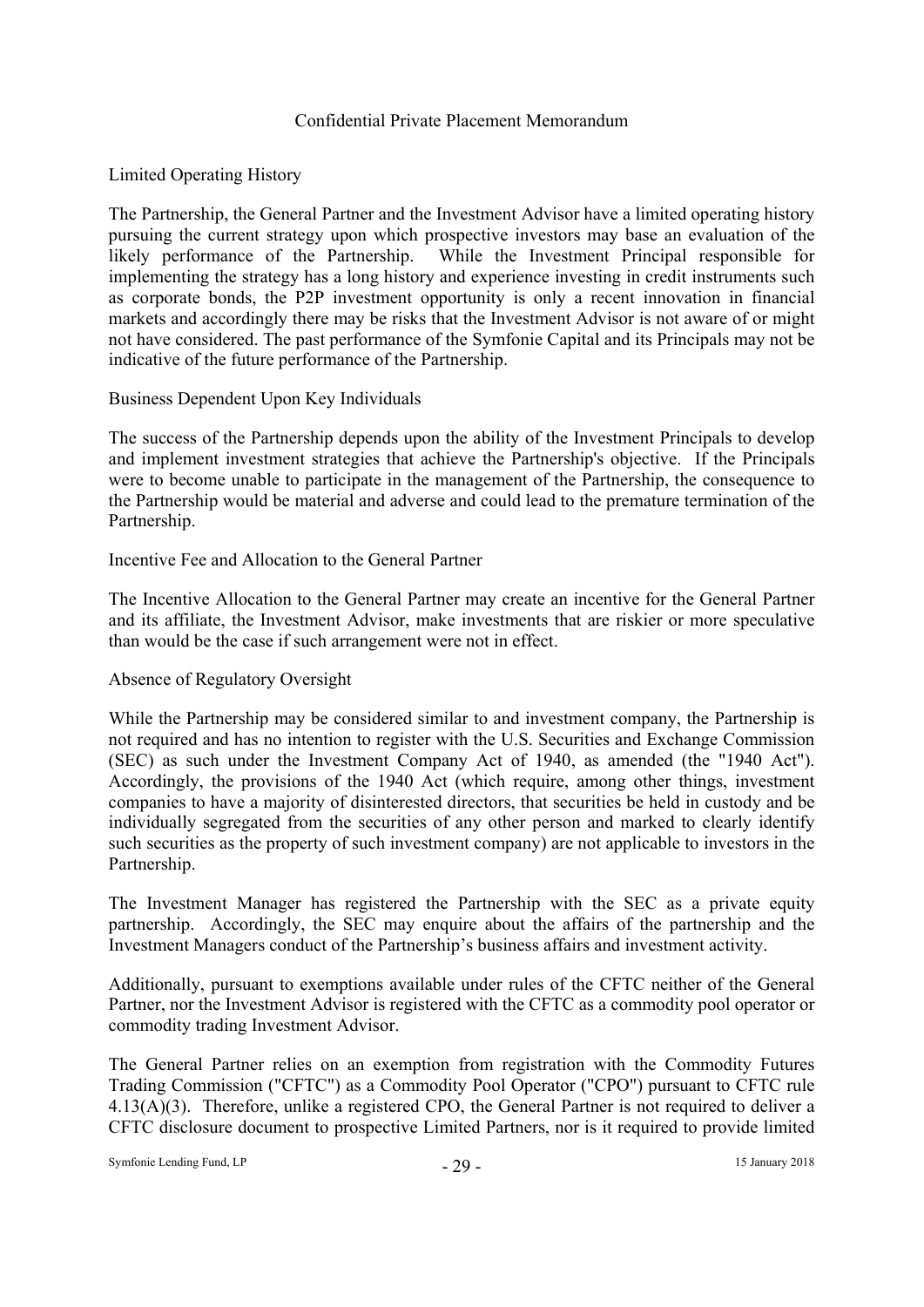partners with certified annual reports that satisfy the requirements of CFTC rules applicable to registered CPOS.

The Partnership qualifies for the exemption under CFTC rule  $4.13(A)(3)$  on the basis that, among other things (i) each Limited Partner is an "Accredited Investor" as defined under Securities and Exchange Commission rules; (ii) interests in the Partnership are exempt from registration under the Securities Act of 1933 and are offered and sold without marketing to the public in the United States and (iii) at all times either (a) the Partnership's interest in the aggregate initial margin and premiums required to establish commodity interest positions will not exceed five percent of the liquidation value of the Partnership's portfolio; or (b) the aggregate net notional value of the Partnership's interest in the commodity interest positions will not exceed one hundred percent of the liquidation value of the Partnership's portfolio.

# Risks Relating to Taxation

An investment in the Partnership involves complex tax risks and considerations. For example, certain conflicts of interest may exist due to different tax considerations applicable to the Partnership and the various jurisdiction in which the Partnership invests. Prospective investors are urged to consult their own tax investment advisors regarding the possible U.S. federal, state, local and non-U.S. tax risks and consequences of an investment in the Partnership. See "Tax Aspects."

Where the Partnership invests in securities that are not subject to withholding tax at the time of the acquisition, there can be no assurance that tax may not be withheld in the future as a result of any change in applicable laws, treaties, rules or regulations or the interpretation thereof.

An investment in the Partnership may generate "phantom income" (i.e., items of taxable income as determined for U.S. federal income tax purposes, in the advance of the receipt of cash payments associated with such income). Thus, the tax liability of investors in the Partnership for any profits of the Partnership may exceed any distributions received from the Partnership.

For individuals, estates and trusts, certain miscellaneous itemized deductions are deductible for U.S. federal income tax purposes only to the extent that they exceed two percent (2%) of the adjusted gross income of the taxpayer (i.e., Section 212 expenses). The Management Fee, operating expenses, amortized organizational expenses, and other items of expense incurred by or allocable to the Partnership likely will constitute miscellaneous itemized deductions for these purposes. Accordingly, Limited Partners that are U.S. individuals, estates or trusts may be subject to substantial deductibility limitations for U.S. federal income tax purposes in respect of such items.

It is intended that the Incentive Allocation constitute an allocable share of the Partnership's earnings and not a "fee" expense. No assurance can be given, however, that the U.S. Internal Revenue Services (the "IRS") would be unsuccessful in asserting that such profit share should be re-characterized as a fee expense. If the IRS were to successfully assert such a recharacterization, (i) such a re-characterization of such items would, effectively, increase the amount of Partnership income flowing to an investor in the Partnership for a particular taxable year by virtue of the General Partner not receiving an allocable share of Partnership income for such year and (ii) in the case of a U.S. investor in the Partnership that is an individual, estate or

Symfonie Lending Fund, LP  $-30 -$  15 January 2018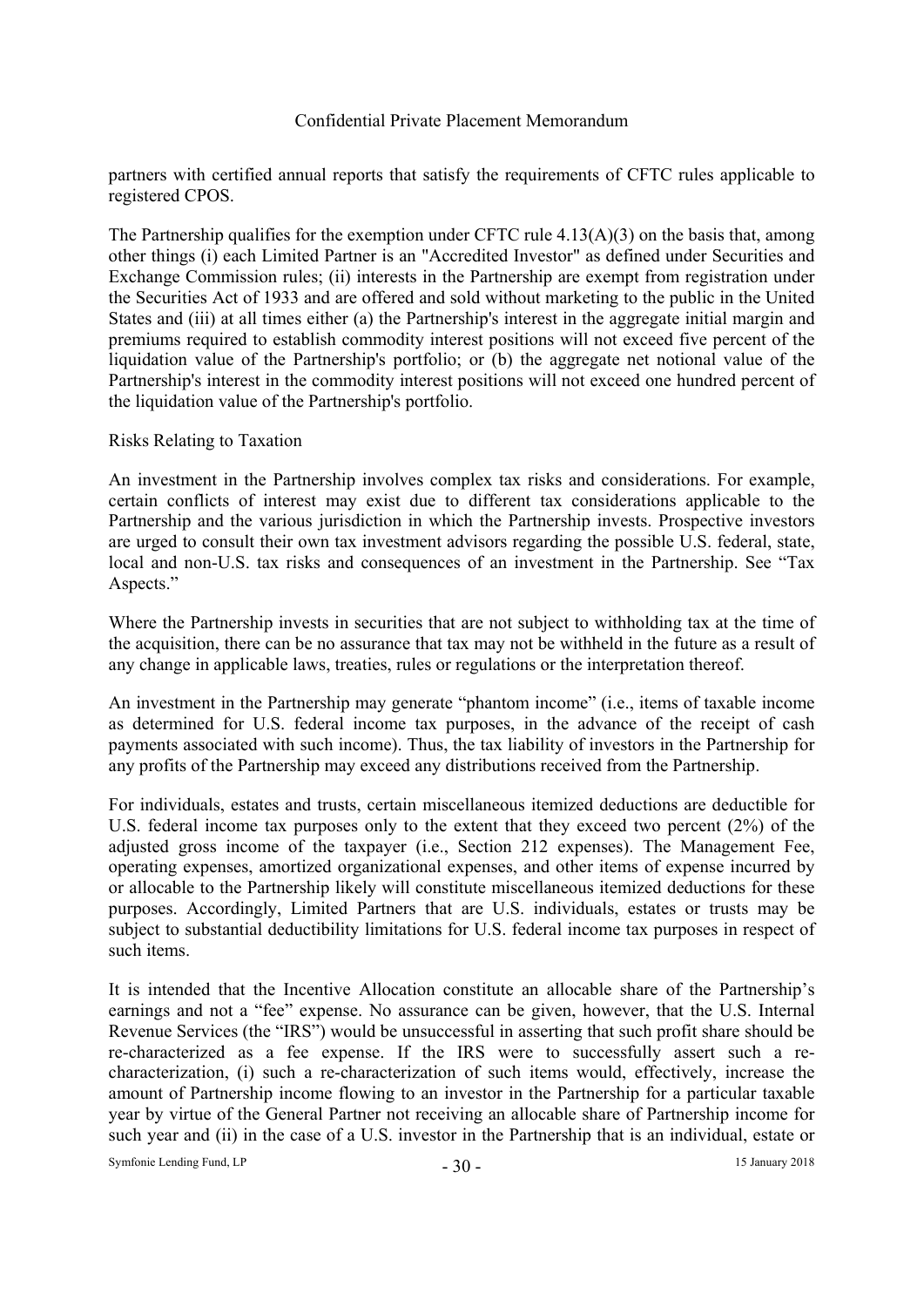trust, the amount of deemed "fee" expense allocable to such investor would be subject to substantial deductibility limitations in respect of such fee as described in the immediately preceding paragraph. In addition, legislation recently proposed in the U.S. Congress would, if enacted into law, treat certain income allocations, such as the Incentive Allocation, as ordinary fee income, thereby potentially giving rise to the deductibility limitations.

# Payment of Withdrawal Proceeds to Limited Partners Based on Unaudited Data

Calculation and payment of a Limited Partner's withdrawal proceeds will generally be based on estimated and unaudited data. Accordingly, adjustments and revisions may be made to the capital accounts of the Partners following the year-end audit of the Partnership. The General Partner has the discretion to decide whether to pay a withdrawing Limited Partner the whole balance of its capital account prior to the year-end audit of the Partnership, in which case such adjustments and revisions to the Partners' capital accounts may either increase or decrease the capital accounts of Partners, which will affect the holders of Interests at the time that such adjustment or revision is made.

# Restriction on Auditors' Liability

The laws of certain jurisdictions do not restrict the ability of auditors to limit their liability and consequently the engagement letter entered into with the auditors may contain such a provision as well as contain provisions indemnifying the auditors in certain circumstances.

No Participation in Management

The management of the Partnership's operations is and will be vested solely in the General Partner. Limited Partners will have no right to take part in the conduct or control of the Partnership.

#### Lack of separate representation

The Partnership Agreement, Subscription Agreement and this Information Memorandum were prepared by the General Partner. Legal counsel, accountants and other who have performed and will perform services to the Partnership have been and will be selected by the General Partner.

#### Liability of Limited Partners

The liability of Limited Partners is limited to the amount of the capital they have invested. The General Partner is responsible for the Partnership's debts. However, a Limited Partner that receives a capital distribution may be liable to the Partnership for an amount equal to that distribution if, at the time of such distribution, the Limited Partner knew that the Partnership was prohibited from make such distribution under Delaware Law.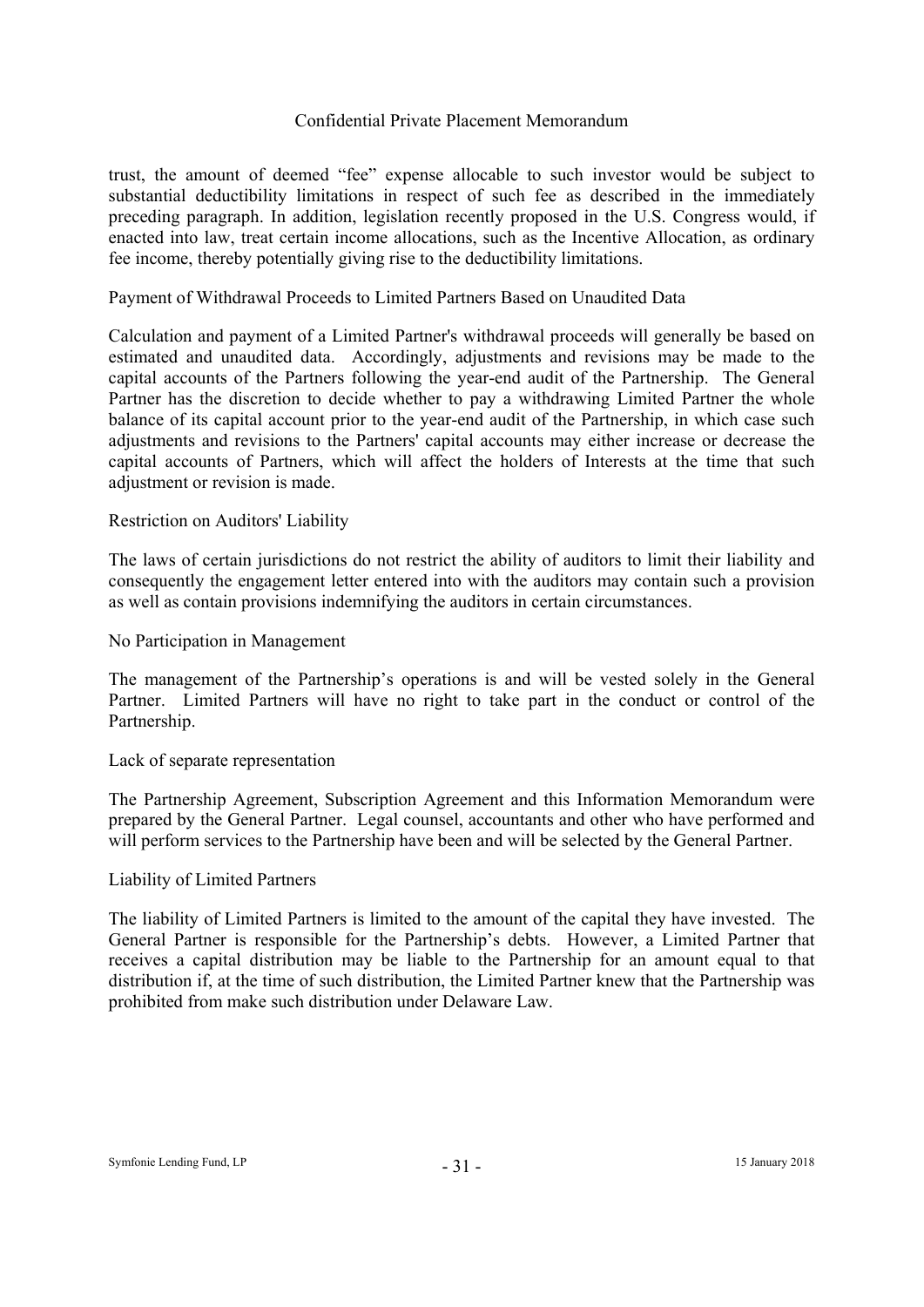# Limitation of General Partner's Liability and Indemnification of the General Partner

Under Delaware law a general partner is accountable to the limited partners as a fiduciary and is required to exercise good faith in the handling the Partnership's affairs. The Limited Partnership Agreement provides that neither the General Partner nor its directors, shareholders, officers, employees and affiliates (each an "Indemnified Party") shall be liable to the Partnership, nor to the Investors in the Partnership for any loss suffered by them in connection with the performance by the General Partner of its obligations except those resulting from the willful default, fraud or gross negligence of the General Partner. The Partnership has agreed to indemnify each Indemnified Party from and against any and all losses, liabilities, damages, expenses or costs suffered, incurred or sustained by such Indemnified Party, except those resulting from such Indemnified Party's willful default, fraud or gross negligence.

# Terrorist Action

There is a risk of terrorist attacks causing significant loss of life and property damage and disruptions in global markets. Economic and diplomatic sanctions may be in place or imposed on certain states and military action may be commenced. The impact of such events is unclear, but could have a material effect on general economic conditions and market liquidity.

**\* \* \*** 

The foregoing list of risk factors does not purport to be a complete enumeration or explanation of the risks involved in an investment in the Partnership. Prospective investors should read this entire Confidential Memorandum and consult with their own legal, tax and financial advisers before deciding to invest in the Partnership. No assurance can be made that profits will be achieved or that substantial losses will not be incurred.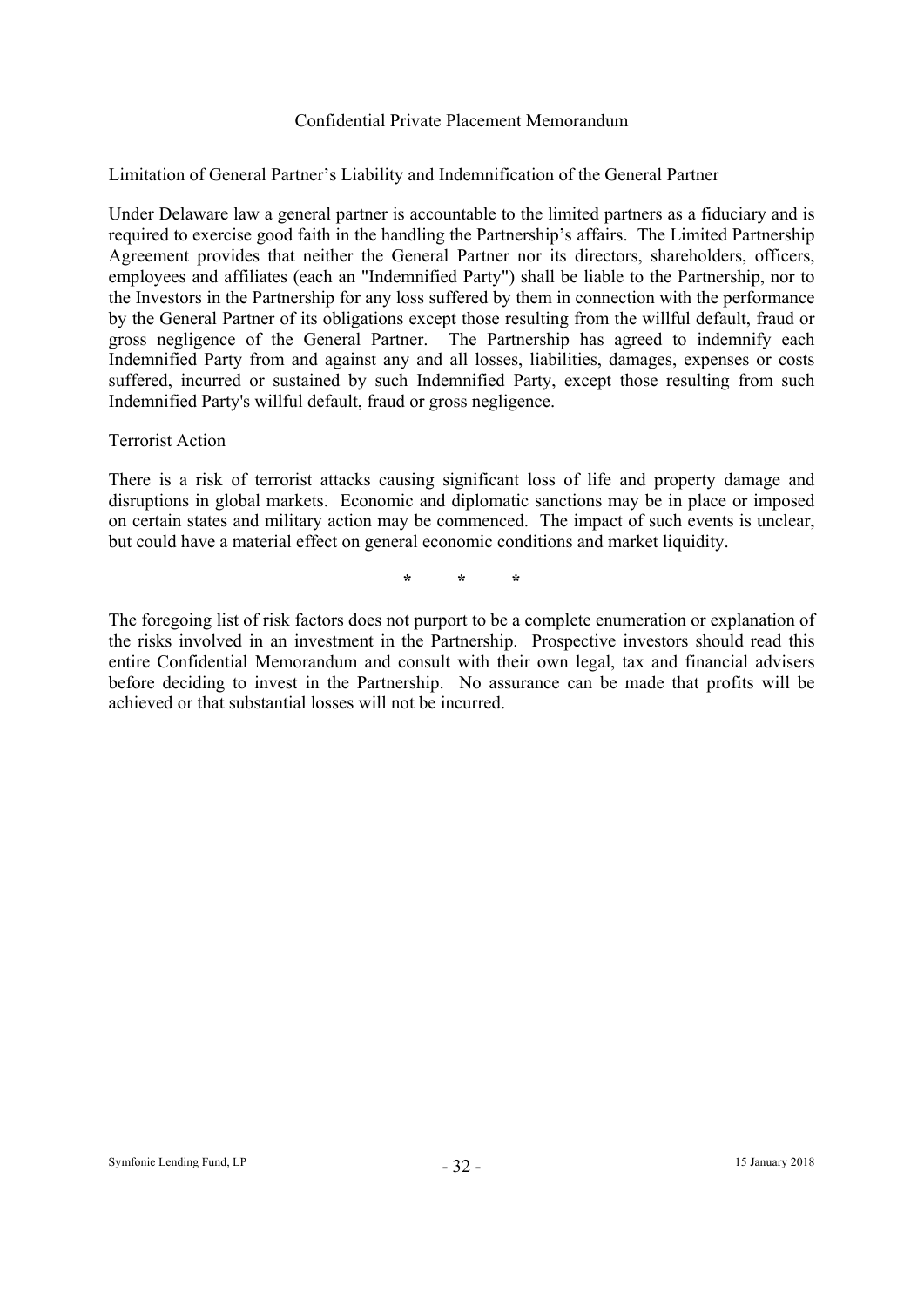# **OTHER ACTIVITIES OF MANAGEMENT; POTENTIAL CONFLICTS OF INTEREST**

The Partnership is subject to a number of actual and potential conflicts of interest. Certain inherent conflicts of interest arise from the fact that the General Partner, the Investment Advisor and their respective affiliates (including, without limitation, the Investment Advisor) will provide management and investment management services to the Partnership, and may, in the future, carry on investment activities for other clients, including, without limitation, other investment partnerships, client accounts and proprietary accounts in which the Partnership will have no interest (collectively, "Other Accounts") and whose respective investment programs may or may not be substantially similar. The portfolio strategies employed for such Other Accounts could conflict with the transactions and strategies employed in managing the Partnership's portfolio and affect the prices and availability of the securities and instruments in which the Partnership invests. Conversely, participation in specific investment opportunities may be appropriate, at times, for both the Partnership and the Other Accounts. In such case, participation in such opportunities will be allocated on an equitable basis, taking into account such factors as the relative amounts of capital available for new investments, relative exposure to short-term market trends, and the respective investment programs and portfolio positions of the Partnership and the Other Accounts. Such considerations may result in allocations of certain investments among the Partnership and Other Accounts on other than a pari passu basis.

The General Partner and the Investment Advisor and their members, officers and employees will devote as much of their time to the activities of the Partnership and the Partnership as they deem necessary and appropriate. The Investment Advisor and its affiliates are not restricted from forming additional investment funds, from entering into other investment management relationships or from engaging in other business activities, even though such activities may be in competition with the Partnership and/or may involve substantial time and resources of the Investment Advisor and its affiliates.

The Investment Advisor may open "average price" accounts with brokers. In an "average price" account, purchase and sale orders placed during a trading day on behalf of all accounts of the Investment Advisor, its affiliates and their clients are combined, and securities bought and sold pursuant to such orders are allocated among such accounts on an average price basis.

Subject to internal compliance policies and approval procedures, members, officers and employees of the Investment Advisor may engage, from time to time, in personal trading of securities and other instruments, including securities and instruments in which the Partnership may invest.

The General Partner, the Investment Advisor and the Accountant may also from time to time provide services to or be otherwise involved with other investment programs established by parties other than the Partnership which may have similar objectives to those of the Partnership. It is, therefore, possible that any of them may, in the course of business, have potential conflicts of interest with the Partnership. However, the General Partner, the Investment Advisor and the Accountant will, at all times, pay regard to its obligation to act in the best interests of the Partnership and the General Partner will use its best efforts to ensure that all such potential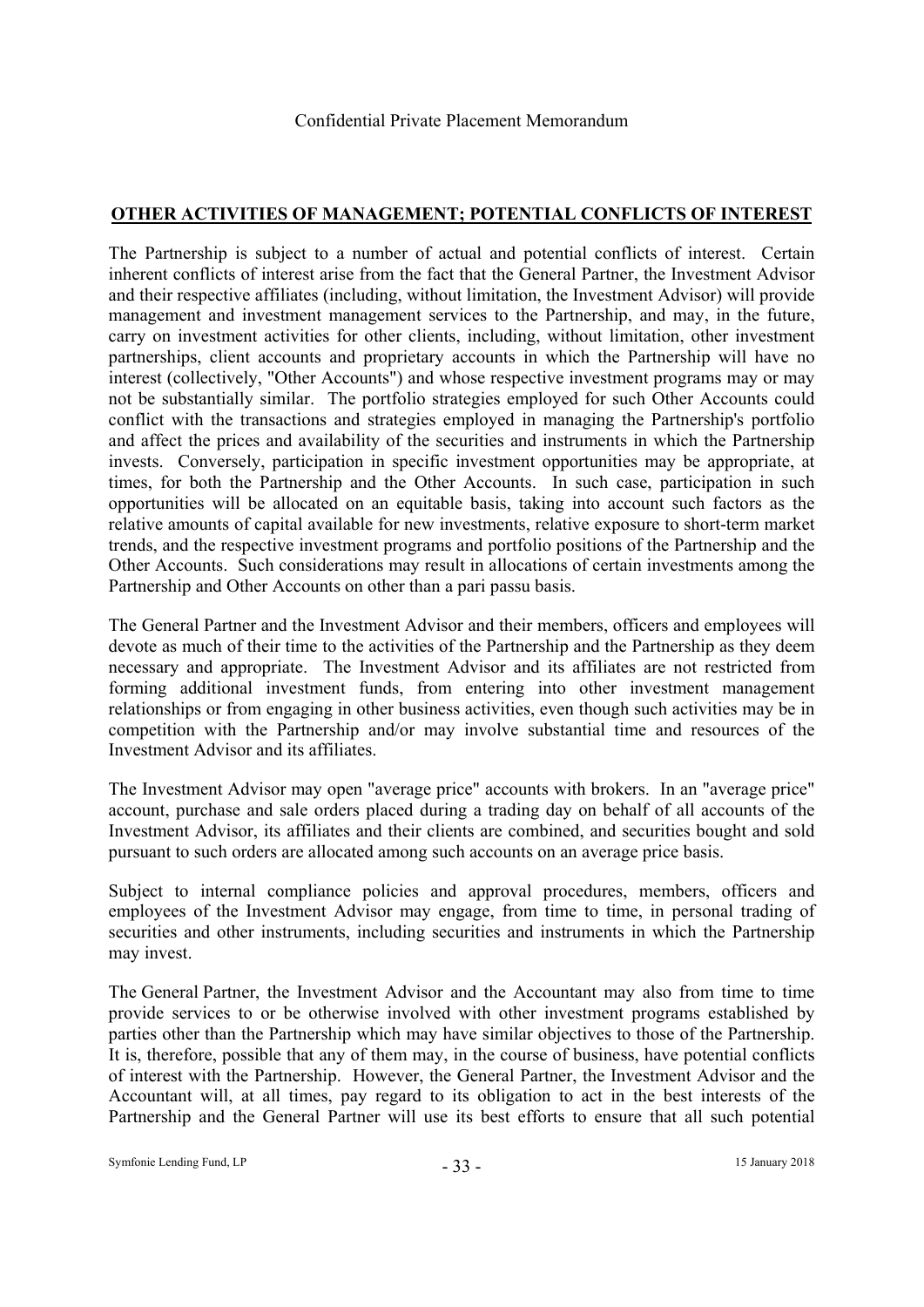conflicts of interest are resolved fairly and in the interests of the Limited Partners. In addition, subject to applicable law, any of the service providers to the Partnership (including the General Partner and the Investment Advisor) may deal, as principal or agent, with the Partnership or the Partnership, provided that such dealings are on normal commercial terms negotiated on an arm's length basis.

It should also be noted that some of the managers and employees of the General Partner may also be managers or employees of the Investment Advisor.

From time to time, brokers may assist the Partnership in raising additional funds from investors. In addition, from time to time, an investor may request that the Investment Advisor direct brokerage to a broker affiliated with an adviser to the investor who had recommended that the investor invest in the Partnership. Subject to its obligation to seek best execution, the Investment Advisor may consider referrals of investors to the Partnership, and requests by investors to direct brokerage, in determining its selection of brokers. However, the Investment Advisor will not commit to an investor or broker to allocate a particular amount of brokerage in any such situation.

The above is not necessarily a comprehensive list of all potential conflicts of interest.

# **BROKERAGE COMMISSIONS; TURNOVER**

The Investment Advisor will utilize various brokers and dealers to execute securities transactions. Portfolio transactions for the Partnership will be allocated to brokers and dealers on the basis of best execution based on a number of factors, including commissions/price, the ability of the brokers and dealers to effect the transactions, the brokers' and dealers' facilities, reliability and financial responsibility and the brokers' and dealers' provision of or payment for the costs of brokerage and broker in house research services and research products that are of benefit to the Partnership, the Investment Advisor, the Investment Advisor and other clients of the Investment Advisor. The Investment Advisor need not solicit competitive bids and does not have an obligation to seek the lowest available commission cost. All such transactions, to the extent applicable, will be undertaken in compliance with the rules of the U.S. SEC and within the safe harbor created by section 28(e) of the Securities Exchange Act of 1934, as amended. Soft dollars/commissions generated in respect of futures, currency and derivatives transactions and principal transactions (that are not riskless principal transactions) that do not generally fall within the safe harbor created by section 28(e), will be utilized only with respect to research-related products and services for the benefit of the Partnership.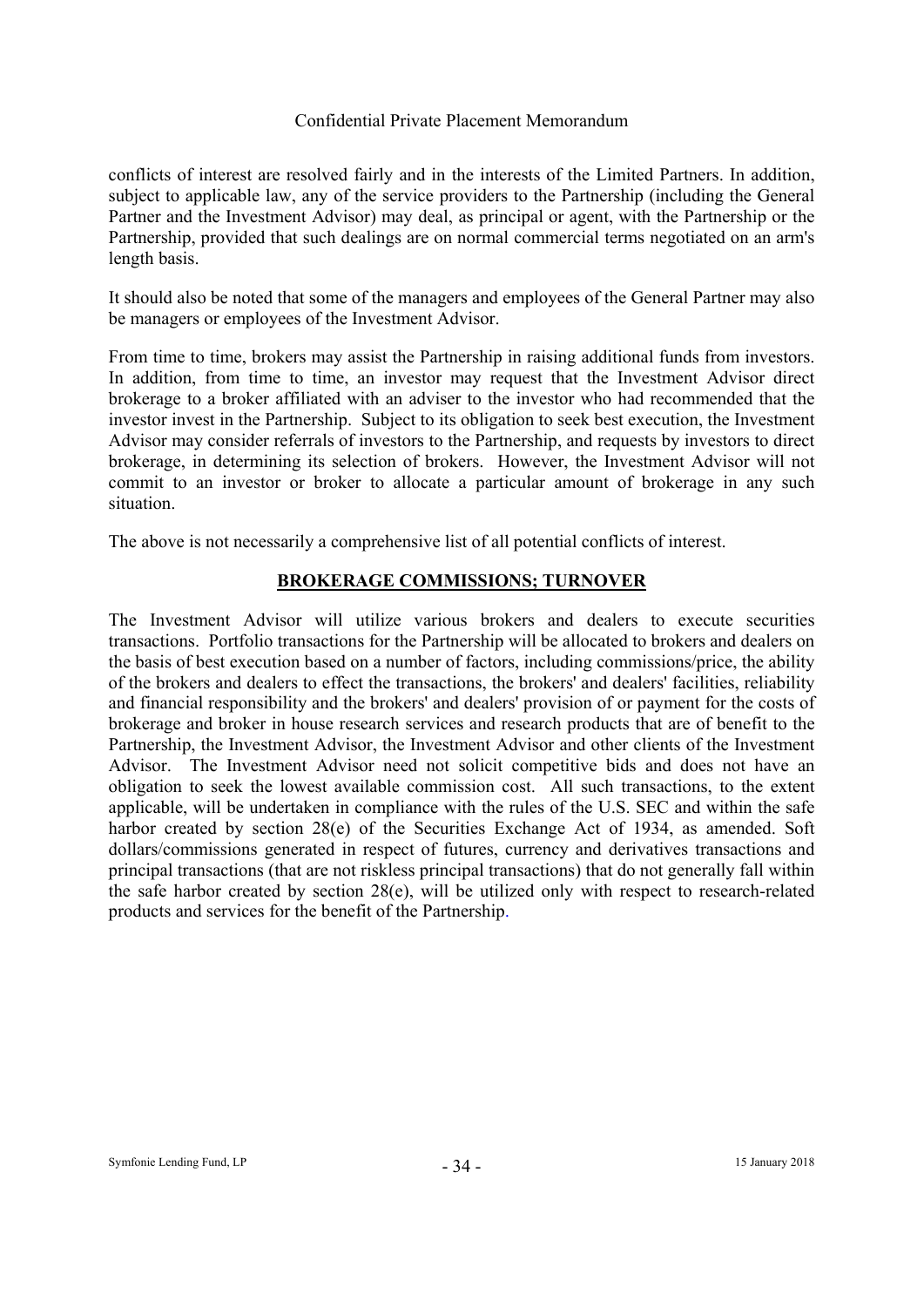# **ACCOUNTANT**

Symfonie Capital Ltd, (the "Fund Accountant") an affiliate of the General Partner, maintains the Funds books and records and produces investor statements.

In carrying out the its duties the Fund Accountant and any of its designated associates and employees will perform certain financial, accounting, corporate, administrative and other services, including, but not limited to, calculation of the NAV of the Partnership, the value of each Partner's capital account, the allocation of gains and losses to each Partner's account, maintenance of the books and records of the Partnership, maintenance of the register Partners of the Partnership and preparation of schedule K-1 reports to Limited Partners detailing the gains and losses allocated to Limited Partners during the course of each accounting year. The Accountant may also performs certain middle-office and/or back-office support activities including co-ordination of the annual audit, preparation of partnership account statements and other services as may be periodically agreed.

Pursuant to the agreement the Partnership entered into with the Accountant, the Accountant shall not be liable to for any damages to the Partnership or to any individual Partner except for damages finally determined by a court of competent jurisdiction to have resulted directly from the wilful misconduct, negligence or bad faith of the Accountant. The Partnership, the General Partner and the Investment Advisor have agreed to indemnify and hold the Accountant harmless from and against any third party claims, liabilities, costs and expenses arising from or relating to the Administration Agreement except to the extent finally determined by a court of competent jurisdiction to have resulted from the wilful misconduct, negligence or bad faith of the Accountant.

The administration agreement may generally be terminated at any time without penalty by the Partnership or by the Accountant on 90 days notice except that it may be terminated upon less notice in certain instances.

The Accountant will receive a monthly fee in accordance with the agreement for the provision of administrative and/or other services. Certain other out-of-pocket expenses of the Accountant as well as applicable data, communication and technology-related charges may also be charged in accordance with the agreement.

The Accountant may subcontract with agents, selected by the Accountant in good faith for administrative and certain other services.

The Accountant may have relationships with providers of technology, data or other services to the Partnership and/or Investment Advisor and may receive economic and/or other benefits in connection. The Accountant may subcontract with agents, selected by the Accountant in good faith for administrative and certain other services.

The Accountant does not act as a guarantor of the Partnership. The Accountant is not responsible for any trading decisions, all of which will be made by the General Partner and Investment Adviser.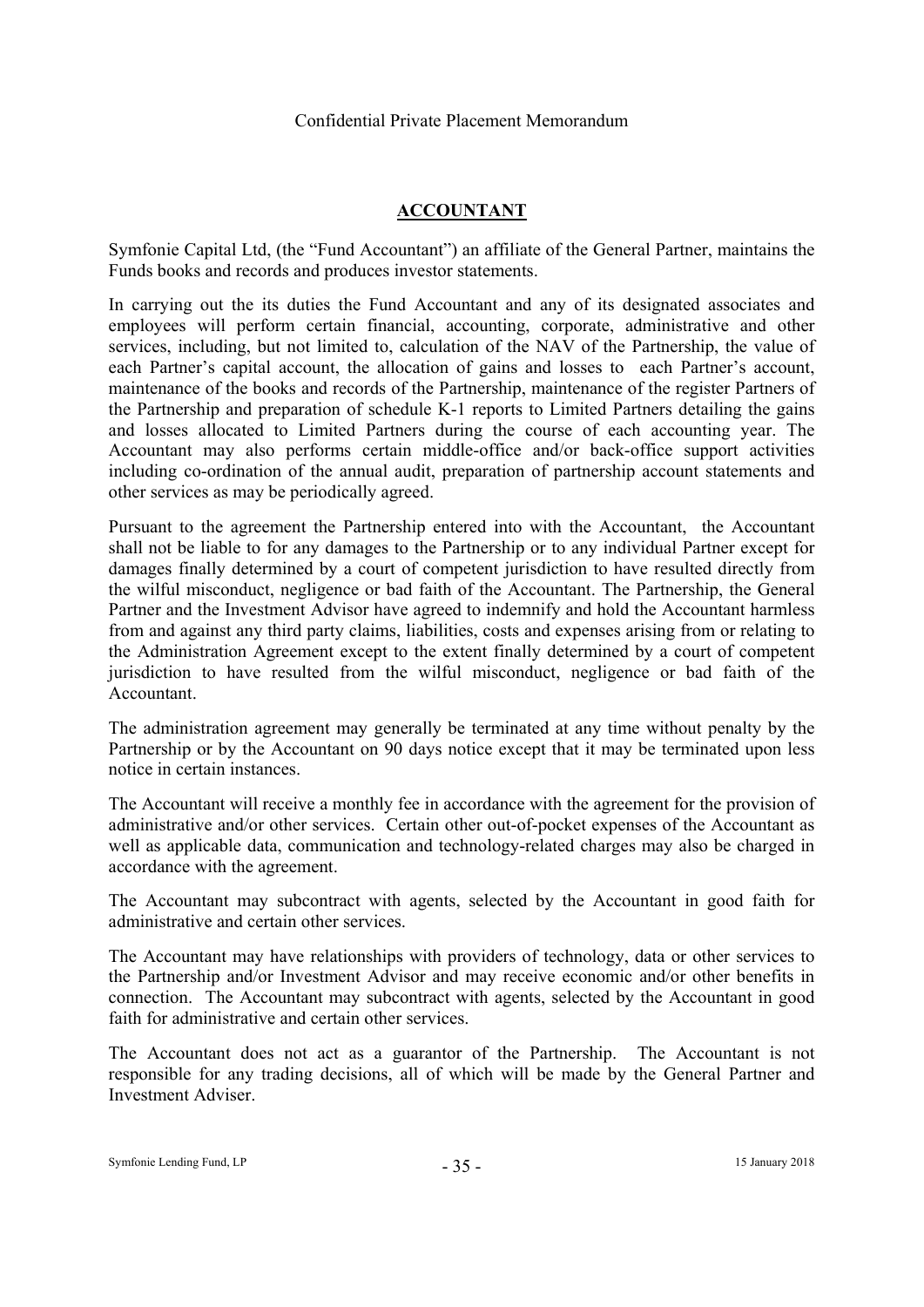The Accountant will not provide any Investment Advisory or management services to the Partnership and therefore will not be in any way responsible for the investment performance. The Accountant will not be responsible for monitoring any investment restrictions or compliance with investment restrictions and therefore will not be liable for any breach thereof.

# **FISCAL YEAR**

The Partnership's fiscal year ends on December 31 of each calendar year.

# **OUTLINE OF PARTNERSHIP AGREEMENT**

The following outline summarizes the material provisions of the Limited Partnership Agreement of the Partnership (the "Partnership Agreement") which are not discussed elsewhere in this Confidential Memorandum. This outline is only a summary and is not definitive, and each prospective Limited Partner should carefully read the Partnership Agreement in its entirety.

Limited Liability

A Limited Partner (or former Limited Partner) will be liable for the debts and obligations of the Partnership to the extent of such Partner's interest in the Partnership in the fiscal year (or a portion thereof) to which such debts and obligations are attributable. In order to meet a particular debt or obligation, a Limited Partner or former Limited Partner may be required to make additional contributions or payments up to, but in no event in excess of, the aggregate amount of capital and other amounts actually received by such Limited Partner from the Partnership during or after the fiscal year to which such debt or obligation is attributable.

Term

The Partnership will terminate on the earlier of (i) a determination by the General Partner that the Partnership should be dissolved or (ii) the insolvency, bankruptcy, dissolution or termination of the General Partner. Upon a determination by the General Partner to dissolve the Partnership, withdrawal requests and distributions in respect thereof will be made.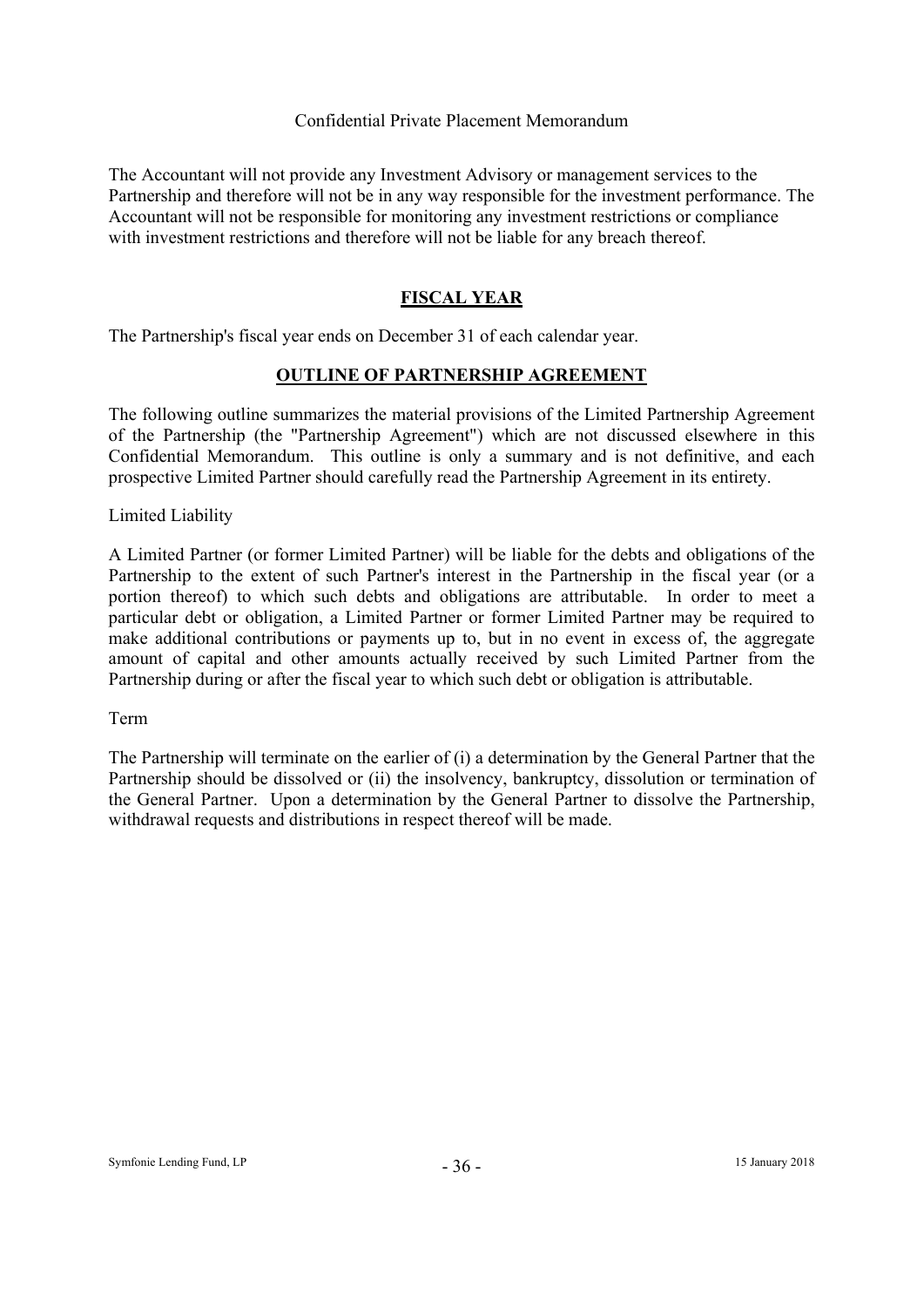# **Capital Accounts**

Each Partner will have a capital account established on the books of the Partnership that will be credited with its capital contributions. A partnership percentage will be determined for each Partner for each accounting period, by dividing its capital account as of the beginning of such accounting period by the aggregate capital accounts of all Partners as of the beginning of such accounting period (such Partner's "Partnership Percentage").

At the beginning of each accounting period of the Partnership, the capital account of each Partner will be (i) increased by the amount of any capital contributions made by such Partner and (ii) decreased by the amount of any withdrawals made by such Partner as of the applicable Withdrawal Date and any distributions made to such Partner. At the end of each accounting period of the Partnership, the capital account of each Partner will be increased by its share of any net income and capital appreciation, or decreased by its share of any net loss and capital depreciation, for such period. At the end of each month, the capital account of each Limited Partner will be decreased by the amount of the Management Fee paid in respect of such Limited Partner's capital account for such month.

# **Management**

The management of the Partnership will be vested exclusively in the General Partner. Except as authorised by the General Partner, the Limited Partners will have no part in the management of the Partnership and will have no authority or right to act on behalf of the Partnership in connection with any matter. The General Partner, any of its affiliates (including, without limitation, the Investment Advisor and their respective members, directors, shareholders, partners, officers and employees (collectively, excluding the General Partner, "Affiliates") may engage directly or indirectly in any other business venture, and no Limited Partner will have any right in or to such ventures or the income or profits derived therefrom.

# **Withdrawals of Capital**

Each Limited Partner has the right to withdraw all or portion of its capital account, subject to any and all restrictions, terms and conditions governing the Class of Partnership Interest in which the Limited Partner's capital is invested.

In case of any conflict between Terms and Conditions of the Partnership Agreement generally governing withdrawals of capital and Terms and Conditions specifically relating any Class of Partnership Interest, the Terms and Conditions specifically relating to that Class of Partnership Interest shall prevail.

In case of any ambiguity or dispute as to the applicability of any Term and Condition of the Partnership Agreement governing the rights of Limited Partners to withdraw from the Partnership, or any ambiguity or dispute regarding the procedure to be followed when Partner exercises its right to withdraw from the Partnership, all authority is vested in the General Partner, in its sole and absolute discretion, to make a determination and the General Partner's determination shall be final and absolute.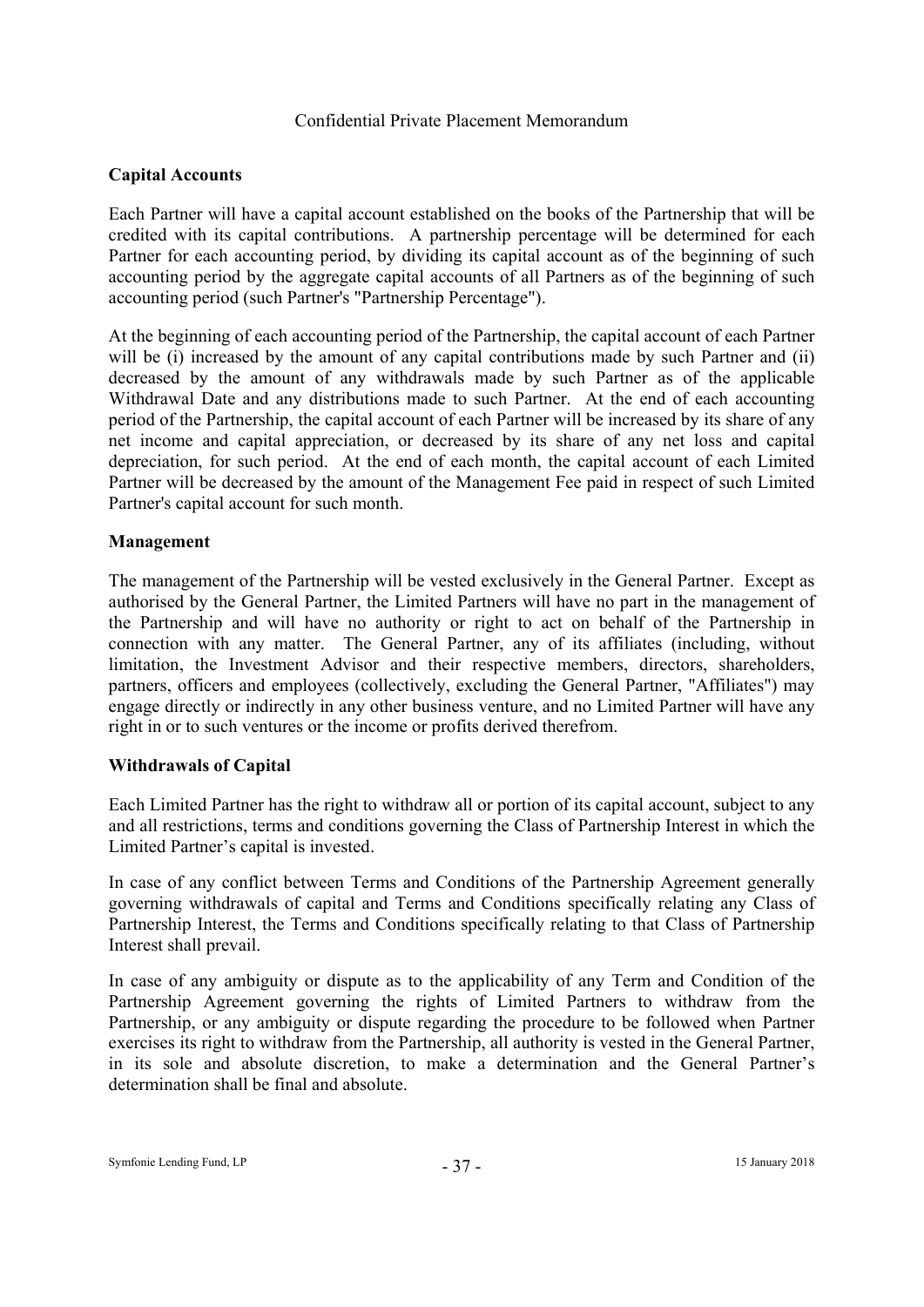When a Limited Partner is invested in more than one Class of Partnership Interests the terms and conditions governing the Limited Partner's withdrawal shall be those terms and conditions specifically governing the Class of Partnership Interests in which the capital to be withdrawn. Therefore, in respect of all capital withdrawal requests Limited Partners must specify which Class of Partnership Interests the capital to be withdrawn relates to.

Each date on which a withdrawal is permitted is referred to as a "Withdrawal Date." Unless other specified by the General Partner, Withdrawal Dates in respect of the Class 2018 Interests will be the close of business of each calendar year quarter.

Unless the General Partner specifies otherwise, any Partner wishing to withdraw must provide at notice at least 60 (sixty) days in advance of the Investor's desired Withdrawal Date.

# **Payment of Withdrawal Proceeds**

Withdrawals shall be deemed effective immediately following the applicable Withdrawal Date. Payment of withdrawal proceeds generally will be made as soon as possible, but in any event not later than 30 (thirty) days after the Withdrawal Date; *provided*, *however*, that the General Partner reserves the right to retain up to 10% (ten percent) of the withdrawal proceeds (a "Hold-back") which will be paid to the withdrawing Limited Partner after confirmation to the satisfaction of the General Partner as to the value of the Partnership Interests at the time Withdrawal date and completion of the audit of the Partnership for the year in which such Withdrawal Date falls. The Partnership will not be obliged to pay interest with respect to the hold-back and the Partnership management fees and expenses will accrue in respect of the hold-back until such time as it is paid to the withdrawing partner.

#### **Limitations on Withdrawals**

The right of any withdrawing Partner or its legal representatives to receive amounts withdrawn is subject to the provision by the General Partner for all Partnership liabilities in accordance with Delaware law and for reserves and holdbacks for estimated accrued expenses, liabilities and contingencies (even if such reserves or holdbacks are not in accordance with U.S. generally accepted accounting principles).

The General Partner may, in its sole and absolute discretion, at any time and for any reason, treat any withdrawal request as being subject to and limited to the withdrawing Partner's pro-rata share of realised net income and principal repayments to date (net of reinvestments thereof), with satisfaction of the withdrawal being subject to receipt by the Partnership of repayments of principal and net income from Partnership investments.

The General Partner may establish reserves and holdbacks for estimated accrued expenses, liabilities and contingencies (even if such reserves or holdbacks are not otherwise required by U.S. generally accepted accounting principles) which could reduce the amount of a distribution upon withdrawal.

If capital withdrawal requests are received for any Withdrawal Date, when aggregated with any requests to withdraw/redeem for more than 5% of the net asset value of the Partnership as of such date, the General Partner may, in its sole discretion, (i) satisfy all such withdrawal requests or (ii) reduce all withdrawal requests *pro rata* in accordance with the withdrawing Partners'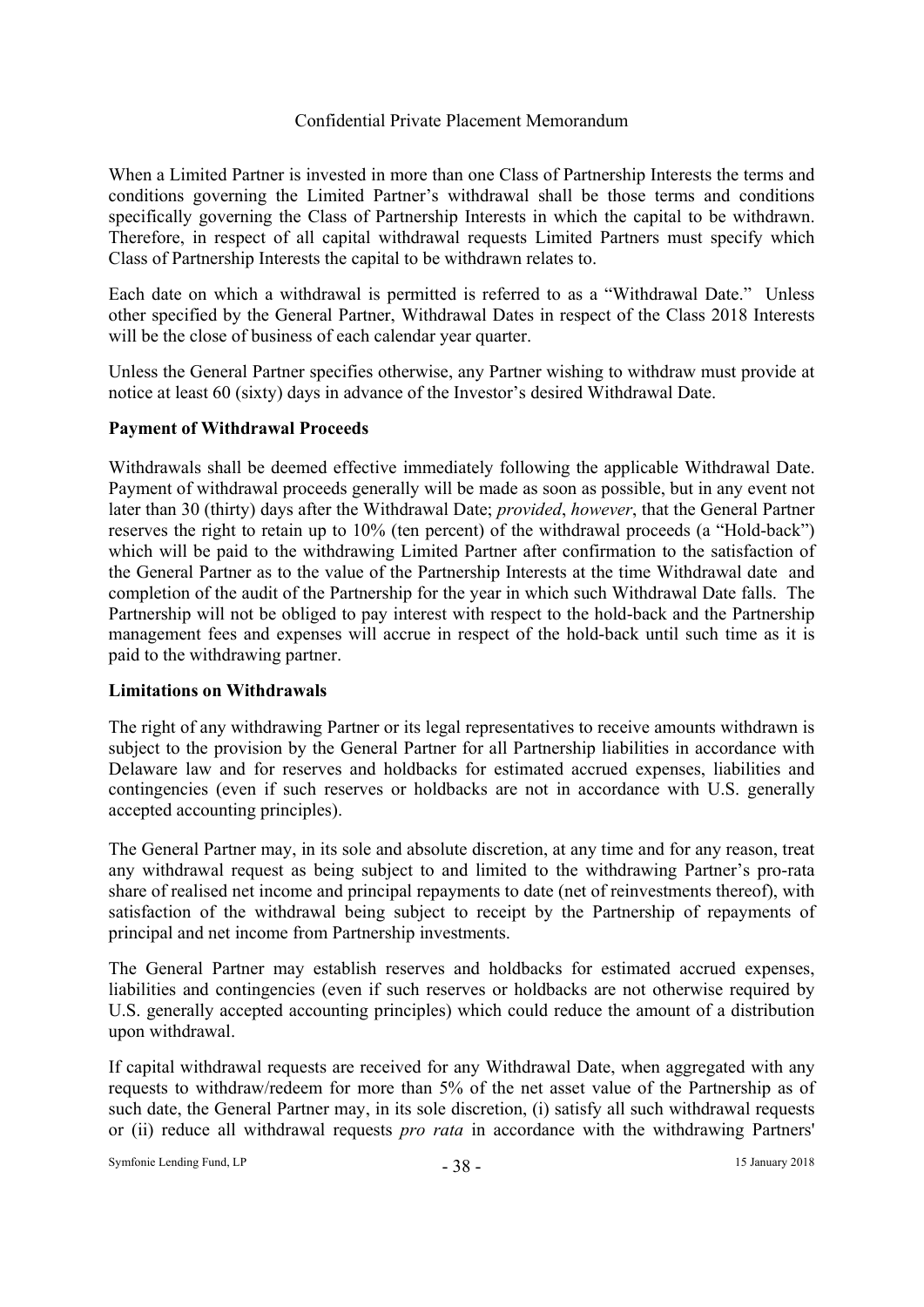capital accounts so that only 10% (or more, at the sole discretion of the General Partner) of the net asset value of the Partnership as of the Withdrawal Date is withdrawn. Additionally, the General Partner may, in its sole and absolute discretion, limit withdrawal requests to such levels as monthly receipts or principal and interest in respect of the Partnership's investments are received by the Partnership.

A withdrawal request that is not satisfied because of restrictions imposed by the General Partner, as described above, will be deemed to be made as of the next Withdrawal Date in priority to withdrawal requests received in subsequent months (but not compulsory withdrawals), unless withdrawn and will be subject to the same restrictions. Until the Withdrawal Date as of which a withdrawal becomes effective, the Interests of the withdrawing Partner will remain at risk of the Partnership's performance.

The General Partner may suspend withdrawal rights, in whole or in part, (i) during any period in which any stock exchange on which a substantial portion of the Partnership's or the Partnership's investments are quoted is closed, other than for ordinary holidays and weekends, or during periods in which dealings in such stock exchange are restricted or suspended; (ii) during any period in which, in the sole and absolute opinion of the General Partner or the Partnership Directors (as the case may be), disposal of a substantial portion of investments by the Partnership or the Partnership would not be reasonable or practical; (iii) during any breakdown in the means of communication normally employed in determining the price or value of any Partnership or Partnership investment or current prices in any securities market, or when for any other reason the prices or values of any investments owned by the Partnership or Partnership cannot be reasonably or promptly ascertained; (iv) during any period in which the transfer of funds involved in the realization or acquisition of any investments by the Partnership or the Partnership cannot be effected at normal rates of exchange; (v) when there exists in the opinion of the General Partner or the Partnership Directors a state of affairs where disposal of the Partnership's or the Partnership's assets, or the determination of the net asset value of the capital accounts or of the Partnership (in either case, as applicable), would not be reasonably practicable or would be seriously prejudicial to the non-withdrawing Limited Partners; and (vi) for any period during which the withdrawal of capital would cause a breach or default under any covenant in any agreement entered into by the Partnership or the Partnership for borrowing for cash management purposes.

In addition, the General Partner, by written notice to any Limited Partner, may suspend the withdrawal rights of such Limited Partner (including, without limitation, payment of withdrawal proceeds) if the General Partner, in its sole and absolute discretion, deems it necessary to do so to comply with anti-money laundering laws and regulations applicable to the Partnership, the Partnership, the General Partner or any of the Partnership's service providers. (See "Anti-Money Laundering Regulations.")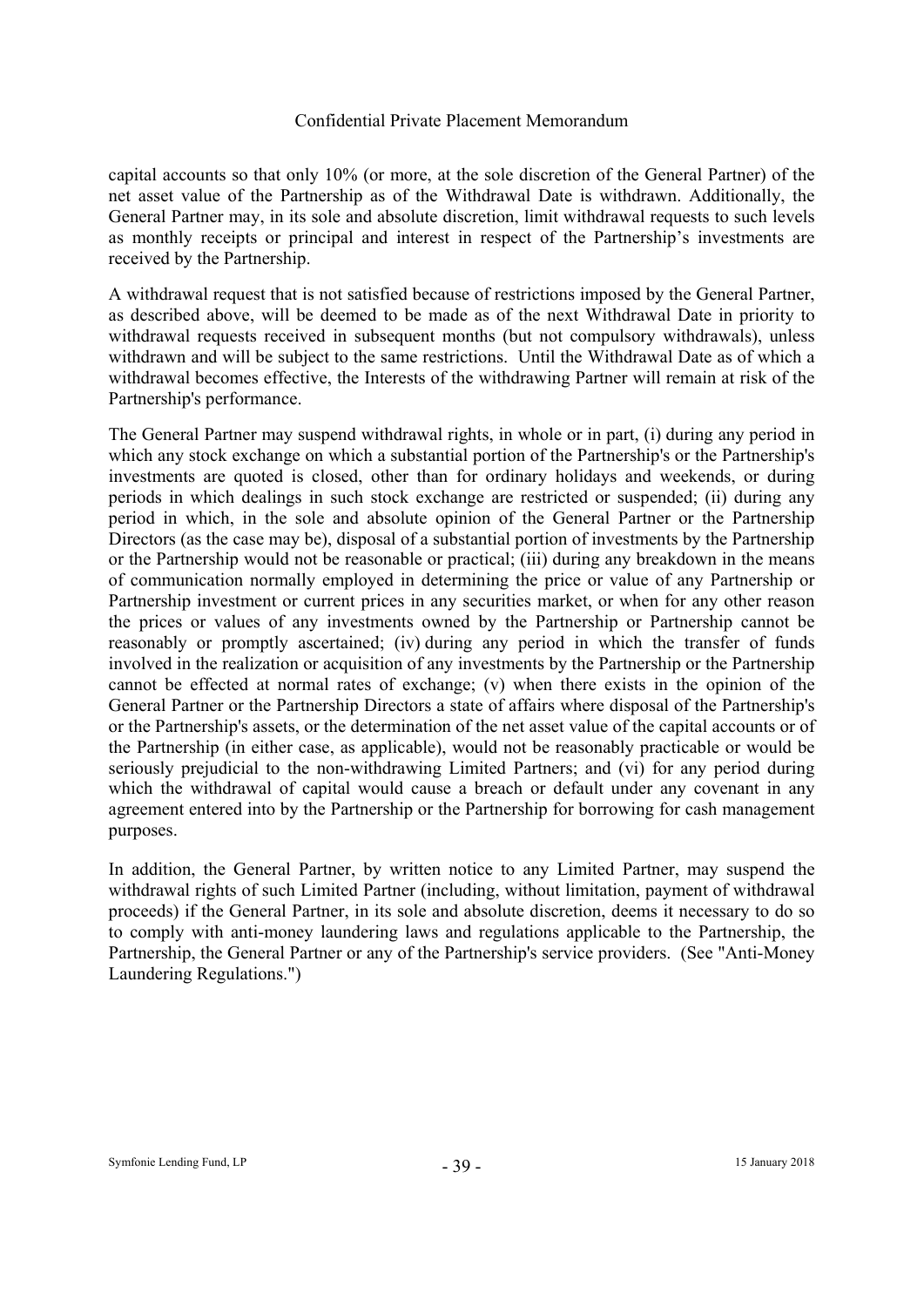A distribution in respect of a withdrawal may be made in cash or in kind, or in a combination thereof, as determined by the General Partner in its sole and absolute discretion.

# **Suspension of Withdrawal Rights**

The General Partner may suspend withdrawal rights, in whole or in part, among other things, during any period in which, in the sole and absolute opinion of the General Partner, disposal of a substantial portion of investments by the Partnership would not be reasonable or practical. In addition, the General Partner, by written notice to any Limited Partner, may suspend the payment of withdrawal proceeds if the General Partner, in its sole and absolute discretion, deems it necessary to do so to comply with anti-money laundering laws and regulations applicable to the Partnership, the Partnership, the General Partner, the Investment Advisor, the Investment Advisor or any of the Partnership's service providers. The General Partner may, in its sole and absolute discretion, by written notice to any Limited Partner, require the withdrawal of such Limited Partner at any time, for any reason or no reason.

# **Required Withdrawals**

The General Partner may, in its sole and absolute discretion, terminate the Interest of any Limited Partner in the Partnership at any time, for any reason or no reason, in the General Partner's sole and absolute discretion, upon at least five Business Days' prior written notice, including if the General Partner determines that such Partner's continued participation in the Partnership would cause the Partnership to fail to qualify for the "private placement" safe harbor from publicly traded partnership status set forth in Treasury Regulations Section 1.7704-1(h). Any Limited Partner receiving such a notice will be treated as a Partner who has given notice of withdrawal.

# **Terms and Conditions of Withdrawals Specific to the Class 2018 Interests**

In order to facilitate the investment process Limited Partners holding Class 2018 Interests must generally maintain their initial investment (net of pre-elected distributions of net income and/or principal as described previously) and any subsequent investments in the Partnership for at least 36 (thirty-six) months following date of each investment made into the Partnership with respect to the Class 2018 Interests.

Accordingly, withdrawals occurring prior to the third anniversary of investment into capital account in respect of the Class 2018 Interests will be subject to an early withdrawal fee (the "Early Withdrawal Fee") payable to the Partnership and allocated to the Class 2018 Interests equal to 6% (six percent) of the withdrawal proceeds otherwise payable to such Limited Partner. Withdrawals occurring after the third anniversary of the establishment of a capital account in respect of the Class 2018 Interests but prior to the fourth anniversary following the establishment of a capital account will be subject to a withdrawal fee of 6% (six percent). However, the Early Withdrawal Fee shall be reduced by 0.3% (three tenths of one percent) for each month the Investor's capital remains invested beyond the initial 36 (thirty-six) month period. For the purposes of determining the application of the Withdrawal Fee in respect of the Class 2018 Interests each capital contribution made by a Limited Partner will be accounted for as if a capital account had been established for such contribution on a First In First Out (FIFO) basis.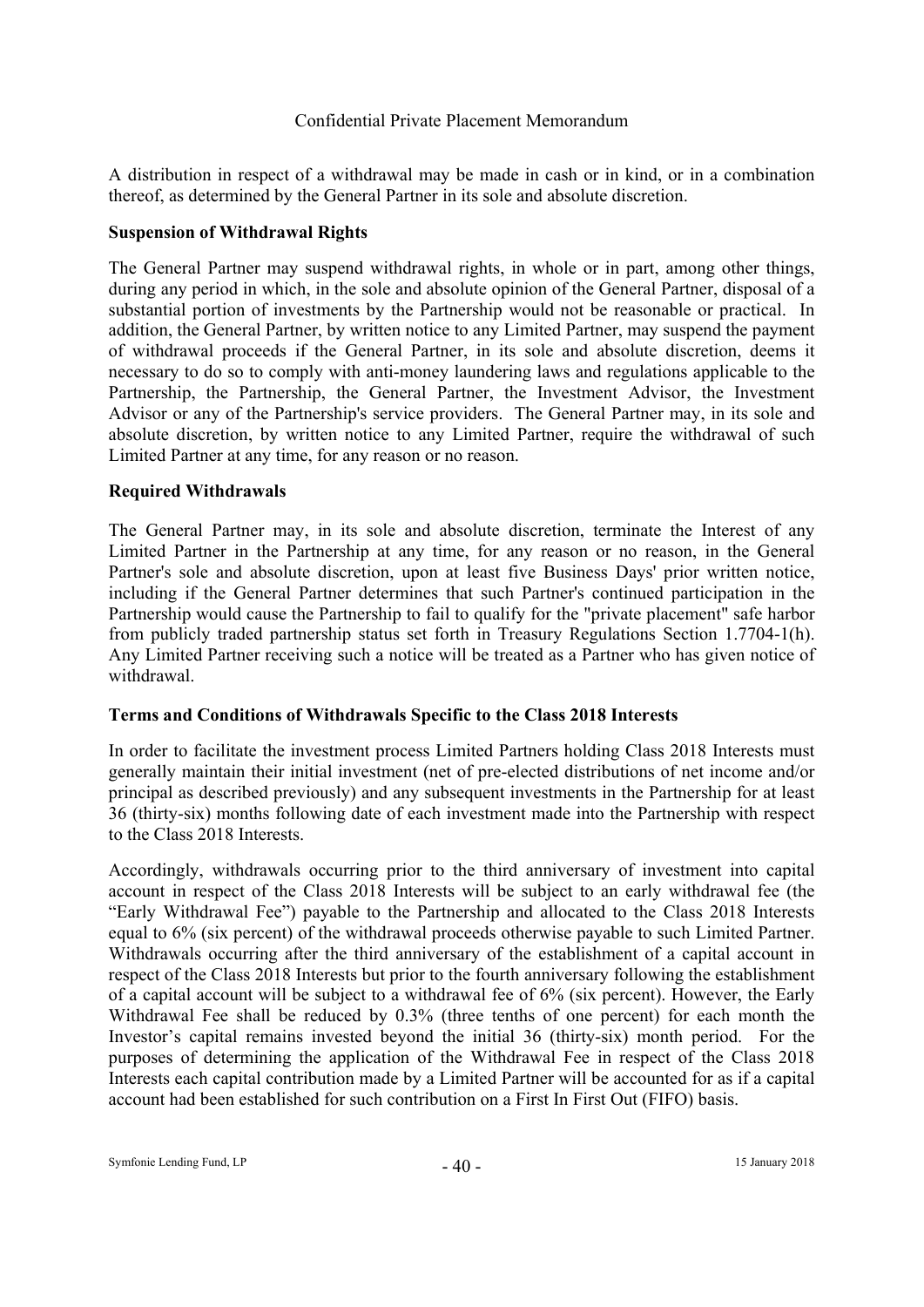The General Partner in its sole and absolute discretion may waive any or all of the Early Withdrawal Fee relating to the Class 2018 Interests with respect to any Limited Partner. The General Partner, in its sole and absolute discretion, may waive or alter the related notice requirements or may permit withdrawals at such other times such other circumstances and on such conditions as it deems appropriate. When the General Partner grants a request to shorten the notice period in respect of the Class 2018 Interests the withdrawing Partner shall be subject to a fee of up to 3% (three percent) of the withdrawal proceeds such fee being payable to the Partnership, such fee being in addition to any applicable Early Withdrawal penalties.

# **Withdrawal, Death, Disability, Etc. of a Limited Partner**

The withdrawal, death, disability, incapacity, adjudication of incompetency, termination, bankruptcy, insolvency or dissolution of a Limited Partner will not dissolve the Partnership.

In the event of the death, disability, incapacity, adjudication of incompetency, termination, bankruptcy, insolvency or dissolution of a Limited Partner, the interest of such Limited Partner will continue at the risk of the Partnership's business until the last Business Day of the month following 90 days' notice of such event.

The legal representative(s) of a Limited Partner will succeed as assignee(s) to such Limited Partner's interest in the Partnership upon the death, disability, incapacity, adjudication of incompetency, termination, bankruptcy, insolvency or dissolution of such Limited Partner, but will not be admitted as a substitute partner without the consent of the General Partner, which consent may be given or withheld in its sole and absolute discretion.

The Interest of a Limited Partner that has given a notice of withdrawal will not be included in calculating the Partnership Percentages of the Limited Partners required to take any action under the Partnership Agreement. Withdrawal proceeds will be paid to such Limited Partner (or its legal representative) in the manner described above.

# **Types of Securities in which the Partnership May Invest**

Subject to any restrictions or limitations in respect of investments made for the benefit of any specific Class of Partnership Interests, the Partnership Agreement authorises the Partnership to invest, directly or indirectly by investing on margin or otherwise, in securities and other financial instruments of United States and foreign entities, including, without limitation, capital stock; shares of beneficial interest; partnership interests and similar financial instruments; interests in real estate and real estate related assets; bonds, notes and debentures (whether subordinated, convertible or otherwise); currencies; commodities; interest rate, currency, commodity, equity and other derivative products, including, without limitation, (i) futures contracts (and options thereon) relating to stock indices, currencies, United States Government securities and securities of foreign governments, other financial instruments and all other commodities, (ii) swaps, options, warrants, caps, collars, floors and forward rate agreements, (iii) spot and forward currency transactions and (iv) agreements relating to or securing such transactions; mortgagebacked obligations issued or collateralized by U.S. federal agencies (including, without limitation, fixed-rate pass-throughs, adjustable rate mortgages, collateralized mortgage obligations, stripped mortgage-backed securities and REMICs); equipment lease certificates; equipment trust certificates; loans; credit paper; accounts and notes receivable and payable held

Symfonie Lending Fund, LP  $-41 -$  15 January 2018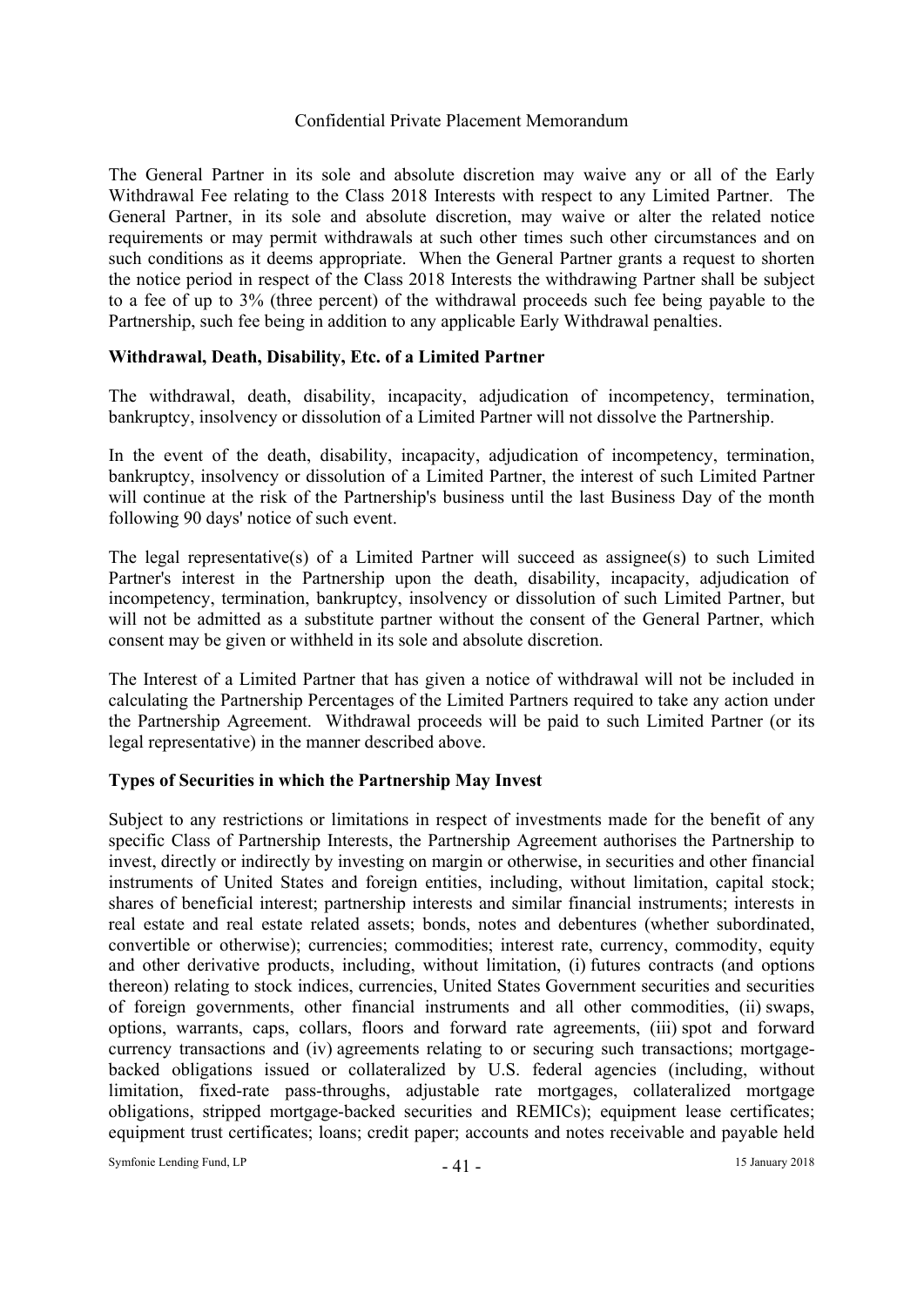by trade or other creditors; trade acceptances; contract and other claims; executory contracts; participations; mutual funds; money market funds; obligations of the United States or any state thereof, foreign governments and instrumentalities of any of them; commercial paper; certificates of deposit; bankers' acceptances; choses in action; trust receipts; and any other obligations and instruments or evidences of indebtedness of whatever kind or nature; in each case, of any person, corporation, government or other entity whatsoever, whether or not publicly traded or readily marketable (all such items being called herein a "Security" or "Securities").

# **Valuation of Assets**

The Partnership's assets will be valued by the General Partner as set forth below:

- (A.) Loans will be valued at acquisition cost, less principal repaid, plus interest accrued. In accordance if IFRS and US GAAP the loan portfolio is valued based on the expected future cash flows, taking into account the prevailing interest rates and the likelihood that not all loans will be repaid on time and in an full. The basis for valuation will usually be the account statement provided by the P2P marketplace provider that facilitated the loans. In calculating the value and interest accrued on the loan portfolio the Accountant will be entitled to rely on summary data provided by the P2P Accountant or the relevant loan servicing agent as the basis for calculation of accrued interest and realised payments of principal and interest. The following valuation adjustments made with respect to overdue and non-performing loans:
	- (i) For loans that are overdue and non-performing for more than 60 days, no further interest will be accrued and the value of the loan (including accrued interest to date) will be marked down by 25% of its remaining cost.
	- (ii) Loans overdue and non-performing for more than 90 days will be marked down by a further 50% of the remaining cost.
	- (iii) Loans overdue and non-performing for more than 120 days will be marked down to zero value.
- (B.) Bonds will be valued depending on whether they are classified as being held until maturity or subject to trading and the following valuation rules will apply:
	- (i) In the case of bonds classified as held to maturity the will be valued at cost plus accrued interest. The difference between acquisition cost net of accrued interest and maturity value will be amortised or accreted over the remaining life of the bond.
	- (ii) In the case of bonds classified as subject to trading the bond will be valued at its last traded price on the relevant Valuation Day (defined below) or, if no trades occurred on such day, the mean of the bid and offer prices, as at the relevant Valuation Day, and as adjusted in such manner as the General Partner thinks fit, having regard to the size of the holding, and where prices are

#### Symfonie Lending Fund, LP  $-42 -$  15 January 2018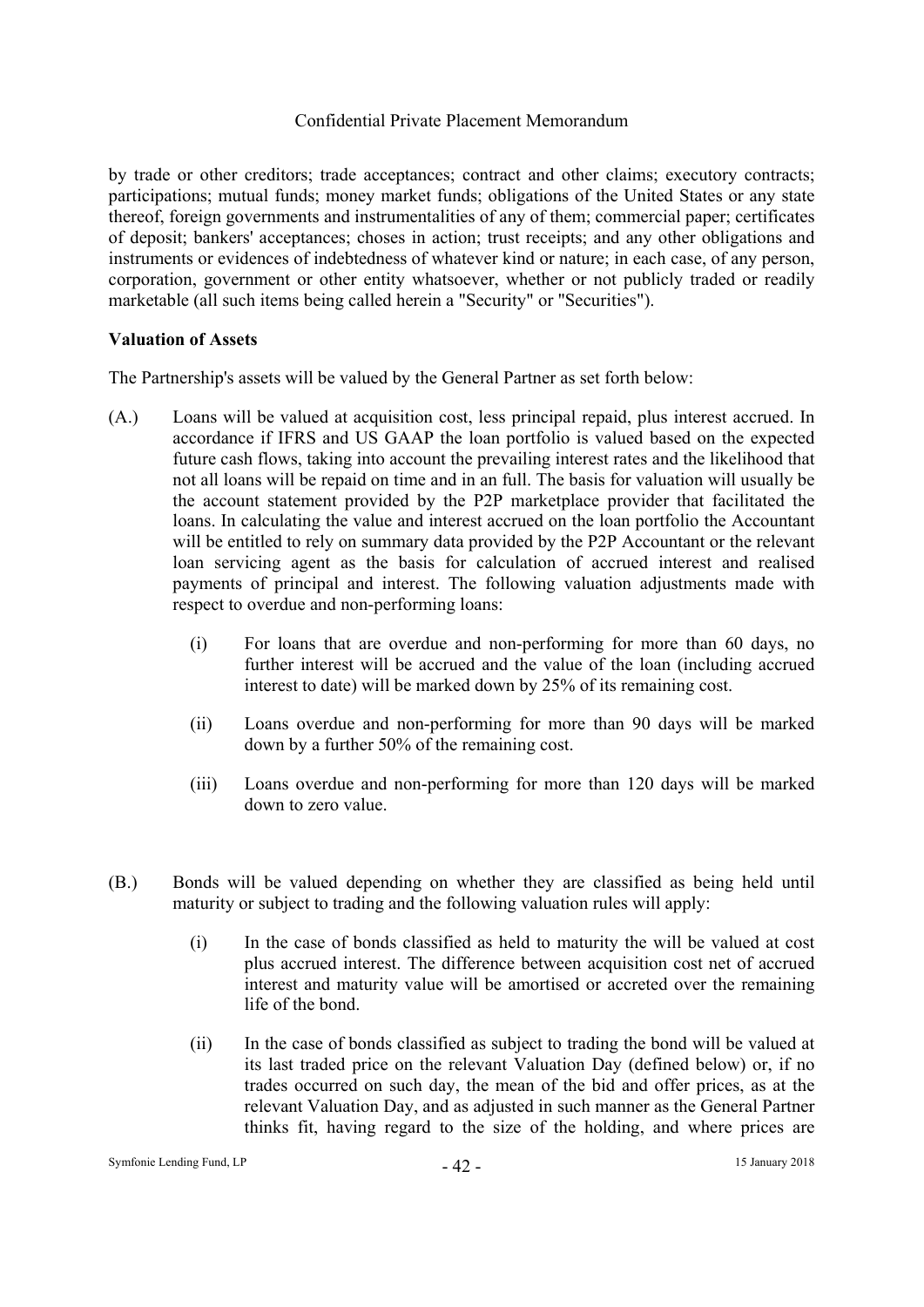available on more than one exchange or system for a particular security the price will be the mean of the bid and the offer prices, as the case may be, on the exchange which constitutes the main market for such security or the one which provides the fairest criteria in ascribing a value to such security, as determined in the General Partner's reasonable discretion. In the case that there is no regularly available or reliable price the value will be determined by the

- (C.) any Security which is listed or quoted on any securities exchange or similar electronic system and regularly traded thereon will be valued at its last traded price on the relevant Valuation Day (defined below) or, if no trades occurred on such day, the mean of the bid and offer prices, as at the relevant Valuation Day, and as adjusted in such manner as the General Partner thinks fit, having regard to the size of the holding, and where prices are available on more than one exchange or system for a particular security the price will be the mean of the bid and the offer prices, as the case may be, on the exchange which constitutes the main market for such security or the one which provides the fairest criteria in ascribing a value to such security, as determined in the General Partner's reasonable discretion, with the General Partner acting in good faith having regard to its cost price, the price at which any recent transaction in the security may have been effected, the size of the holding having regard to the total amount of such security in issue, and such other factors as the General Partner in its reasonable discretion deems relevant in considering a positive or negative adjustment to the valuation;
- (D.) any Security not listed or quoted on any securities exchange or similar electronic system or if, being so listed or quoted, is not regularly traded thereon or in respect of which no prices as described above are available, will be valued at its probable realization value as determined by the General Partner in good faith having regard to its cost price, the price at which any recent transaction in the security may have been effected, the size of the holding having regard to the total amount of such security in issue, and such other factors as the General Partner in its reasonable discretion deems relevant in considering a positive or negative adjustment to the valuation;
- (E.) any Securities which are dealt in or traded through a clearing firm or an exchange or through a financial institution will be valued by reference to the most recent official settlement price quoted by that clearinghouse, exchange or financial institution. If there is no such price, then the average will be taken between the lowest offer price and the highest bid price at the close of business on any market on which such investments are or can be dealt in or traded, provided that where such investments are dealt in or traded on more than one market, the General Partner may determine at its reasonable discretion which market will prevail;
- (F.) Securities which are not dealt in or traded through a clearing firm or an exchange or through a financial institution will be valued on the basis of the latest available valuation provided by the relevant counterparty;
- (G.) deposits will be valued at their cost plus accrued interest;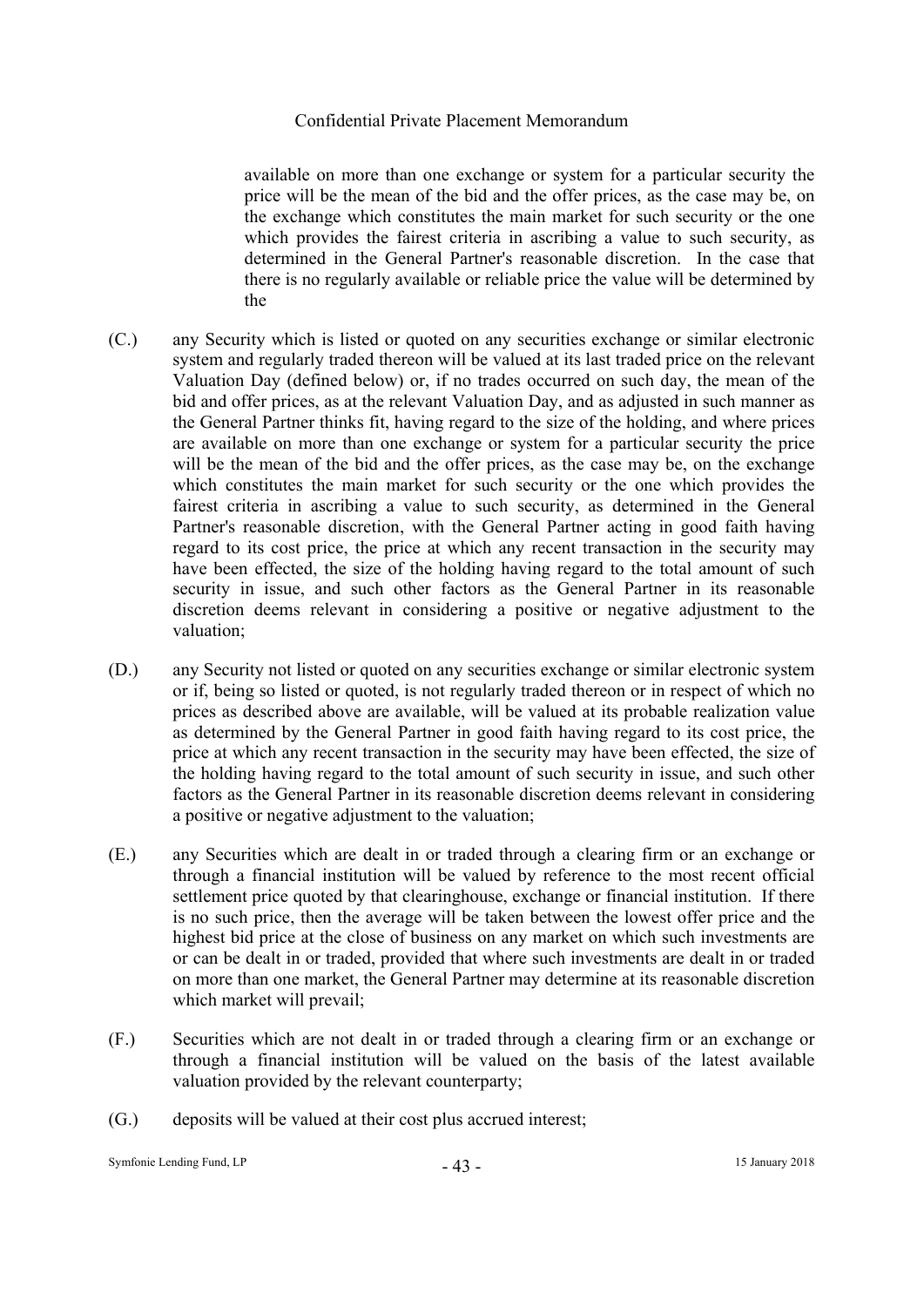- (H.) all other assets of the Partnership (except goodwill, which will not be taken into account) will be assigned such value as the General Partner may reasonably determine;
- (I.) any value (whether of an investment or cash) other than in U.S. dollars will be converted into U.S. dollars at the rate (whether official or otherwise) which the General Partner, in its absolute discretion, deems applicable as at close of business on the relevant Valuation Day, having regard, among other things, to any premium or discount which it considers may be relevant and to costs of exchange; and
- (J.) if the General Partner, in consultation with the Accountant and the Investment Advisor, determines that the valuation of any Securities pursuant hereto does not fairly represent market value, it may permit any other method of valuation to be used if it considers that such method of valuation better reflects value and is in accordance with good accounting practice.
- (K.) The Partnership will create and maintain a reserve against losses and asset impairments, such reserve to be determined in a manner the General Partner deems appropriate. The General Partner will periodically specify (usually upon investing in one or more loans, bonds or other Securities, but at least on a monthly basis), the amount by which reserves for losses should be adjusted. The amount of the reserve to be established will depend upon the General Partner's assessment of the anticipated loss rates in connection with that loan or pool of loans. At the end of each calendar quarter the General Partner will review the loss reserve versus the level of actual losses. In sole and absolute discretion of the General Partner the loss reserve may be adjusted to reflect differences between actual losses and the level of loss reserves.

A "Valuation Day" will be the last Business Day of each month, unless otherwise determined by the General Partner. All values assigned to Securities and other assets by the Accountant will be final and conclusive as to all of the Partners.

The General Partner may delegate to the Accountant the valuation of the Partnership's assets, which shall at all times be entitled to rely on the valuations of such Securities made by the General Partner. The valuation guidelines to be used by the General Partner are similar to the valuation guidelines described above however the valuation of certain assets may differ.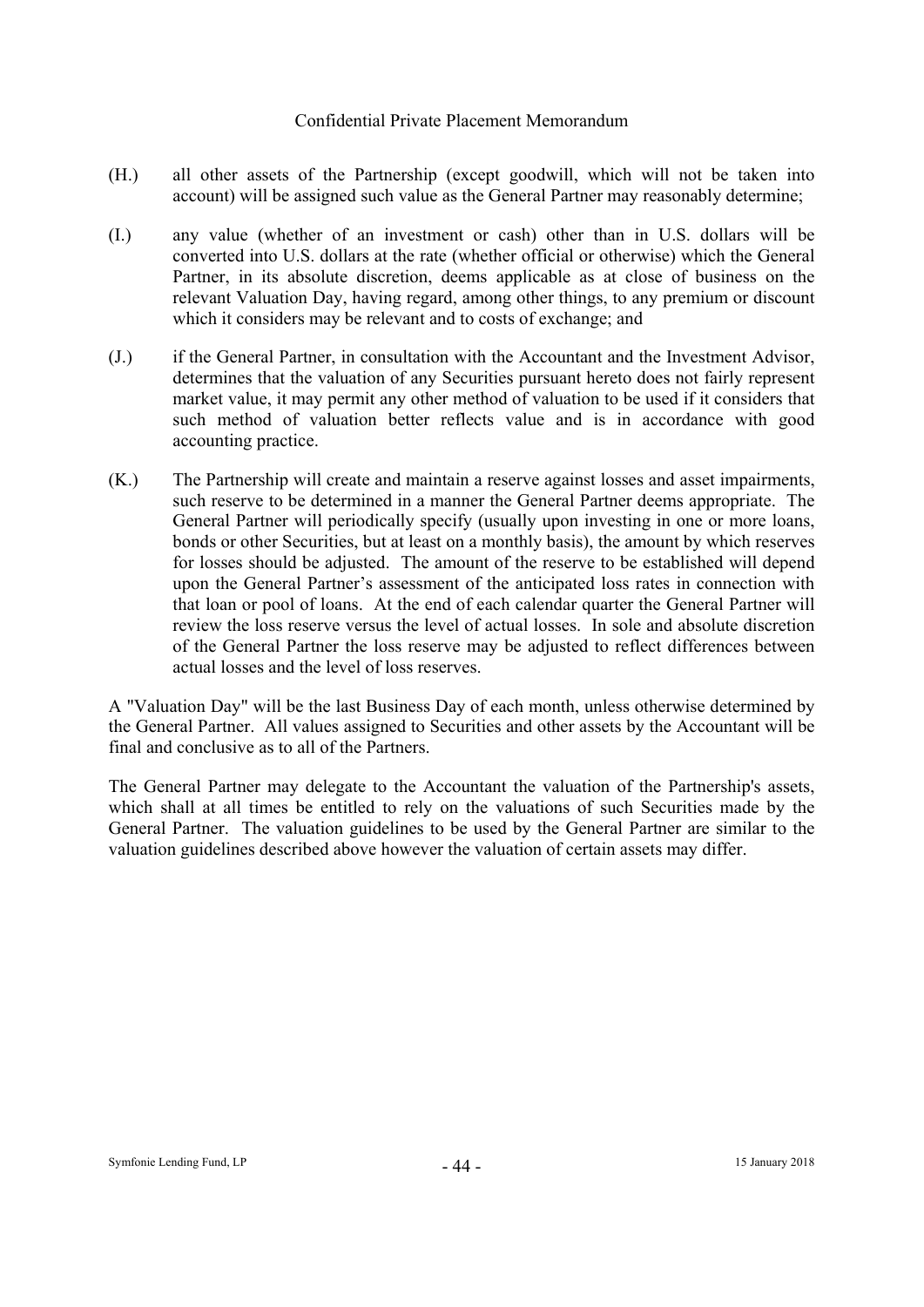#### **Assignability of Interests**

Without the prior written consent of the General Partner, which may be given or withheld in its sole and absolute discretion, (i) a Partner may not pledge, assign, hypothecate, sell, exchange or transfer its Interest in the Partnership, in whole or in part and (ii) no pledgee, assignee, purchaser or transferee may be admitted as a substitute Limited Partner.

#### **Admission of New Partners**

In the sole and absolute discretion of the General Partner, Partners may be admitted to the Partnership as of the first Business Day of each calendar month, or at such other times as the General Partner, in its sole and absolute discretion, may allow. Each new Partner will be required to execute an agreement pursuant to which it becomes bound by the terms of the Partnership Agreement.

When a new Partner is admitted the Accountant will adjust the percentage of each Partner's interest in the Partnership and in the relevant Class of Partnership Interests.

New Partners are entitled only to their pro rata share of Partnership gains and losses in subsequent periods to date of their admittance to the Partnership.

#### **Amendments to Partnership Agreement**

The Partnership Agreement may be modified or amended at any time by the written consent of Limited Partners having in excess of 50% of the Partnership Percentages of the Limited Partners, subject to the written consent of the General Partner. Without the consent of the other Partners, however, the General Partner may amend the Partnership Agreement to: (i) reflect changes validly made in the membership of the Partnership and the capital contributions and Partnership Percentages of the Partners; (ii) change the Incentive Allocation provisions to the extent required to comply with any applicable regulatory requirements; (iii) reflect a change in the name of the Partnership; (iv) make a change that is necessary or, in the opinion of the General Partner, advisable to qualify the Partnership as limited partnership or a partnership in which the Limited Partners have limited liability in all jurisdictions in which the Partnership conducts or plans to conduct business, or to ensure that the Partnership will not be treated as an association taxable as a corporation or a publicly traded partnership taxable as a corporation for U.S. federal income tax purposes; (v) make a change that does not adversely affect the Limited Partners in any material respect; (vi) make a change that is necessary or desirable to cure any ambiguity, or to correct or supplement any provision in the Partnership Agreement that would otherwise be inconsistent with any other provision in the Partnership Agreement, or to otherwise provide for matters or questions arising under the Partnership Agreement so long as such change will not be inconsistent with the provisions of the Partnership Agreement, in each case so long as such change does not adversely affect the Limited Partners in any material respect; (vii) make a change that is necessary or desirable to satisfy any requirements, conditions or guidelines contained in any opinion, directive, order, statute, ruling or regulation of any U.S. federal, state or non-U.S. governmental entity, so long as such change is made in a manner which minimizes any adverse effect on the Limited Partners; (viii) make a change that is required or contemplated by the Partnership Agreement; (ix) make a change in any provision of the Partnership Agreement that requires any action to be taken by or on behalf of the General Partner or the Partnership

Symfonie Lending Fund, LP  $-45 -$  15 January 2018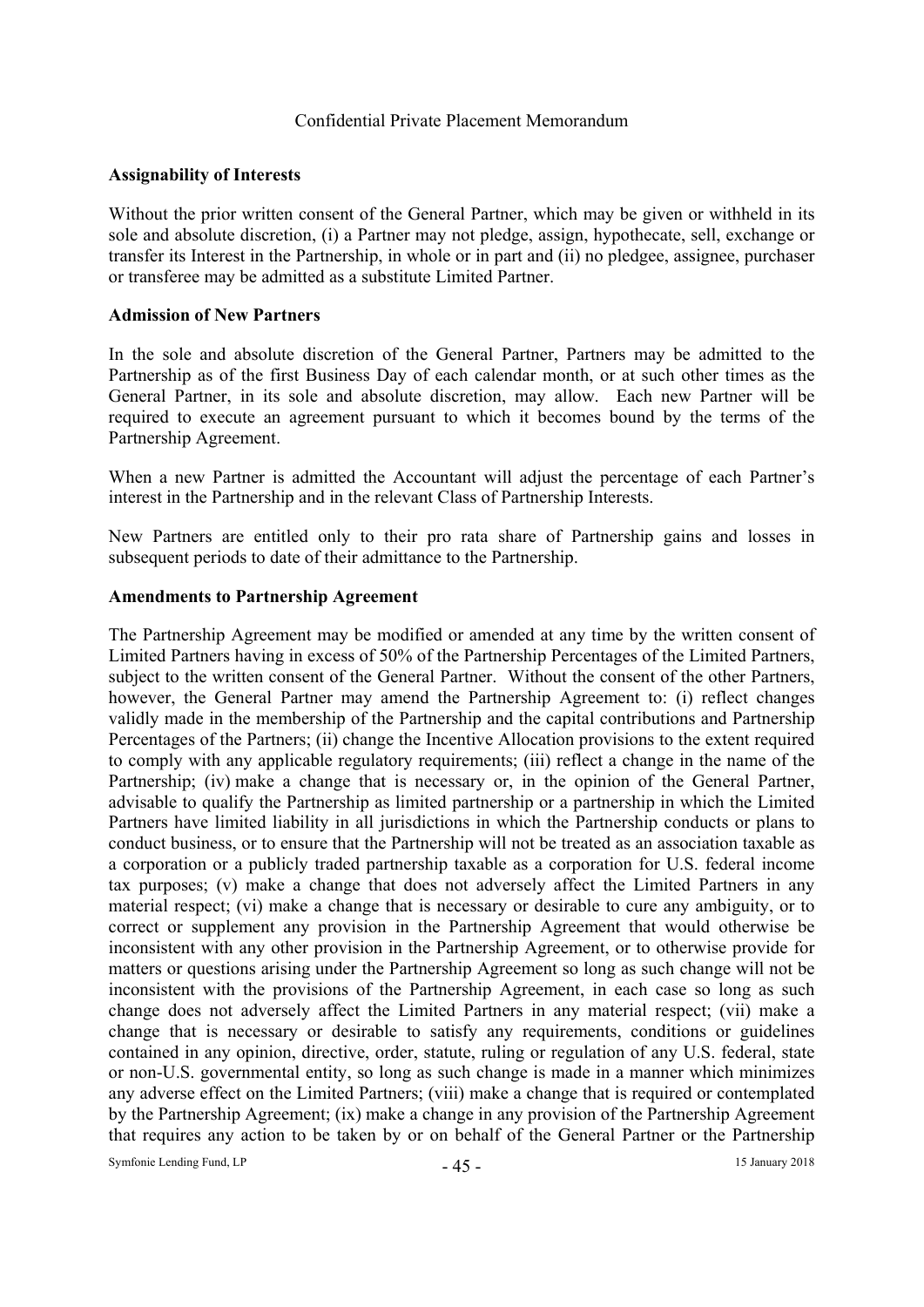pursuant to applicable Delaware law, if the provisions of applicable Delaware law are amended, modified or revoked so that the taking of such action is no longer required; (x) prevent the Partnership from being deemed in any manner an "investment company" subject to the provisions of the Investment Company Act of 1940, as amended; or (xi) make any other amendments similar to the foregoing. Each Partner, however, must approve of any amendment which would (a) amend its capital account or rights of withdrawal or (b) amend the provisions of the Partnership Agreement relating to amendments.

# **Reports to Partners**

The Partnership's auditors will be selected by the General Partner and will audit the Partnership's books and records as of the end of each fiscal year. The General Partner, in its sole and absolute discretion, may waive selection of an auditor and may decide not to prepare and audit if the General Partner deems it appropriate to not prepare an audit.

Irrespective of whether or not the General Partner commissions an audit, then as soon as practicable, or, at the latest within six months after the end of the fiscal year the General Partner will prepare and mail, or cause the Fund Accountant to prepare and mail, to each Partner an unaudited report of the Partnership's activities during the past year together with unaudited financial statements or audited statements as the case may be.

As soon as practical after the close of each fiscal year, and at latest within six months therefore the General Partner will mail or cause to be mailed to each current and former Partner (or its legal representatives), a report setting forth in sufficient detail such information as will enable such Partner or former Partner (or such Partner's legal representatives) to prepare its U.S. federal income tax return in accordance with the laws, rules and regulations then prevailing.

The General Partner will prepare unaudited quarterly reports to current Partners of the Partnership for the quarter most recent ended, together with a statement of Partnership Interests prepared such report and statement to be distributed within 30 (thirty) days of the close of the respective calendar quarter.

# **Exculpation**

The Partnership Agreement provides that neither the General Partner nor any of its Affiliates will be liable to any Partner for mistakes of judgment or for action or inaction that did not constitute willful default, fraud or gross negligence, or for losses due to such mistakes, action or inaction of any broker or agent of the Partnership, provided that such broker or agent was selected, engaged or retained by the General Partner or any Affiliate in accordance with the standard of care set forth above. Each of the General Partner and its Affiliates may consult with counsel and accountants in respect of the Partnership's affairs and will be fully protected and justified in any action or inaction that is taken in accordance with the advice or opinion of such counsel or accountants, provided that they were selected in accordance with the standard of care set forth above. The foregoing provisions (as well as the indemnification provisions described below), however, will not be construed to relieve the General Partner and any Affiliate of any liability to the extent that such liability may not be waived, modified or limited under applicable law (including liability under U.S. federal securities laws which, under certain circumstances, impose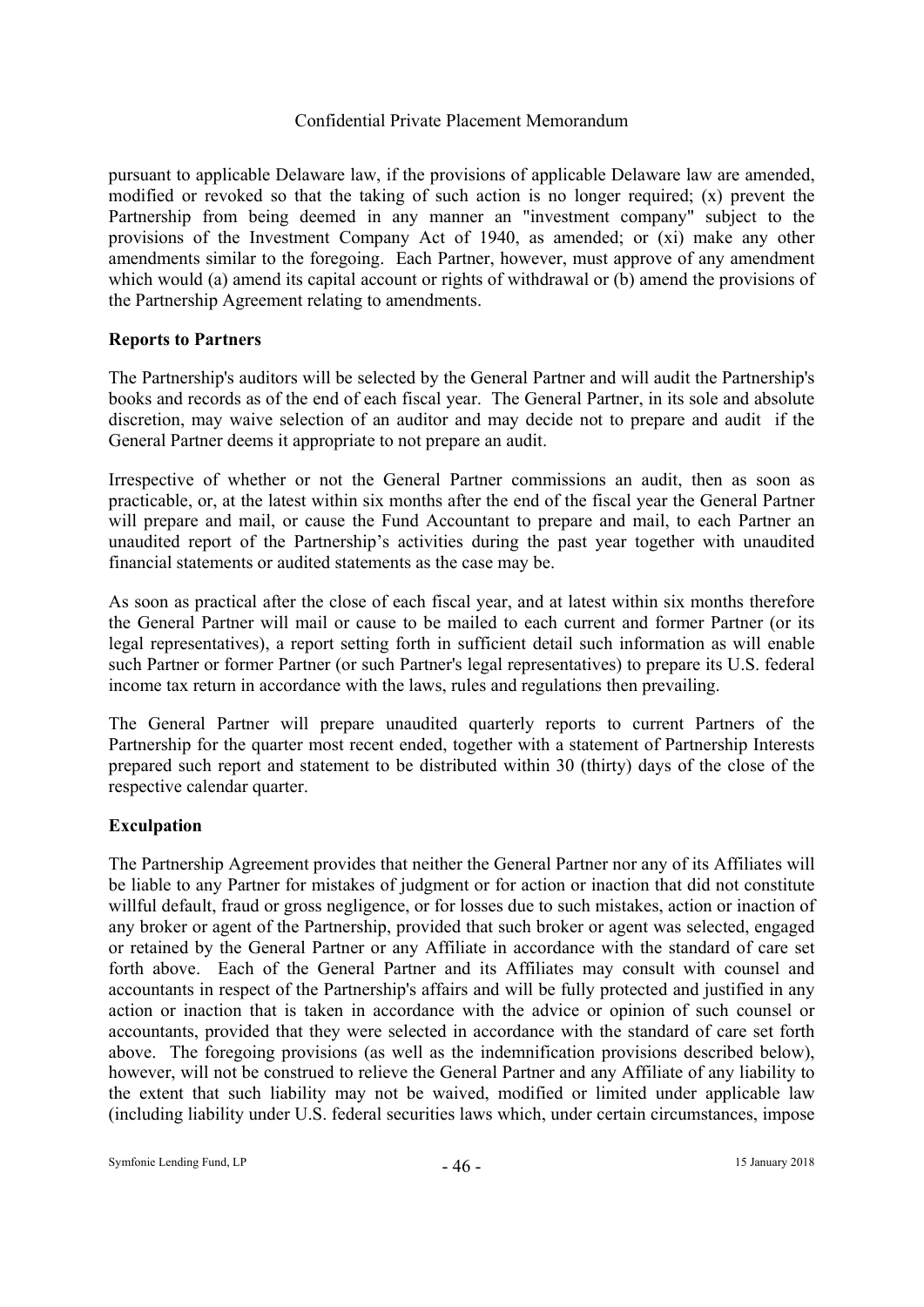liability even on persons that act in good faith), but will be construed so as to effectuate the above mentioned provisions to the fullest extent permitted by law.

#### **Indemnification**

The Partnership Agreement provides that the Partnership will, to the fullest extent permitted by law, indemnify and hold harmless the General Partner, each Affiliate and the legal representatives of any of them (each, an "Indemnified Party"), from and against any and all liability, damage, loss, cost or expense suffered, incurred or sustained by it, him or her by reason of the fact that it, he or she is or was an Indemnified Party, including, without limitation, any judgment, settlement, reasonable attorneys' fees and other costs or expenses incurred in connection with the defense of any actual or threatened action, suit or proceeding, provided that such liability, damage, loss, cost or expense resulted from a mistake of judgment on the part of an Indemnified Party, or from action or inaction that did not constitute willful default, fraud or gross negligence or for losses due to such mistakes, action or inaction of any broker or agent of an Indemnified Party, provided that such broker or agent was selected, engaged or retained by the Indemnified Party in accordance with the standard of care set forth above. The Partnership Agreement also provides that the Partnership may, in the sole and absolute discretion of the General Partner, advance to any Indemnified Party reasonable attorneys' fees and other costs and expenses incurred in connection with the defense of any action, suit or proceeding which arises out of such conduct. In the event that such an advance is made by the Partnership, the Indemnified Party will agree to reimburse the Partnership to the extent that it is finally determined that it was not entitled to indemnification.

#### **EXPENSES**

The Partnership will bear its own organizational and operating costs and expenses, as well as its *pro rata* share of the Partnership's operating and other expenses including, but not limited to, (i) all transactions carried out by it or on its behalf (including costs and expenses incurred by the General Partner in connection with carrying out day-day administrative affairs of the Partnership), and (ii) the administration of the Partnership and the Partnership, including, without limitation, (a) the charges and expenses of legal advisers and auditors, including in relation to due diligence on potential investments, (b) brokers' commissions (if any), borrowing charges on securities sold short and any issue or transfer taxes chargeable in connection with any securities transactions, (c) fees payable in respect of market price services, dealing systems and data feeds utilized by the Investment Advisor, (d) all taxes and corporate fees payable to governments or agencies, (e) fees in connection with the Partnership Directors and expenses, (f) interest on borrowings, including borrowings from a bank or broker, (g) communication expenses with respect to investor services and all expenses of meetings of Limited Partners or shareholders and of preparing, printing and distributing financial and other reports, proxy forms, prospectuses and similar documents, (h) the cost of insurance (if any) for the benefit of the General Partner and the Partnership Directors, (i) litigation and indemnification expenses and extraordinary expenses not incurred in the ordinary course of business, (j) costs incurred by the Investment Advisor and the General Partner with respect to acceptance of new Partners to the Partnership, (k) fees to the Accountant, and (1) all other organizational and operating expenses.

Symfonie Lending Fund, LP  $\overline{47}$  -  $\overline{47}$  - 15 January 2018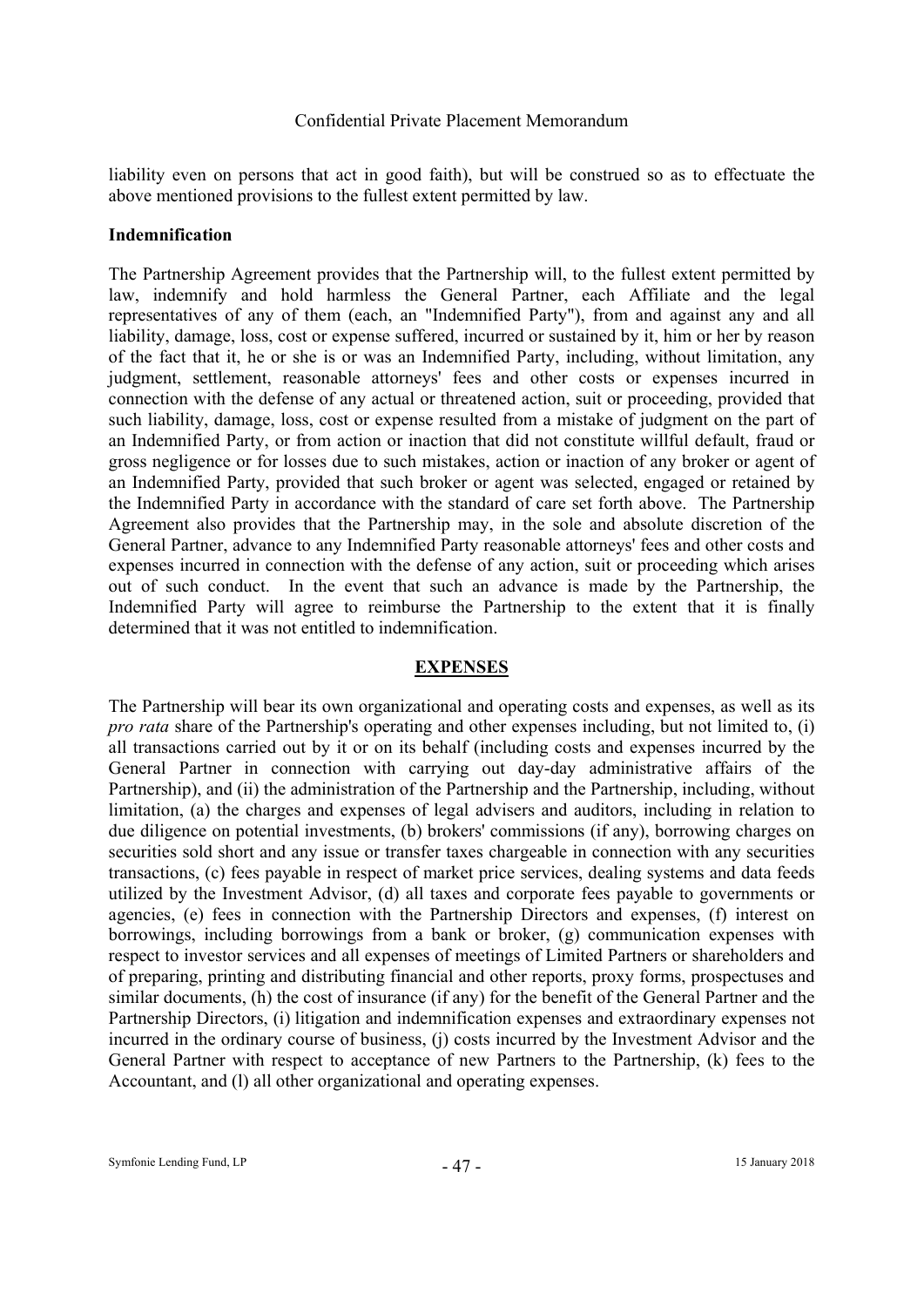The Accountant will receive from the Partnership a monthly fee based on its standard schedule of fees charged by the Accountant for similar services. The Accountant will also be reimbursed for out-of-pocket expenses incurred for the account of the Partnership.

Not withstanding the foregoing, the General Partner will arrange the Partnership's affairs so as to ensure Partnership Expenses do not exceed 0.75% (three quarters of one percent) of Partnership net assets.

# **TAX ASPECTS**

**CIRCULAR 230 NOTICE. THE FOLLOWING NOTICE IS BASED ON U.S. TREASURY REGULATIONS GOVERNING PRACTICE BEFORE THE U.S. INTERNAL REVENUE SERVICE: (1) ANY DISCUSSION OF U.S FEDERAL TAX ISSUES CONTAINED HEREIN, INCLUDING ANY OPINION OF COUNSEL REFERRED TO HEREIN, IS NOT INTENDED OR WRITTEN TO BE USED, AND CANNOT BE USED BY ANY TAXPAYER, FOR THE PURPOSE OF AVOIDING U.S. FEDERAL TAX PENALTIES THAT MAY BE IMPOSED ON THE TAXPAYER; (2) ANY SUCH DISCUSSION IS WRITTEN TO SUPPORT THE PROMOTION OR MARKETING OF THE TRANSACTIONS DESCRIBED HEREIN (OR IN ANY SUCH OPINION OF COUNSEL); AND (3) EACH TAXPAYER SHOULD SEEK ADVICE BASED ON THE TAXPAYER'S PARTICULAR CIRCUMSTANCES FROM AN INDEPENDENT TAX INVESTMENT ADVISOR.** 

# **U.S. Taxation**

The following is a summary of certain aspects of the U.S. federal income taxation of the Partnership and investment in the Partnership by Limited Partners who are U.S. Persons. The Partnership has not sought a ruling from the Internal Revenue Service (the "Service") or any other U.S. federal, state or local agency with respect to any of the tax issues affecting the Partnership, nor has it obtained an opinion of counsel with respect to any tax issues.

For purposes of the following summary, a "U.S. Person" is (i) an individual who is a citizen or resident of the United States, (ii) a corporation or other entity treated as a corporation for U.S. federal income tax purposes that is created or organized under the laws of the United States or any state thereof, (iii) an estate, the income of which is subject to U.S. federal income taxation regardless of its source or (iv) a trust (a) the administration over which a U.S. court can exercise primary supervision and all of the substantial decisions of which one or more U.S. persons have the authority to control or (b) that has a valid election in place under the U.S. Treasury Regulations to be treated as a U.S. person for U.S. federal income tax purposes.

In the case of a Limited Partner that is treated as a partnership for U.S. federal income tax purposes, the U.S. federal income tax treatment of a partner therein will generally depend on the status of the partner and upon the activities of the partnership. Partners in partnerships purchasing Interests should consult their own tax advisors.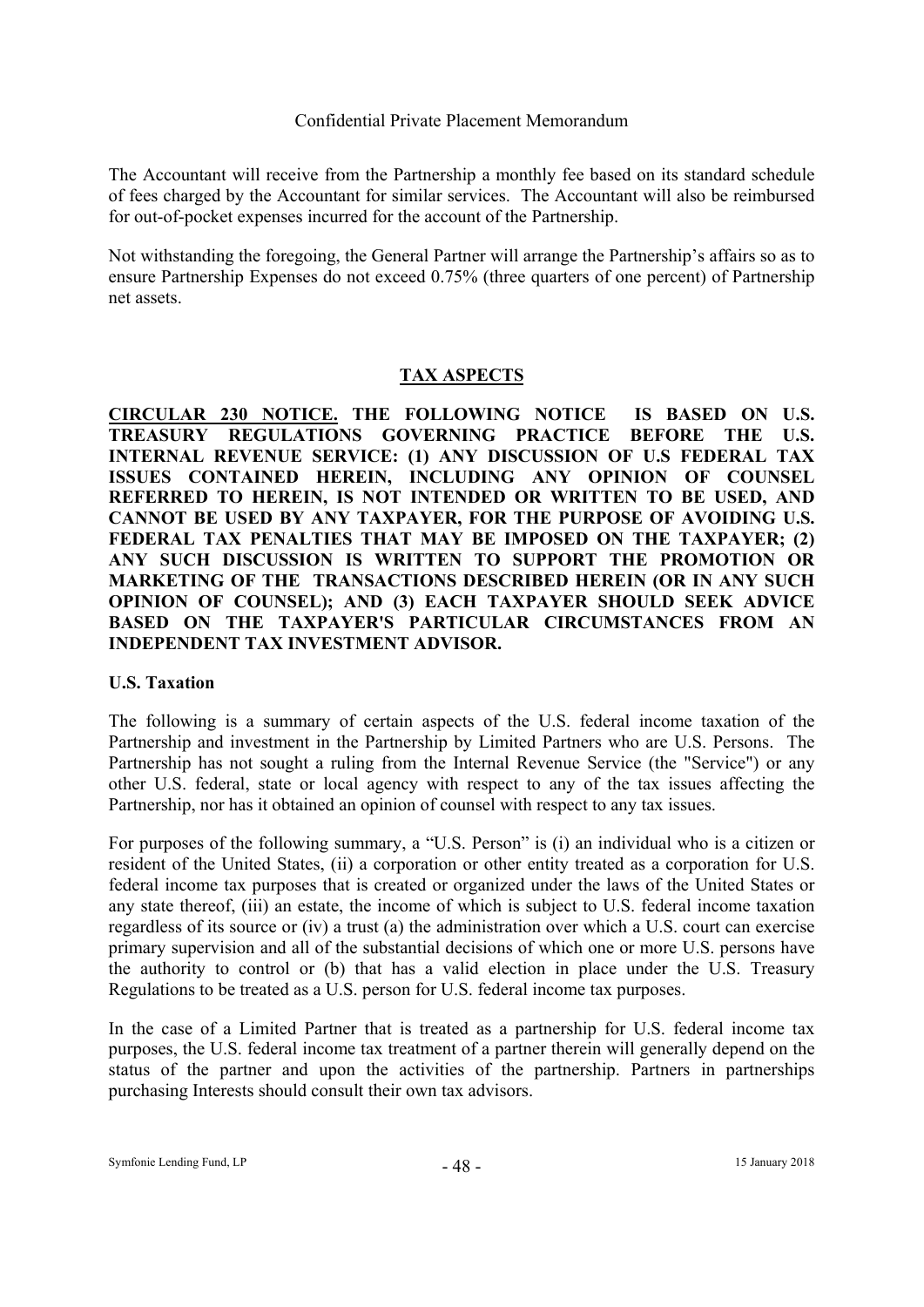This summary does not address tax consequences that may apply to tax-exempt investors (i.e., investors that are exempt from U.S. federal income tax under Section 501(a) of the Code) or to non-U.S. investors. Such investors should consult their own tax advisers regarding all aspects and consequences of acquiring, holding and disposing of Interests.

This summary of certain aspects of the U.S.federal income tax treatment of the Partnership is based upon the Internal Revenue Code of 1986, as amended (the "Code"), judicial decisions, Treasury Regulations (the "Regulations") and rulings in existence on the date hereof, all of which are subject to change. This summary does not discuss the impact of various proposals to amend the Code which could change certain of the tax consequences of an investment in the Partnership. This summary also does not discuss all of the tax consequences that may be relevant to a particular investor or to certain investors subject to special treatment under the U.S. federal income tax laws, such as banks, dealers in securities, tax-exempt entities and insurance companies. In addition, these summaries do not discuss any aspect of U.S. state, local, or non-U.S. tax law and is written for investors that will hold their Limited Partnership Interests as capital assets within the meaning of Section 1221 of the Code.

EACH PROSPECTIVE LIMITED PARTNER SHOULD CONSULT WITH ITS OWN TAX ADVISER IN ORDER FULLY TO UNDERSTAND THE U.S. FEDERAL, STATE, LOCAL AND NON-U.S. TAX CONSEQUENCES OF AN INVESTMENT IN THE PARTNERSHIP.

# **Tax Treatment of Partnership Operations and Classification of the Partnership**

The Partnership intends to operate as a partnership for U.S. federal income tax purposes that is not a publicly traded partnership taxable as a corporation, provided that the Partnership has, and will have, fewer than 99 partners (taking into account the attribution rules in the Treasury Regulations under Section 7704 of the Code). If it were determined that the Partnership should be taxable as a corporation for U.S. federal income tax purposes (as a result of changes in the Code, the Regulations or judicial interpretations thereof, a material adverse change in facts, or otherwise), the taxable income of the Partnership would be subject to U.S. federal corporate income tax when recognized by the Partnership; distributions of such income, other than in certain redemptions of Interests, would be treated as dividend income when received by the Partners to the extent of the current or accumulated earnings and profits of the Partnership; and Partners would not be entitled to report profits or losses realized by the Partnership.

The Partnership intends to operate as a partnership for U.S. federal income tax purposes and not as an entity taxable as a corporation. Unless otherwise indicated, references in the following discussion to the tax consequences of Partnership investments, activities, income, gain and loss, include the direct investments, activities, income, gain and loss of the Partnership, and those indirectly attributable to the Partnership as a result of it being a member of the Partnership.

As a partnership, the Partnership is not itself subject to U.S. federal income tax. The Partnership files an annual partnership information return with the Service which reports the results of operations.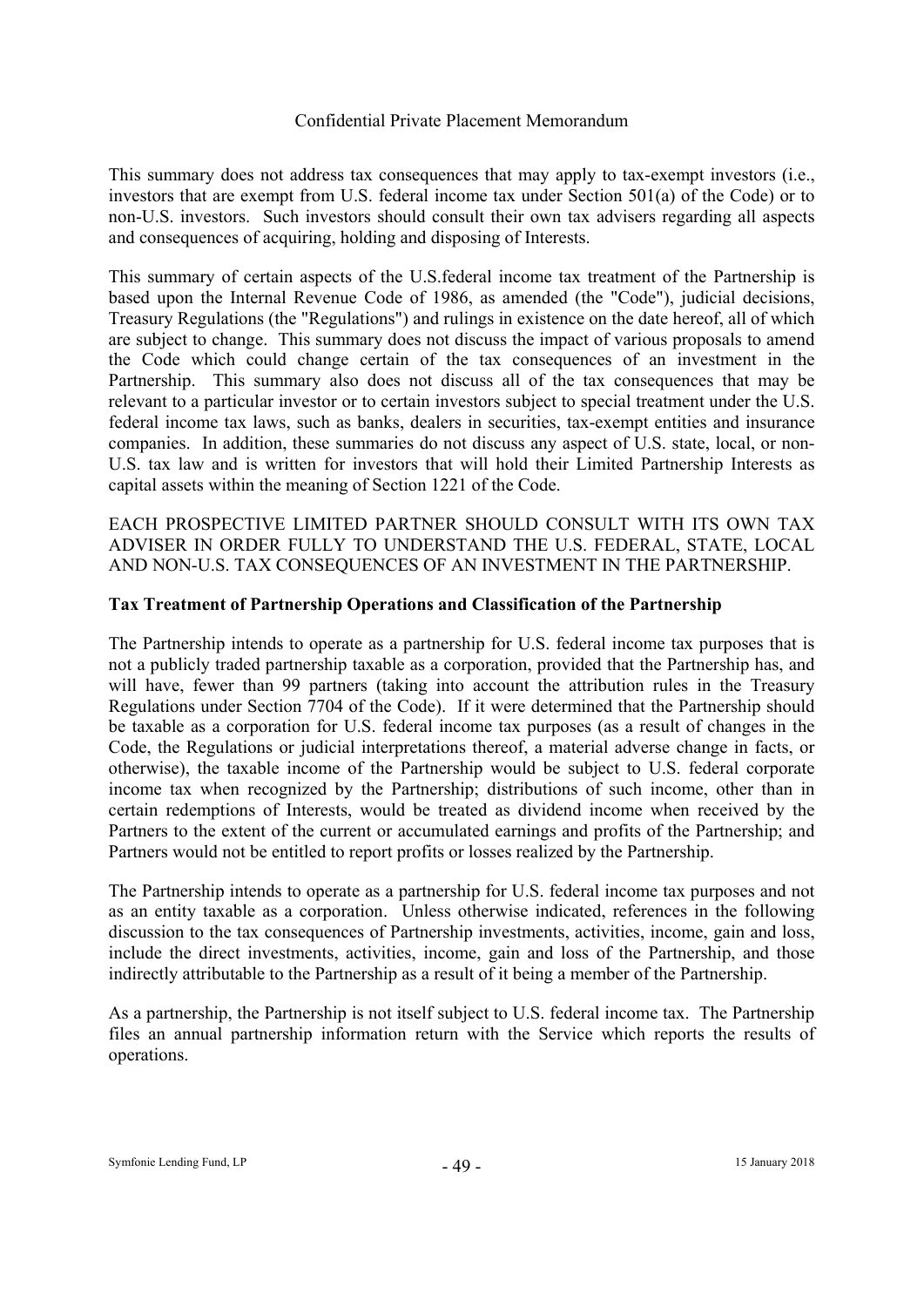A Partner who is required under U.S. law to submit tax returns is required to report separately on its income tax return their distributive share of the Partnership's net long-term capital gain or loss, net short-term capital gain or loss and all other items of ordinary income or loss. Each U.S. Partner is taxed on its distributive share of the Partnership's taxable income and gain regardless f whether it has received or will receive a distribution from the Partnership.

Income the Partnership derives from non-U.S. sources, such as P2P marketplace providers and entities may be the subject of withholding tax at source. The Partnership will specify to each Partner it's *pro rata* share of tax that was withheld at source. Depending on each Partner's specific tax domicile and the applicable rules and regulations Partners may be able to re-claim such tax. However, there can be no assurance or guarantee that taxes withheld at source can be reclaimed, credited or otherwise deducted from reported income. Each Partner must rely on the advice of its own tax advisor.

# **U.S. Taxation on Allocation of Profits and Losses**

Under the Partnership Agreement, the Partnership's net capital appreciation or net capital depreciation for each accounting period is allocated among the Partners and to their capital accounts without regard to the amount of income or loss actually recognized by the Partnership for U.S. federal income tax purposes. The Partnership Agreement provides that items of income, deduction, gain, loss or credit actually recognized by the Partnership for each fiscal year generally are to be allocated for income tax purposes among the Partners pursuant to the principles of Regulations issued under Sections 704(b) and 704(c) of the Code, based upon amounts of the Partnership's net capital appreciation or net capital depreciation allocated to each Partner's capital account for the current and prior fiscal years.

Under the Partnership Agreement, the General Partner has the discretion to allocate specially an amount of the Partnership's ordinary income and/or capital gain (including short-term capital gain) and deductions, ordinary loss and/or capital loss (including long-term capital loss) for U.S. federal income tax purposes to a withdrawing Partner to the extent that the Partner's capital account exceeds, or is less than, as the case may be, its U.S. federal income tax basis in its partnership interest. There can be no assurance that, if the General Partner makes any such special allocations, the Service will accept such allocations. If such allocations are successfully challenged by the Service, the Partnership's tax items allocable to the remaining Partners would be affected.

# **Tax Elections; Returns; Tax Audits**

The Code generally provides for optional adjustments to the basis of partnership property upon distributions of partnership property to a partner and transfers of partnership interests (including by reason of death) provided that a partnership election has been made pursuant to Section 754 of the Code. Under the Partnership Agreement, the General Partner, in its sole discretion, may cause the Partnership to make such an election. Any such election, once made, cannot be revoked without the Service's consent. The actual effect of any such election may depend upon whether the Partnership also makes such an election. As a result of the complexity and added expense of the tax accounting required to implement such an election, the General Partner presently does not intend to make such election.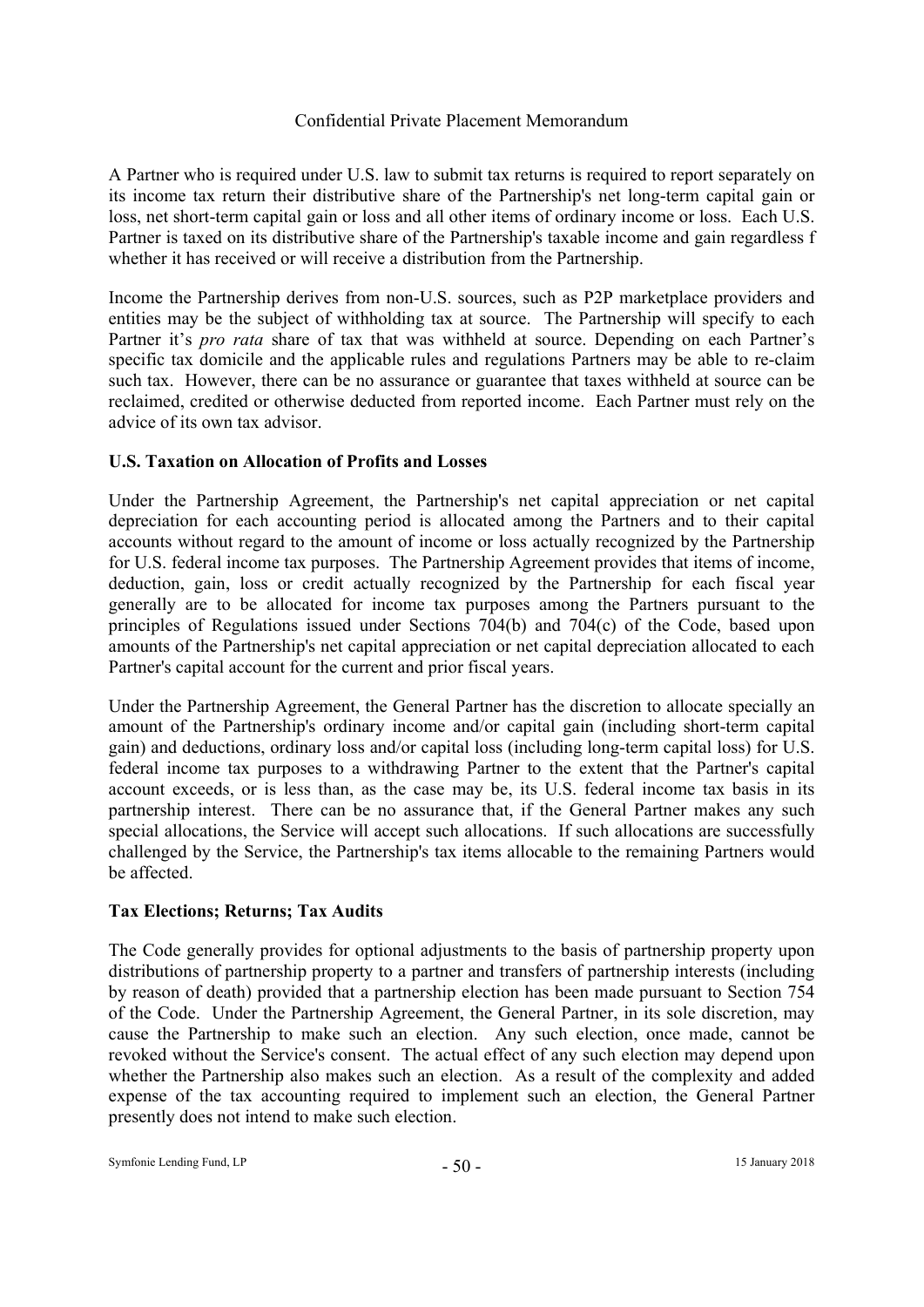The General Partner decides how to report the tax items on the Partnership's tax returns, and all Partners are required under the Code to treat the items consistently on their own returns, unless they file a statement with the Service disclosing the inconsistency. Given the uncertainty and complexity of the tax laws, it is possible that the Service may not agree with the manner in which the Partnership's items have been reported. In the event the income tax returns of the Partnership are audited by the Service, the tax treatment of the Partnership's income and deductions generally is determined at the limited partnership level in a single proceeding rather than by individual audits of the Partners. The General Partner, designated as the "Tax Matters Partner", has considerable authority to make decisions affecting the tax treatment and procedural rights of all Partners. In addition, the Tax Matters Partner has the authority to bind certain Partners to settlement agreements and the right on behalf of all Partners to extend the statute of limitations relating to the Partners' tax liabilities with respect to Partnership items.

The Partnership will file an annual partnership information return with the Service. The Partnership will endeavor to deliver Schedules K-1 to Limited Partners prior to April 15th of each year, but may not be able to do so. Accordingly, Limited Partners may be required to obtain extensions for filing their U.S. federal, state and local income tax returns each year. The Partnership will provide Limited Partners with estimated annual U.S. federal income tax information prior to April 15th, assuming the Partnership is able to obtain such information.

# **Alternative Minimum Tax**

In certain circumstances, individuals, corporations and other taxpayers may be subject to an alternative minimum tax in addition to a regular tax. A Limited Partner's potential alternative minimum tax liability may be affected by reason of an investment in the Partnership. The extent, if any, to which the alternative minimum tax applies will depend on each Limited Partner's particular circumstances for each taxable year.

#### **Mandatory Basis Adjustments**

The Partnership and the Partnership are generally required to adjust their tax basis in their assets in respect of all Partners in cases of partnership distributions that result in a "substantial basis reduction" (i.e., in excess of \$250,000) in respect of the relevant partnership's property. The Partnership and the Partnership also are required to adjust their tax basis in their assets in respect of a transferee Partner in the case of a sale or exchange of an Interest, or a transfer upon death, when there exists a "substantial built-in loss" (i.e., in excess of \$250,000) in respect of Partnership property immediately after the transfer. For this reason, the Partnership will require (i) a Partner who receives a distribution from the Partnership in connection with a complete withdrawal, (ii) a transferee of an Interest (including a transferee in case of death) and (iii) any other Partner in appropriate circumstances to provide the Partnership with information regarding its adjusted tax basis in its Interest.

# **Tax Consequences to a Limited Partner**

A Limited Partner receiving a cash liquidating distribution from the Partnership, in connection with a complete withdrawal from the Partnership, generally will recognize capital gain or loss to the extent of the difference between the proceeds received by such Limited Partner and such Limited Partner's adjusted tax basis in its partnership interest. Such capital gain or loss will be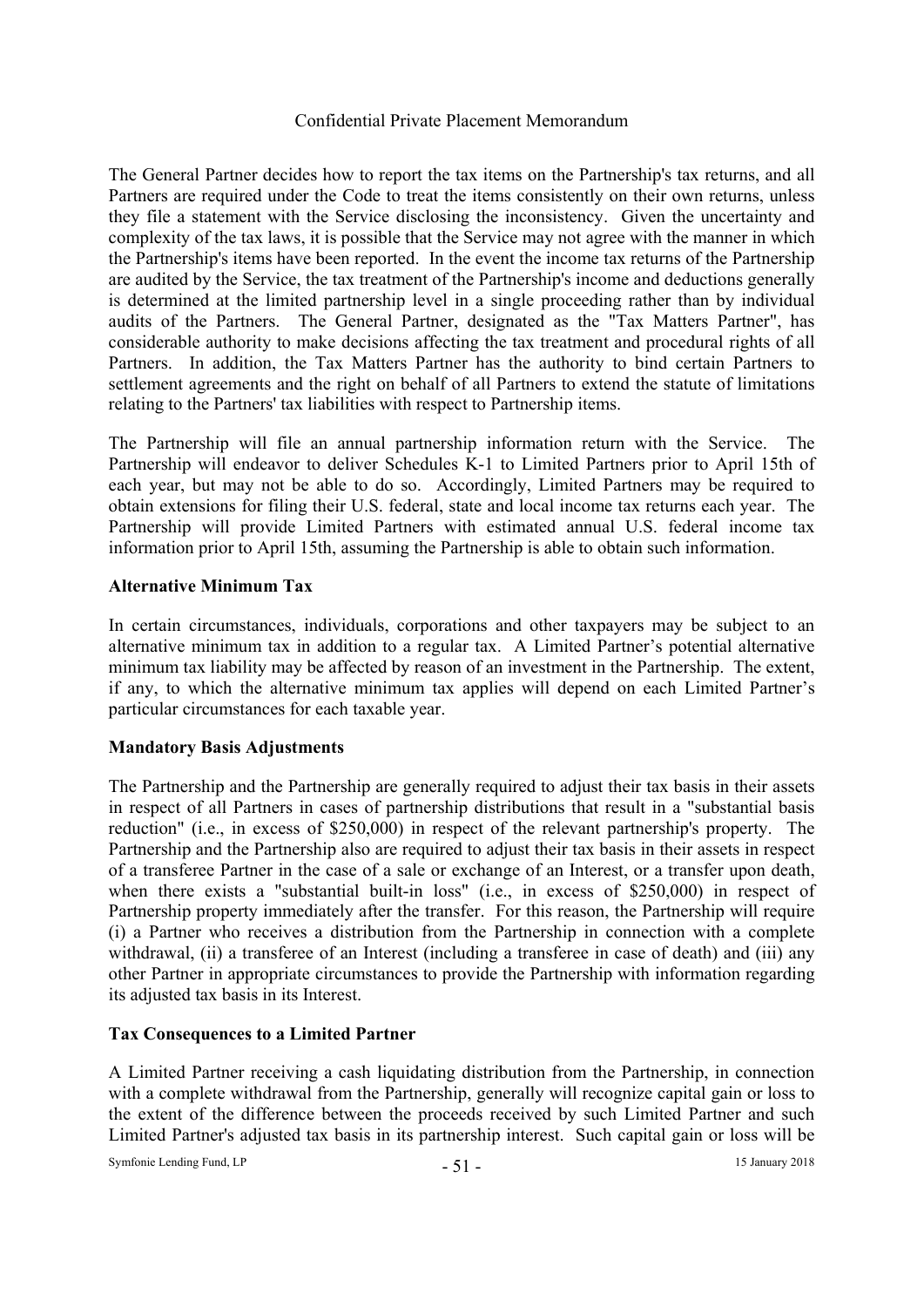short-term, long-term, or some combination of both, depending upon the timing of the Limited Partner's contributions to the Partnership. However, a withdrawing Limited Partner will recognize ordinary income to the extent such Limited Partner's allocable share of the Partnership's "unrealized receivables" exceeds the Limited Partner's basis in such unrealized receivables (as determined pursuant to the Regulations). For these purposes, accrued but untaxed market discount, if any, on securities held by the Partnership will be treated as an unrealized receivable, with respect to which a withdrawing Limited Partner would recognize ordinary income. A Limited Partner receiving a cash nonliquidating distribution will recognize income in a similar manner only to the extent that the amount of the distribution exceeds such Limited Partner's adjusted tax basis in its partnership interest.

As discussed above, the Partnership Agreement provides that the General Partner may specially allocate items of Partnership ordinary income and/or capital gain (including short-term capital gain) and deductions, ordinary loss and/or capital loss (including long-term capital loss) to a withdrawing Partner to the extent its capital account would otherwise exceed or be less than, as the case may be, its adjusted tax basis in its partnership interest. Such a special allocation of income or gain may result in the withdrawing Partner recognizing ordinary income and/or capital gain, which may include short-term capital gain, in the Partner's last taxable year in the Partnership, thereby reducing the amount of long-term capital gain recognized during the tax year in which it receives its liquidating distribution upon withdrawal. Such a special allocation of deduction or loss may result in the withdrawing Partner recognizing ordinary loss and/or capital loss, which may include long-term capital loss, in the Partner's last taxable year in the Partnership, thereby reducing the amount of short-term capital loss recognized during the tax year in which it receives its liquidating distribution upon withdrawal.

# **Distributions of Property**

A partner's receipt of a distribution of property from a partnership is generally not taxable. However, under Section 731 of the Code, a distribution consisting of marketable securities generally is treated as a distribution of cash (rather than property) unless the distributing partnership is an "investment partnership" within the meaning of Section  $731(c)(3)(C)(i)$  of the Code and the recipient is an "eligible partner" within the meaning of Section  $731(c)(3)(C)(iii)$  of the Code. The Partnership will determine at the appropriate time whether it qualifies as an "investment partnership." Assuming it so qualifies, if a Limited Partner is an "eligible partner", which term should include a Limited Partner whose contributions to the Partnership consisted solely of cash, the recharacterization rule described above would not apply.

# **Adjusted Tax Basis for Interests**

In general, a Limited Partner's adjusted tax basis for its Interest in the Partnership will equal the Limited Partner's capital contributions to the Partnership, increased by any income and gain allocated in respect of such Interest and decreased for loss allocated or distributions made in respect of such Interest. For purposes of determining basis, a Limited Partner will be deemed to have made a contribution to the Partnership in the amount of the member's allocable share of any "non-recourse liability" (generally, any liability for which no Partner bears the risk of loss) of the Partnership and any other liability of the Partnership to the extent the Limited Partner's unfunded capital commitments can be called to repay the liability. Any increase or decrease in the Limited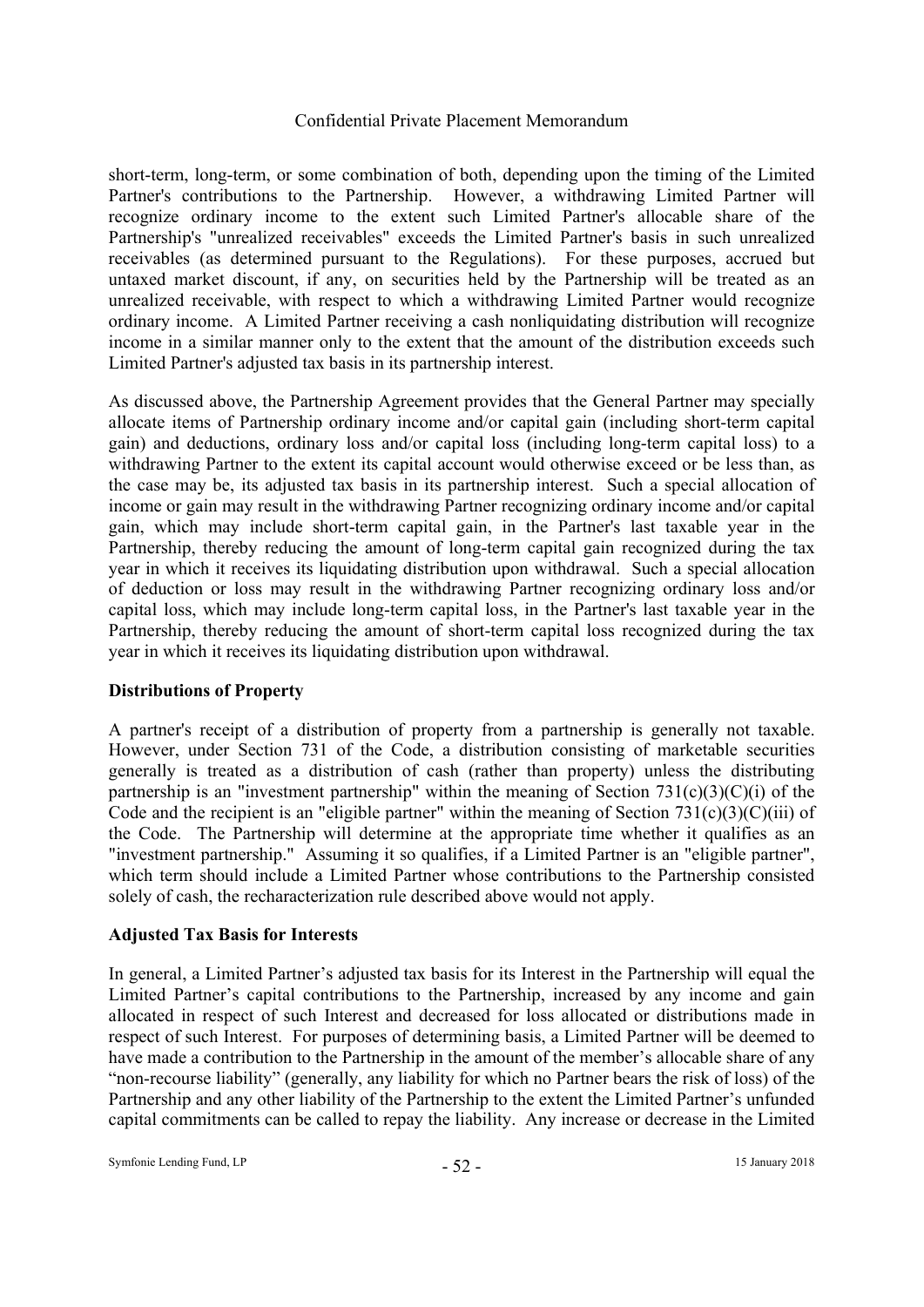Partner's share of a Partnership liability will be treated as a constructive contribution to the Partnership by the Limited Partner, or as a distribution of cash by the Partnership to the Limited Partner, respectively.

# **Tax Treatment of Partnership Investments**

Certain of the Partnership's investment practices are subject to special and complex U.S. federal income tax provisions that may, among other things: (i) disallow, suspend or otherwise limit the allowance of certain losses or deductions, (ii) convert lower taxed, long term capital gain into higher taxed, short term capital or ordinary income, (iii) convert an ordinary loss or a deduction into a capital loss (the deductibility of which is more limited), (iv) cause the Partnership to recognize income or gain without a corresponding receipt of cash, (v) adversely affect the timing as to when a purchase or sale of stock or securities is deemed to occur, and (vi) adversely alter the characterization of certain complex financial transactions.

# **In General**

The Partnership expects to act as a trader or investor, and not as a dealer, with respect to its securities transactions. A trader and an investor are persons who buy and sell securities for their own accounts. A dealer, on the other hand, is a person who purchases securities for resale to customers rather than for investment or speculation.

Generally, the gains and losses realized by a trader or an investor on the sale of securities are capital gains and losses. Capital gains and losses recognized by the Partnership may be longterm or short-term depending, in general, upon the length of time the Partnership maintains a particular investment position and, in some cases, upon the nature of the transaction. Property held for more than one year generally will be eligible for long-term capital gain or loss treatment. The application of certain rules relating to short sales, to so-called "straddle" and "wash sale" transactions and to Section 1256 Contracts (defined below) may serve to alter the treatment of the Partnership's securities positions.

The Partnership may also realize ordinary income and losses with respect to its transactions. The Partnership may hold debt obligations with "original issue discount." In such case the Partnership would be required to include amounts in taxable income on a current basis even though receipt of such amounts may occur in a subsequent year.

The maximum ordinary income tax rate for individuals is 35%<sup>4</sup> and, in general, the maximum individual income tax rate for "Qualified Dividends"<sup>5</sup> and long-term capital gains is 15%<sup>6</sup> (unless

 $\overline{a}$ 

<sup>4</sup> This rate is scheduled to increase to 39.6% in 2011.

<sup>5</sup> A "Qualified Dividend" is generally a dividend from certain domestic corporations, and from certain foreign corporations that are either eligible for the benefits of a comprehensive income tax treaty with the United States or are readily tradable on an established securities market in the United States. Shares must be held for certain holding periods in order for a dividend thereon to be a Qualified Dividend.

<sup>6</sup> The maximum individual long-term capital gains tax rate is 20% for sales or exchanges on or after January 1, 20011. The 15% maximum individual tax rate on Qualified Dividends is scheduled to expire on December 31, 2010.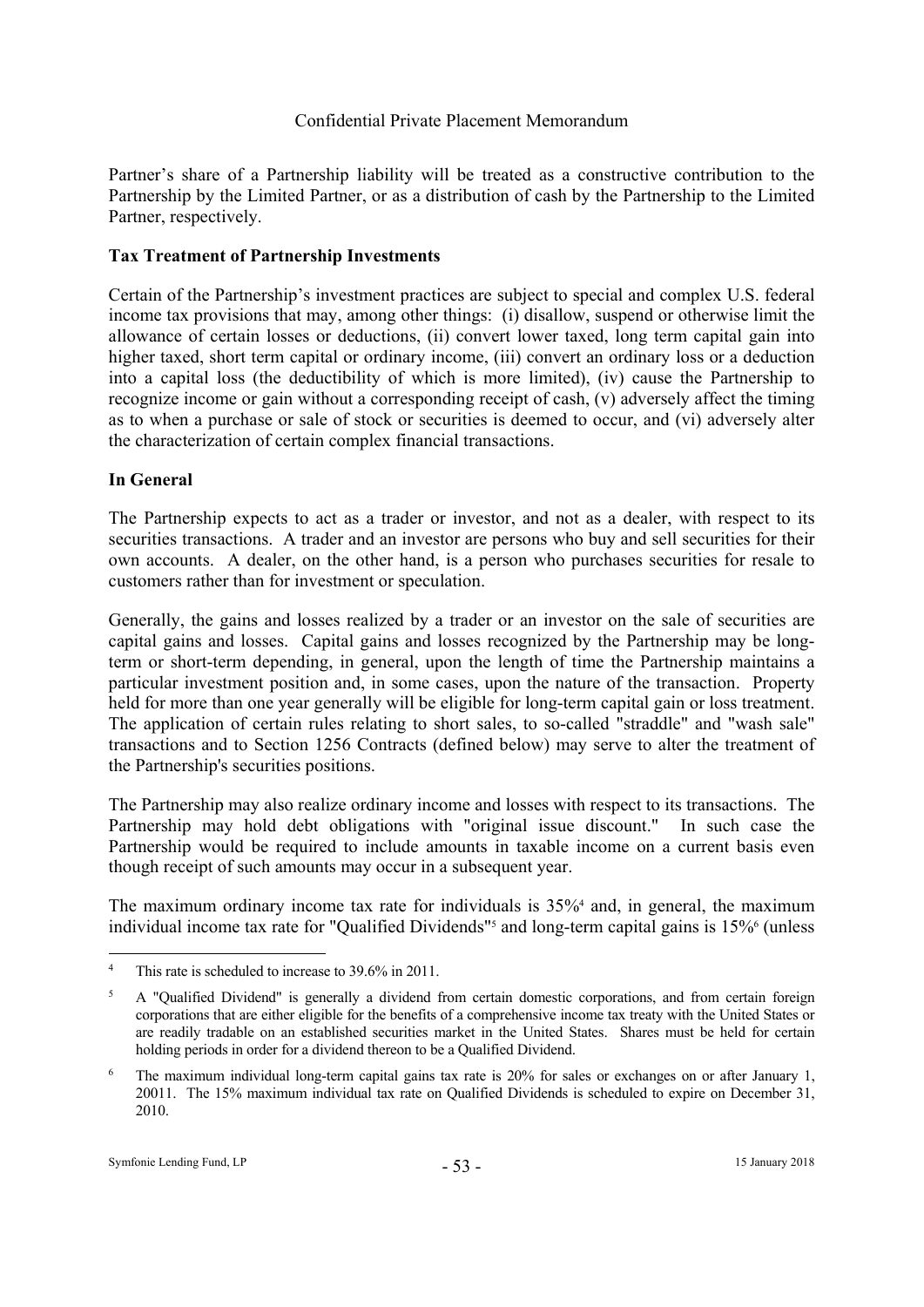the taxpayer elects to be taxed at ordinary rates - see "Limitation on Deductibility of Interest and Short Sale Expenses" below), although in all cases the actual rates may be higher due to the phase out of certain tax deductions, exemptions and credits. The excess of capital losses over capital gains may be offset against the ordinary income of an individual taxpayer, subject to an annual deduction limitation of \$3,000. For corporate taxpayers, the maximum income tax rate is 35%. Capital losses of a corporate taxpayer may be offset only against capital gains, but unused capital losses may be carried back three years (subject to certain limitations) and carried forward five years.

# **Possible "Mark-to-Market" Election**

To the extent that the Partnership is directly engaged in a trade or business as a trader in "securities," it may elect under Section 475 of the Code to "mark-to-market" the securities held in connection with such trade or business. Under such election, securities held by the Partnership at the end of each taxable year will be treated as if they were sold by the Partnership for their fair market value on the last day of such taxable year, and gains or losses recognized thereon will be treated as ordinary income or loss. Moreover, even if the Partnership determines that its securities activities will constitute trading rather than investing, there can be no assurance that the Service will agree, in which case the Partnership may not be able to mark-to-market its positions.

# **Deductibility of Partnership Investment Expenditures and Certain Other Expenditures**

Investment expenses (e.g., Investment Advisory fees) of an individual, trust or estate are deductible only to the extent they exceed 2% of adjusted gross income.7 In addition, the Code further restricts the ability of an individual with an adjusted gross income in excess of a specified amount to deduct such investment expenses. Moreover, such investment expenses are miscellaneous itemized deductions which are not deductible by a noncorporate taxpayer in calculating its alternative minimum tax liability.

It is unclear whether all or a portion of the Partnership's operations will qualify as trading - rather than investment - activities, the expenses for which would not be treated as investment expenses. Therefore, pursuant to Temporary Regulations issued by the U.S. Treasury Department, these limitations on deductibility may apply to a noncorporate Limited Partner's share of the expenses of the Partnership, including the Management Fee, the fee paid to the Accountant and payments made on certain derivative instruments.

 $\overline{a}$ 7 However, Section 67(e) of the Code provides that, in the case of a trust or an estate, such limitation does not apply to deductions or costs which are paid or incurred in connection with the administration of the estate or trust and would not have been incurred if the property were not held in such trust or estate. There is a disagreement among three Federal Courts of Appeals on the question of whether the Investment Advisory fees incurred by a trust are exempt (under Section 67(e)) from the 2% of adjusted gross income floor on deductibility. Limited Partners that are trusts or estates should consult their tax Investment Advisors as to the applicability of these cases to the investment expenses that are allocated to them.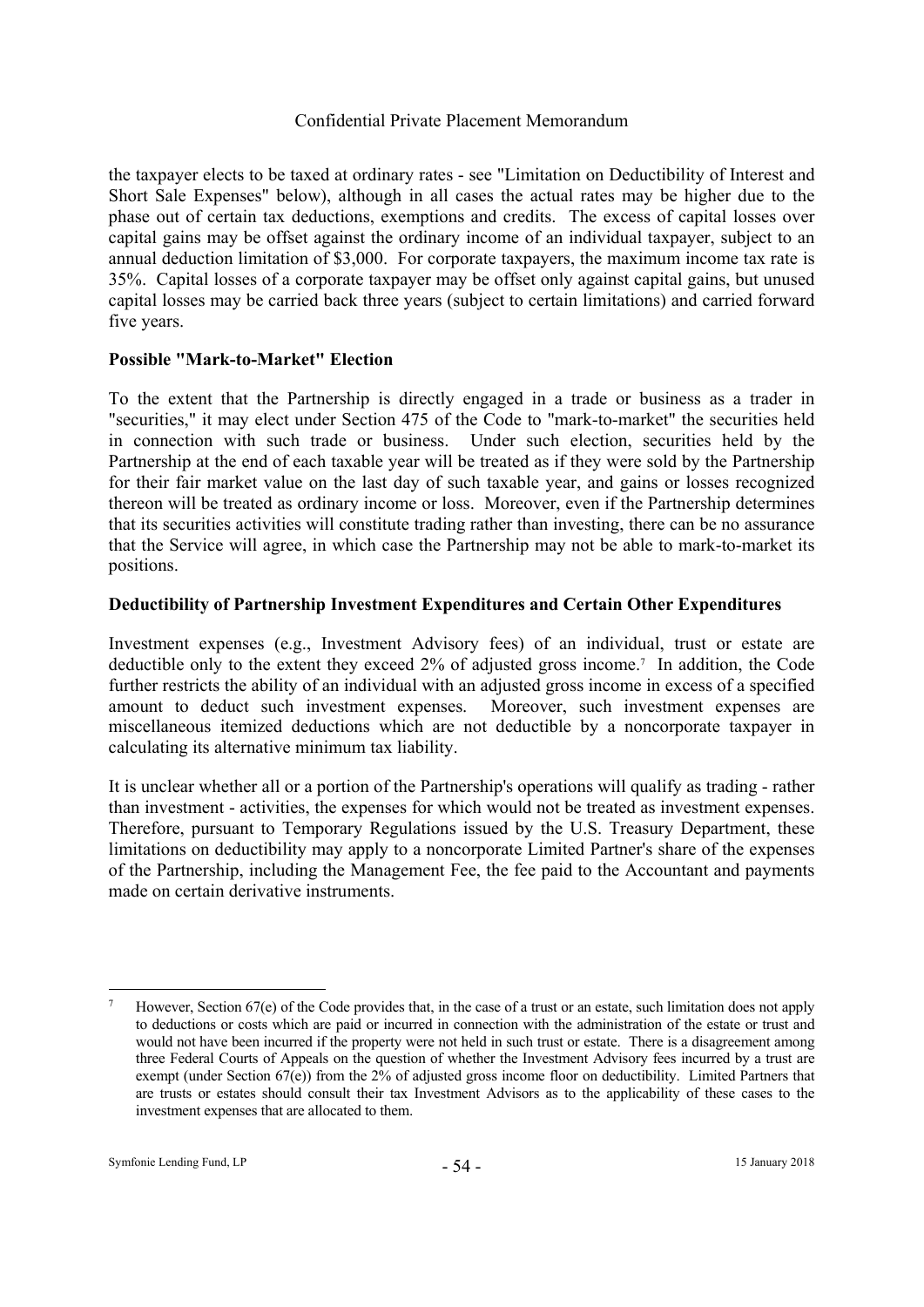The consequences of these limitations will vary depending upon the particular tax situation of each taxpayer. Accordingly, non-corporate Limited Partners should consult their tax advisers with respect to the application of these limitations.

Organization expenses, in general, may not be deducted by either the Partnership or any Partner. An election may be made by the Partnership to amortize organizational expenses over a 180 month period.

A Limited Partner will not be allowed to deduct syndication expenses attributable to the acquisition of an Interest, including placement fees, paid by such Limited Partner or the Partnership. Any such amounts will be included in the Limited Partner's adjusted tax basis for its Interest.

Section 470 of the Code may defer certain deductions of the Partnership and the Partnership to the extent any direct or indirect investors of the Partnership and the Partnership are U.S. tax exempt persons, non-U.S. persons, and any domestic government organizations or instrumentalities thereof. If applicable, this provision could have an adverse effect on taxable investors in the Partnership. There is some uncertainty regarding the scope of the new provision and its applicability to the Partnership and the Partnership, which may be addressed in future guidance or legislation. Investors should consult their tax Investment Advisors regarding the consequences of this new provision with respect to an investment in the Partnership.

# **Application of Rules for Income and Losses from Passive Activities**

The Code restricts the deductibility of losses from a "passive activity" against certain income which is not derived from a passive activity. This restriction applies to individuals, personal service corporations and certain closely held corporations. Pursuant to Temporary Regulations issued by the Treasury Department, income or loss from the Partnership's securities investment and trading activity generally will not constitute income or loss from a passive activity. Therefore, passive losses from other sources generally could not be deducted against a Limited Partner's share of such income and gain from the Partnership. Income or loss attributable to certain activities of the Partnership, including investments in partnerships engaged in certain trades or businesses may constitute passive activity income or loss.

# **Application of Basis and "At Risk" Limitations on Deductions**

The amount of any loss of the Partnership that a Limited Partner is entitled to include in its income tax return is limited to its adjusted tax basis in its Interest as of the end of the Partnership's taxable year in which such loss occurred. Generally, a Limited Partner's adjusted tax basis for its Interest is equal to the amount paid for such Interest, increased by the sum of (i) its share of the Partnership's liabilities, as determined for U.S.federal income tax purposes, and (ii) its distributive share of the Partnership's realized income and gains, and decreased (but not below zero) by the sum of (i) distributions (including decreases in its share of Partnership liabilities) made by the Partnership to such Limited Partner and (ii) such Limited Partner's distributive share of the Partnership's realized losses and expenses.

Similarly, a Limited Partner that is subject to the "at risk" limitations (generally, non-corporate taxpayers and closely held corporations) may not deduct losses of the Partnership to the extent

Symfonie Lending Fund, LP - 55 - 15 January 2018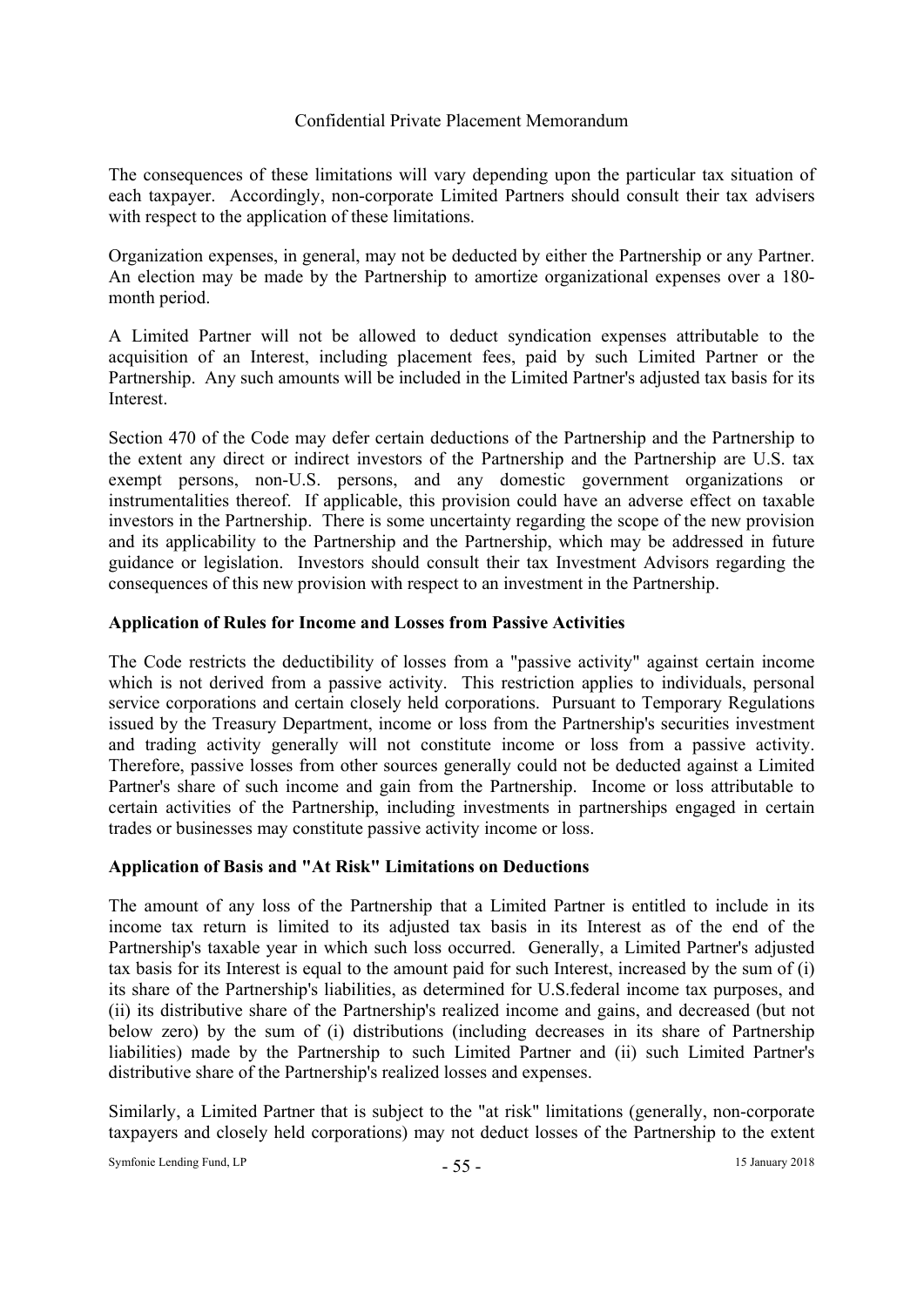that they exceed the amount such Limited Partner has "at risk" with respect to its Interest at the end of the year. The amount that a Limited Partner has "at risk" will generally be the same as its adjusted basis as described above, except that it will generally not include any amount attributable to liabilities of the Partnership or any amount borrowed by the Limited Partner on a non-recourse basis.

Losses denied under the basis or "at risk" limitations are suspended and may be carried forward in subsequent taxable years, subject to these and other applicable limitations.

# **"Phantom Income" From Partnership Investments**

Pursuant to various "anti-deferral" provisions of the Code (e.g., the "Subpart F," and "passive foreign investment company" provisions), investments (if any) by the Partnership in certain foreign corporations may cause a Limited Partner to (i) recognize taxable income prior to the Partnership's receipt of distributable proceeds, (ii) pay an interest charge on receipts that are deemed as having been deferred or (iii) recognize ordinary income that, but for the "antideferral" provisions, would have been treated as long-term or short-term capital gain.

# **Reporting Requirem**ents

Regulations generally impose an information reporting requirement on a U.S. person's direct and indirect contributions of cash or property to a non-U.S. partnership such as the Partnership (i) where, immediately after the contribution, the U.S. person owns (directly, indirectly or by attribution) at least a 10% interest in the non-U.S. partnership or (ii) the value of the cash and/or property transferred during the twelve-month period ending on the date of the contribution by the transferor (or any related person) exceeds \$100,000. Under these rules, a Limited Partner will be deemed to have transferred a proportionate share of the cash and property contributed by the Partnership to the Partnership. Furthermore, if a U.S. person was required to report a transfer to a non-U.S. partnership of appreciated property under the first sentence of this paragraph, and the non-U.S. foreign partnership disposes of the property while such U.S. person remains a direct or indirect partner, that U.S. person must report the disposition by the partnership. However, a Limited Partner will not be required to file information returns with respect to the events described in this paragraph if the Partnership complies with the reporting requirements. The Partnership intends to file the required reports with the Service so as to relieve the Limited Partners of these reporting obligations.

Regulations also generally impose a reporting requirement on any U.S. Limited Partner which, at any time during the taxable year of the Partnership, owns (indirectly or by attribution) more than 50% of the capital or profits of the Partnership. The General Partner will notify any Limited Partner who owns the requisite indirect interest in the Partnership and will assist such person in meeting their reporting obligations.

The foregoing discussion is only a brief summary of certain information reporting requirements. Substantial penalties may apply if the required reports are not made on time. Partners are strongly urged to consult their own tax advisers concerning these reporting requirements as they relate to their investment in the Partnership.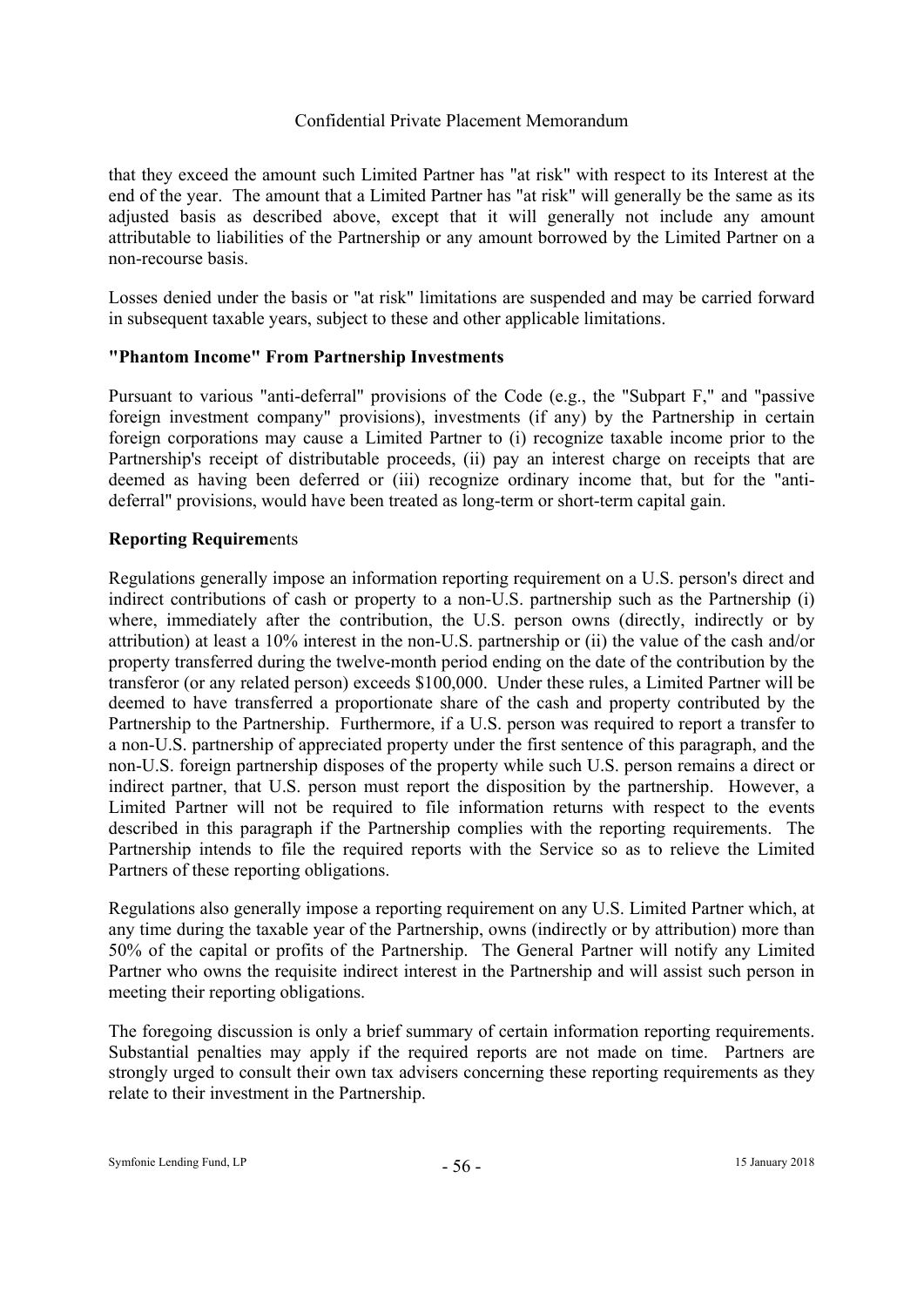# **Non-U.S. Currency Gains or Losses**

If the Partnership makes an investment or obtains financing denominated in a currency other than the U.S. dollar, then the Partnership may recognize gain or loss attributable to fluctuations in such currency relative to the U.S. dollar. The Partnership may also recognize gain or loss on such fluctuations occurring between the time it obtains and disposes of non-U.S. currency, between the time it accrues and collects income denominated in a non-U.S. currency, or between the time it accrues and pays liabilities denominated in a non-U.S. currency. Such gains or losses generally will be treated as ordinary income or loss.

# **Non-U.S. Taxes**

It is possible that certain dividends and interest directly or indirectly received by the Partnership from sources within countries other than the United States will be subject to withholding taxes imposed by such countries. In addition, the Partnership or the Partnership may also be subject to non-U.S. capital gains taxes in some of the countries where they purchase and sell securities. Tax treaties between certain countries and the United States may reduce or eliminate such taxes. It is impossible to predict in advance the rate of non-U.S. tax the Partnership will pay since the amount of the Partnership's assets to be invested in various countries is not known.

The Partners will be informed by the Partnership as to their proportionate share of the non-U.S. taxes paid by the Partnership and the Partnership which they will be required to include in their income. The Limited Partners generally will be entitled to claim either a credit (subject to the limitations discussed below and provided that, in the case of dividends, the foreign stock is held for the requisite holding period) or, if they itemize their deductions, a deduction (subject to the limitations generally applicable to deductions) for their share of such non-U.S. taxes in computing their U.S. federal income taxes.

Generally, a credit for non-U.S. taxes is subject to the limitation that it may not exceed the Partner's U.S. federal tax (before the credit) attributable to its total non-U.S. source taxable income. A Limited Partner's share of the Partnership's dividends and interest from non-U.S. securities generally will qualify as non-U.S. source income. Generally, the source of gain and loss realized upon the sale of personal property, such as securities, will be based on the residence of the seller. In the case of a partnership, the determining factor is the residence of the partner. Thus, absent a tax treaty to the contrary, the gains and losses from the sale of securities allocable to a Partner that is a U.S. resident generally will be treated as derived from U.S. sources (even though the securities are sold in other countries). For purposes of the "foreign tax credit limitation" calculation, investors entitled to the 15% tax rate on Qualified Dividends and longterm capital gains described above (see "Tax Treatment of Partnership Investments – In General"), must adjust their "foreign tax credit limitation" calculation to take into account the preferential tax rate on such income to the extent it is derived from foreign sources.

The limitation on the "foreign tax credit" is applied separately to non-U.S. source passive income, such as dividends and interest. In addition, for "foreign tax credit limitation" purposes, the amount of a Partner's non-U.S. source income is reduced by various deductions that are allocated and/or apportioned to such non-U.S. source income. One such deduction is interest expense, a portion of which will generally reduce the non-U.S. source income of any Partner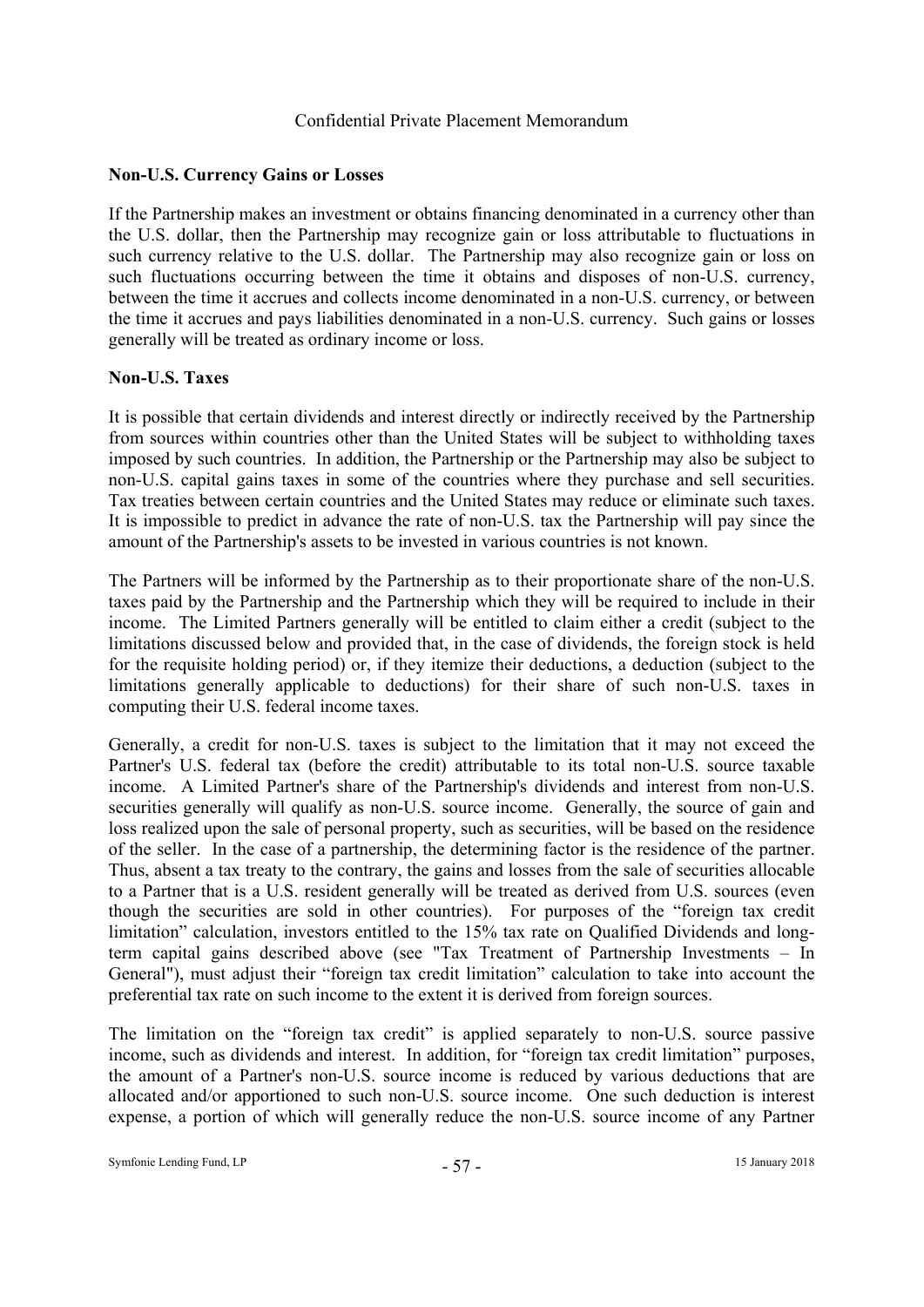who owns (directly or indirectly) non-U.S. assets. For these purposes, non-U.S. assets owned by the Partnership will be treated as owned by the investors in the Partnership and indebtedness incurred by the Partnership will be treated as incurred by investors in the Partnership.

Because of these limitations, Limited Partners may be unable to claim a credit for the full amount of their proportionate share of the non-U.S. taxes paid by the Partnership. The foregoing is only a general description of the "foreign tax credit" under current law. Moreover, since the availability of a credit or deduction depends on the particular circumstances of each Partner, Limited Partners are advised to consult their own tax advisers.

# **Reportable Transactions**

The Regulations require the Partnership to complete and file Form 8886 ("Reportable Transaction Disclosure Statement") with its tax return for any taxable year in which the Partnership participates in a "reportable transaction." Additionally, each Partner treated as participating in a reportable transaction of the Partnership is required to file Form 8886 with its tax return. The Partnership and any such Partner, respectively, must also submit a copy of the completed form with the Service's Office of Tax Shelter Analysis. The Partnership intends to notify the Partners that it believes (based on information available to the Partnership) are required to report a transaction of the Partnership, and intends to provide such Limited Partners with any available information needed to complete and submit Form 8886 with respect to the Partnership's transactions.

A Partner's recognition of a loss upon its disposition of an interest in the Partnership could also constitute a "reportable transaction" for such Partner requiring such Partner to file Form 8886.

A significant penalty is imposed on taxpayers who participate in a "reportable transaction" and fail to make the required disclosure. The penalty is generally \$10,000 for natural persons and \$50,000 for other persons (increased to \$100,000 and \$200,000, respectively, if the reportable transaction is a "listed" transaction). Investors should consult with their own Investment Advisors concerning the application of these reporting obligations to their specific situations.

#### **State and Local Taxation**

In addition to the U.S. federal income tax consequences described above, prospective investors should consider potential U.S. state and local tax consequences of an investment in the Partnership. State and local laws often differ from U.S. federal income tax laws with respect to the treatment of specific items of income, gain, loss, deduction and credit.

A Partner's distributive share of the taxable income or loss of the Partnership generally will be required to be included in determining its reportable income for state and local tax purposes in the jurisdiction in which it is a resident. A partnership in which the Partnership acquires an interest may conduct business in a jurisdiction which will subject to tax a Partner's share of the partnership's income from that business and may cause Partners to file tax returns in those jurisdictions. Prospective investors should consult their tax advisers with respect to the availability of a credit for such tax in the jurisdiction in which that Partner is a resident.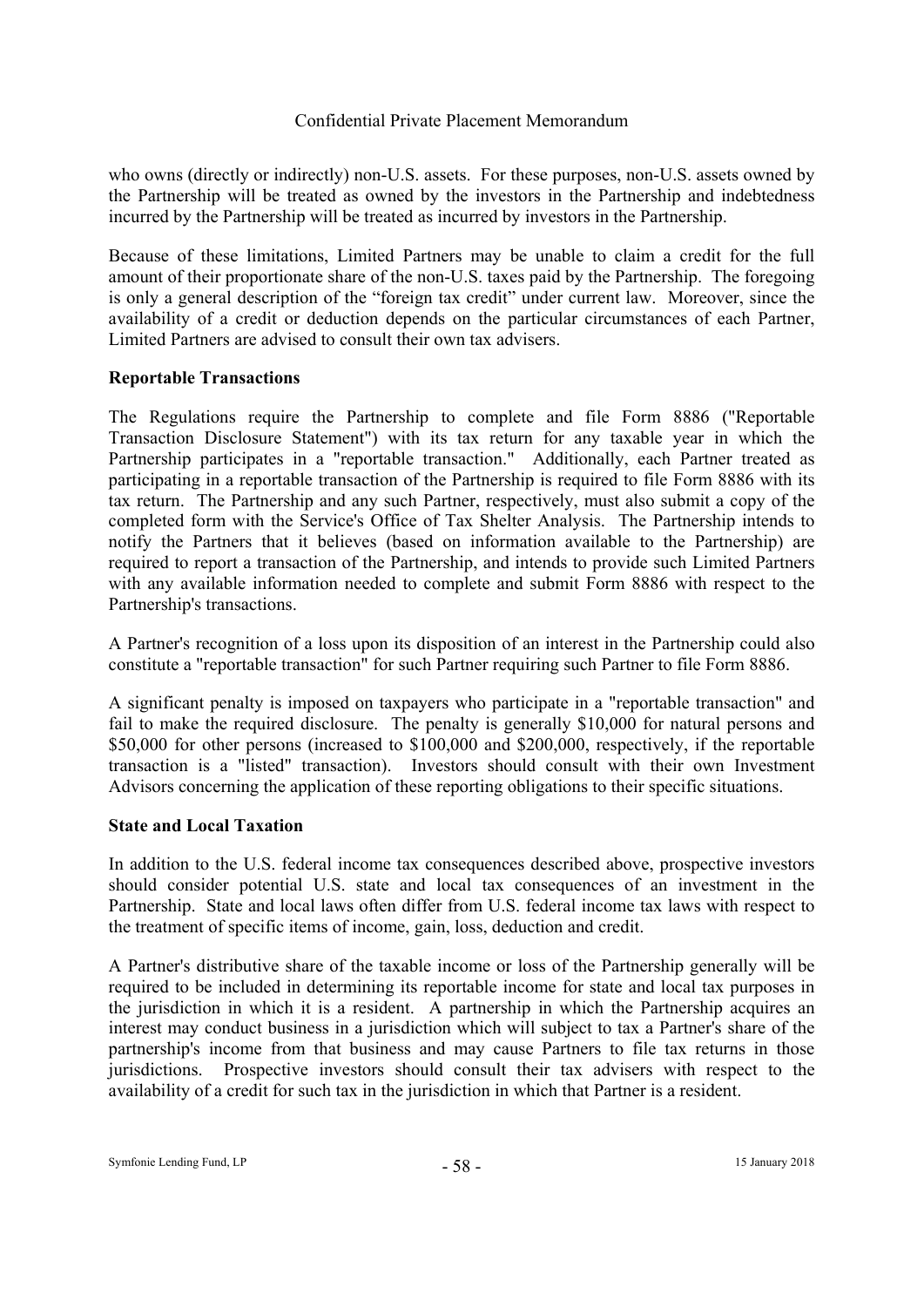Certain states impose limitations on deductions that can be claimed for purposes of determining state and local income tax liability. For example, certain states impose limitations on the amount of itemized deduction, including, for example, investment interest, that can be claimed for state and local income tax purposes.

One or more states may impose reporting requirements on the Partnership and/or its Limited Partners in a manner similar to that described in "Reportable Transactions." Investors should consult with their own advisers with respect to the applicability of such rules in jurisdictions which may require or impose a filing requirement.

Each Limited Partner is urged to consult its own tax Investment Advisor to determine the U.S. state and local tax considerations relating to an investment in the Partnership and the most tax efficient structure for such investment.

# **TAX TREATMENT OF FOREIGN PARTNERS IN THE PARTNERSHIP**

Under U.S. law interest income paid from U.S. sources paid to non-U.S. persons that qualifies as portfolio interest income as defined by the Code is not subject with withholding tax. Also, foreign source interest income would not be subject to a U.S. withholding tax.

Unless the General Partner determines that the Partnership is required to withhold tax on Partnership income allocated or distributed to a foreign Partner, the Partnership will not subject non-U.S. Partners to tax withholding. If, in its sole and absolute discretion the General Partner, determines to do the Partnership will withhold tax from non-U.S. Partners at whatever are the prevailing applicable withholding rates. Presently the withholding rate for most types of income the Partnership expects to distribute is 30%, unless otherwise specified in an applicable tax treaty between the U.S. and the non-U.S. Partner's domicile country.

Each non-U.S. investor is responsible for reporting and paying tax in the country of its residence or domicile applicable rules and regulations. Investors should consult their individual tax advisors as to the treatment of income and gains allocated or paid to them by the Partnership.

For purposes of U.S. Federal, state and local taxation, the Partnership is a pass-through vehicle. However, outside of the U.S. the tax treatment of allocated and distributed income is subject to the prevailing law of that jurisdiction. Investors must rely on the advice of their own tax advisor as to the treatment of allocated and distributed Partnership income.

# **TAX TREATMENT OF PARTNERSHIP OPERATIONS OUTSIDE THE U.S.**

# **Taxation of the Partnership**

The General Partner and the Investment Advisor intend to conduct their affairs and the affairs of the Partnership so that the Partnership is not treated as being resident for tax purposes in any country outside the United States. Accordingly, provided that the Partnership does not carry on a trade in the through a fixed place of business or an agent that constitutes a "permanent establishment", the Partnership not be subject to corporation tax on its income and capital gains anywhere outside of the U.S.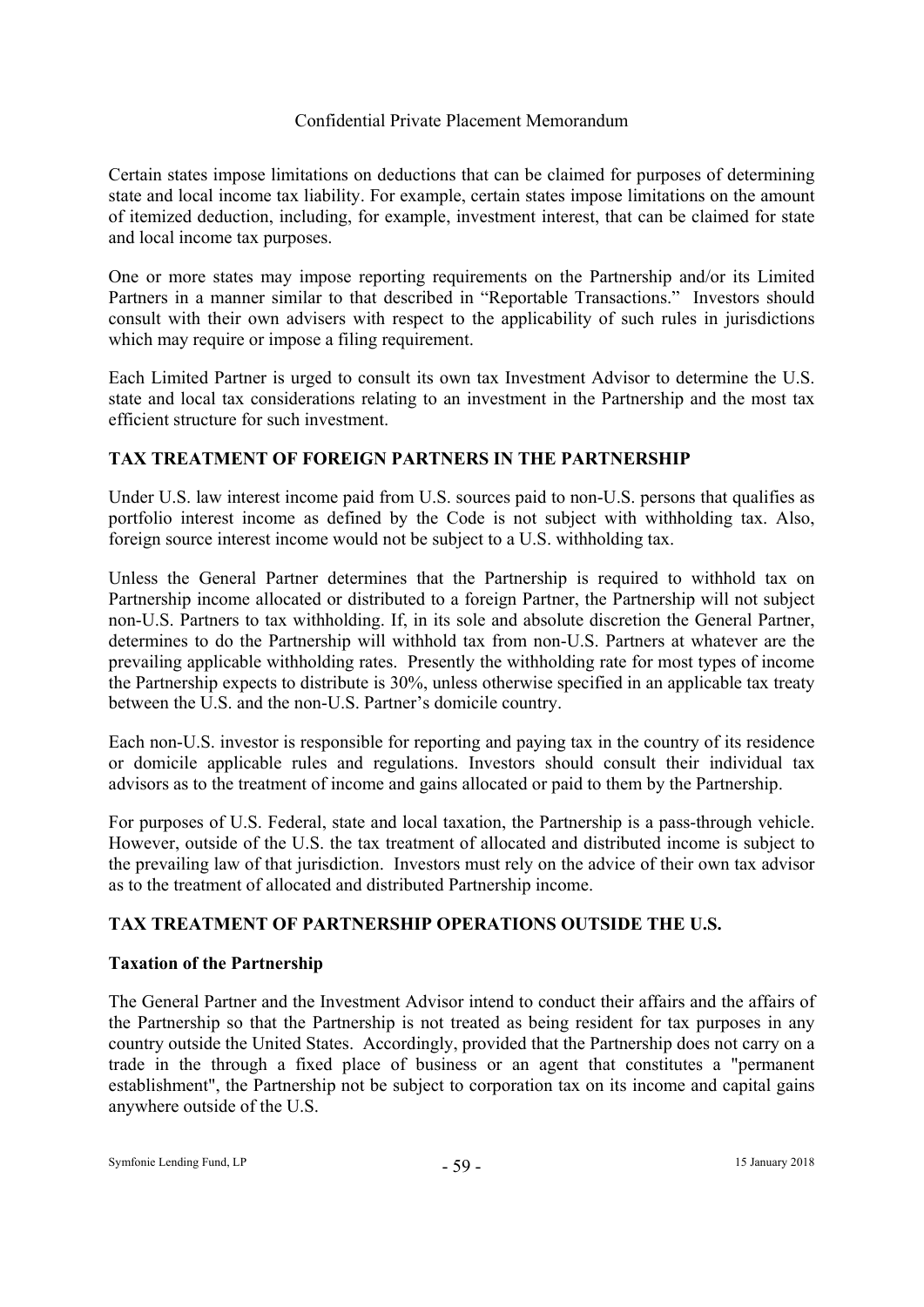Regulations concerning tax withholding and the processes for establishing whether or not withholding tax is applicable and how any exemptions can be obtain vary to from country to country. Certain interest and other income received by the Partnership outside the U.S. may be subject to withholding tax at source. The General Partner will use its reasonable efforts to arrange the Partnership's affairs so that that interest paid to the Partnership receives income from sources outside the U.S. is paid either with a reduced rate of withholding tax or entirely gross of withholding tax.

The Partnership will report to its Partners the amount of income, if any, that was withheld at source. The General Partner will use its reasonable efforts avail the Partnership of opportunities to reclaim withholding tax. In certain circumstances Partners may be able to exercise rights to reclaim their pro-rata share of tax withheld from the tax authority in the country where withholding tax was paid. Partners may also be able to claim tax relief in their home country with respect to taxes withheld at source.

# **Taxation of non-U.S. Limited Partne**rs

Limited Partners who are non-U.S. persons may be liable to pay taxes on income and capital gains with respect to their investment in the Partnership in the jurisdiction in which they are domiciled. Limited Partners will receive annual statements from the Partnership detailing their pro-rata share of Partnership net income, including information as to what amounts, if any, where withheld at source and the countries in which those withholdings took place. Prospective Limited Partners should consult their own tax advisers regarding the tax treatment consequences of an investment in the Partnership. and the extent to which their income from the Partnership would, be subject to tax in their respective domicile.

# **LIMITATIONS ON TRANSFERABILITY; SUITABILITY REQUIREMENTS**

Each purchaser of an Interest must bear the economic risk of its investment for an indefinite period of time (subject to its limited right to withdraw capital from the Partnership) because the Interests have not been registered under the Securities Act of 1933, as amended (the "Securities Act"), and, therefore, cannot be sold unless they are subsequently registered under the Securities Act or an exemption from such registration is available. It is not contemplated that any such registration will ever be effected, or that the relevant exemptions provided by rules promulgated under the Securities Act will ever be available. Without the prior written consent of the General Partner, which may be given or withheld in its sole and absolute discretion, a Partner may not (i) pledge, assign, hypothecate, sell, exchange or transfer its Interest in the Partnership, in whole or in part, to any person except by operation of law, or (ii) substitute for itself as a Partner any other person. In no event will any pledgee, assignee, purchaser or transferee be admitted to the Partnership as a Partner without the consent of the General Partner which may be given or withheld in its sole and absolute discretion for any reason or no reason.

Each Limited Partner must be an "accredited investor" as defined under Regulation D of the Securities Act and meet other suitability requirements.

Each purchaser of an Interest will be required to represent that the Interest is being acquired for its own account, for investment, and not with a view to resale or distribution. The Interests are suitable investments only for sophisticated investors for which an investment in the Partnership

Symfonie Lending Fund, LP  $-60 -$  15 January 2018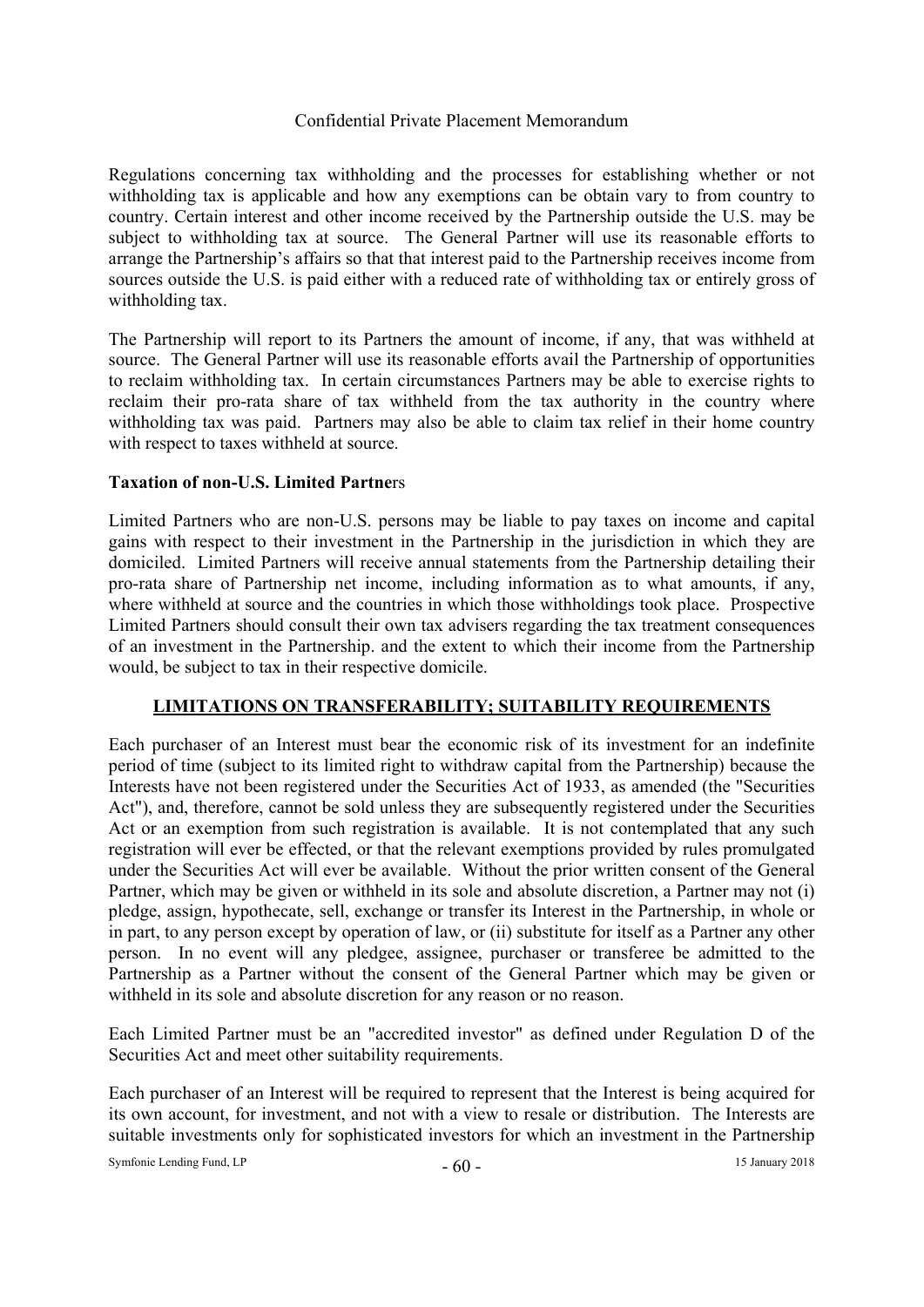does not constitute a complete investment program and who fully understand, are willing to assume, and who have the financial resources necessary to withstand, the risks involved in the Partnership's specialized investment program, and to bear the risk of loss of potentially their entire investment in the Interests.

Each prospective Partner is urged to consult with its own legal, tax and other advisers to determine the suitability of an investment in the Interests, and the relationship of such an investment to the purchaser's overall investment program and financial and tax position. Each purchaser of Interests will be required to represent that, after all necessary advice and analysis, its investment in such Interests is suitable and appropriate, in light of the foregoing considerations.

# **ANTI-MONEY LAUNDERING REGULATIONS**

As part of the Partnership's responsibility for the prevention of money laundering, the General Partner, the Investment Advisor or the Accountant may require a detailed verification of an investor's identity, any beneficial owner underlying the account, and the source of the investor's subscription payment.

The General Partner, the Investment Advisor and the Accountant reserve the right to request such information as is necessary to verify the identity of a subscriber and the underlying beneficial owner of a subscriber's or a Limited Partner's Interest in the Partnership. In the event of delay or failure by the subscriber or Limited Partner to produce any information required for verification purposes, the General Partner or the Accountant may refuse to accept a subscription or may cause the withdrawal of such Limited Partner from the Partnership. In addition, the General Partner, by written notice to any Limited Partner, may suspend payment of withdrawal proceeds if the General Partner, in its sole and absolute discretion, deems it necessary to do so to comply with anti-money laundering laws and regulations applicable to the Partnership, the Partnership, the General Partner, the Investment Advisor, or any of the Partnership's service providers.

Each subscriber and Limited Partner will be required to make such representations to the Partnership as the Partnership and the General Partner will require in connection with their antimoney laundering programs, including, without limitation, representations to the Partnership that such subscriber or Limited Partner is not a prohibited country, territory, individual or entity listed on the U.S. Department of Treasury Office of Foreign Assets Control ("OFAC") website and that it is not directly or indirectly affiliated with any country, territory, individual or entity named on an OFAC list or prohibited by any OFAC sanctions programs. Such subscriber or Limited Partner will also represent to the Partnership that amounts contributed by it to the Partnership were not directly or indirectly derived from activities that may contravene U.S. federal, state or international laws and regulations, including, without limitation, anti-money laundering laws and regulations.

The Accountant may disclose information regarding investors (which may constitute personal data under data protection legislation) to such parties (e.g., affiliates, attorneys, auditors, Accountants or regulators) in connection with the operation of the Partnership or including, but not limited to, in connection with anti-money laundering and similar laws. The Accountant or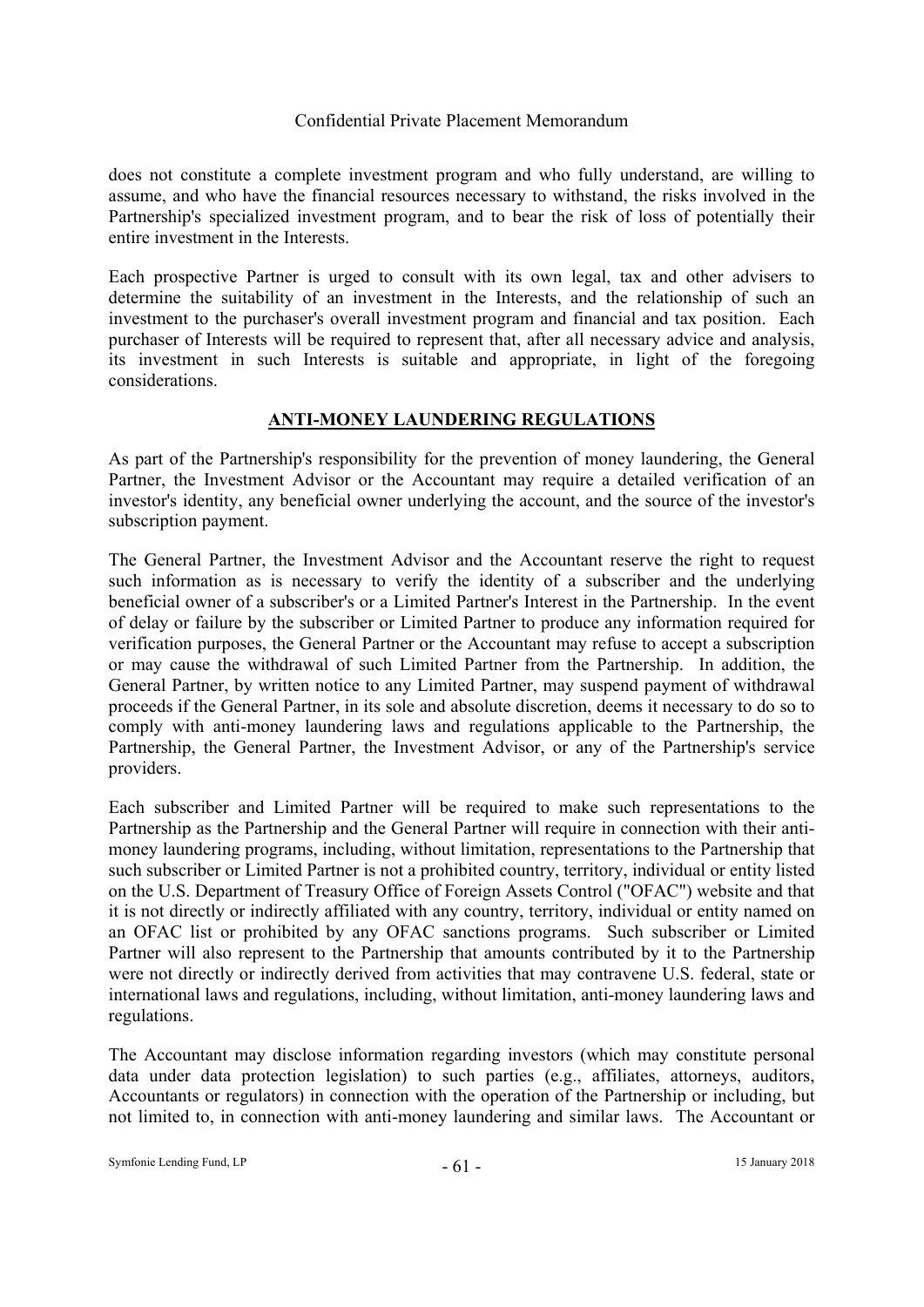other service providers may also release information if directed to do so by the investors, compelled to do so by law or in connection with any government or self-regulatory organization request or investigation related to anti-money laundering or other laws or regulations. In connection with the establishment of anti-money laundering procedures, the General Partner may implement additional restrictions on the transfer of Interests.

The General Partner may impose additional requirements from time to time to comply with all applicable anti-money laundering laws, including the USA PATRIOT Act.

# **COUNSEL**

Cross & Simon, LLC a duly qualified legal firm located in Delaware, has been appointed legal counsel to the General Partner and the Investment Advisor with respect to Delaware law. No attorney-client relationship exists between Cross & Simon and any other person by reason of such person considering or making an investment in the Partnership. No independent counsel has been retained to represent Limited Partners of the Partnership.

Cross & Simon's representation of the Partnership, the General Partner, the Investment Advisor, as the case may be, is limited to specific matters as to which it has been consulted. There may exist other matters that could have a bearing on the Partnership, the General Partner, and the Investment Advisor, as the case may be as to which Cross & Simon have not been consulted.

In addition, Cross & Simon does not undertake to monitor compliance by the General Partner, the Investment Advisor with regards to the management of the affairs of the Partnership, the selection and management of Partnership investments, valuation procedures and other guidelines set forth herein, nor does Cross & Simon monitor ongoing compliance with applicable laws. In connection with the preparation of this Confidential Memorandum, the responsibility of Cross & Simon is limited to matters of Delaware law, as the case may be, and Cross & Simon accepts responsibility in relation to any other matters referred to or disclosed in this Memorandum.